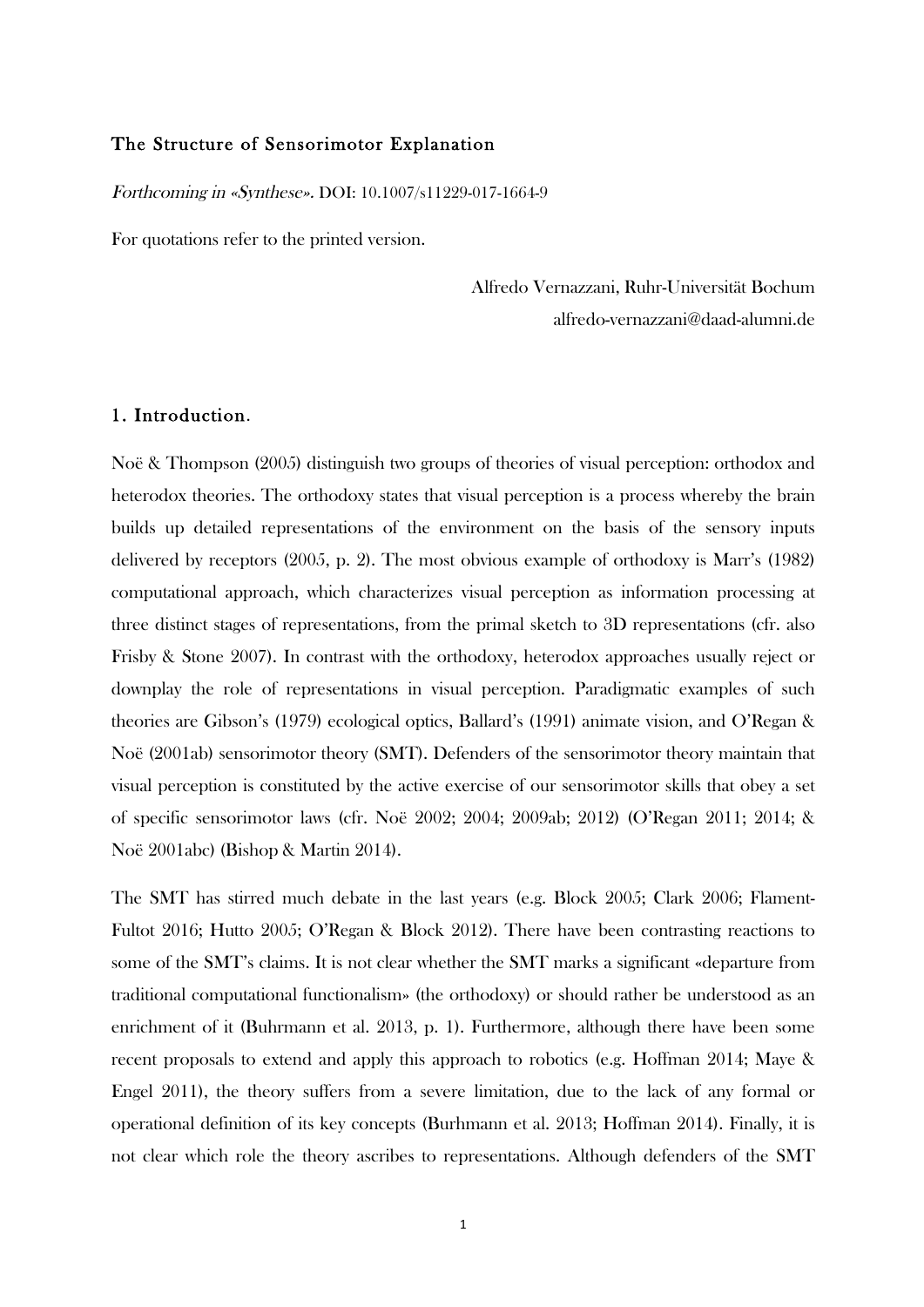seem to admit representations—as I will show in the next pages—they also downplay their role in a way that makes unclear why and to what extent the visual system relies on representation.

In this study, I argue that we can throw light on the contribution of the SMT in relation to the orthodox theories by elucidating its explanatory structure. While many aspects of the SMT have been object of intense discussions, to my knowledge, there still is no analysis of the kind of explanation of visual perception provided by the SMT. I will begin with an outline the most important features of the SMT (§2). A central thrust in my line of argument is to exploit the similarity between the SMT and the *dynamical hypothesis* (§3). Indeed, just like proponents of the SMT, some defenders of dynamicism have proposed a radically different way of studying a cognitive system that does not rely on internal information-processing or representations (e.g. Chemero & Silberstein 2008; Van Gelder 1995, 1998; Van Gelder & Port 1995). This claim has fuelled controversy about the explanatory status of dynamical models (e.g. Bechtel 1998; Gervais 2015; Kaplan & Bechtel 2011; Kaplan & Craver 2011; Ross 2015). According to the mainstream view, dynamical models afford covering law or nomothetic explanations that depart from the inherently mechanistic framework that underlies computational or connectionist approaches to cognition (Zednik 2011). I will argue that the standard formulation of the SMT conforms the framework of nomothetic explanation (§4). This however creates the problem of determining the role of representations within the cognitive system, and exposes the SMT to the "mere description worry." A closer inspection of the SMT will show that the theory can be upgraded to a mechanistic framework, and that in this way it can eschew some of the problems of the standard formulation (§5).

## 2. An Outline of the Sensorimotor Theory.

The central notion of the sensorimotor theory (SMT) is that of "sensorimotor contingency," which O'Regan & Noë define as: «[…] the sensory changes produced by various motor actions […]» (2001a, p. 941). Of course, vision scientists have long been aware of the importance of sensorimotor regularities in shaping our conscious perceptual experience (e.g. Cliff 1991; MacKay 1962). What is distinctive of the SMT, however, is the stronger claim that our perceptual experience is constituted by the active and lawful exercise of our sensorimotor skills: «[…] to see something is to interact with it in a way governed by the dynamic patterns of sensorimotor contingency characteristic of vision […]» (Hurley & Noë 2003, p. 146). We can capture this claim in the following thesis: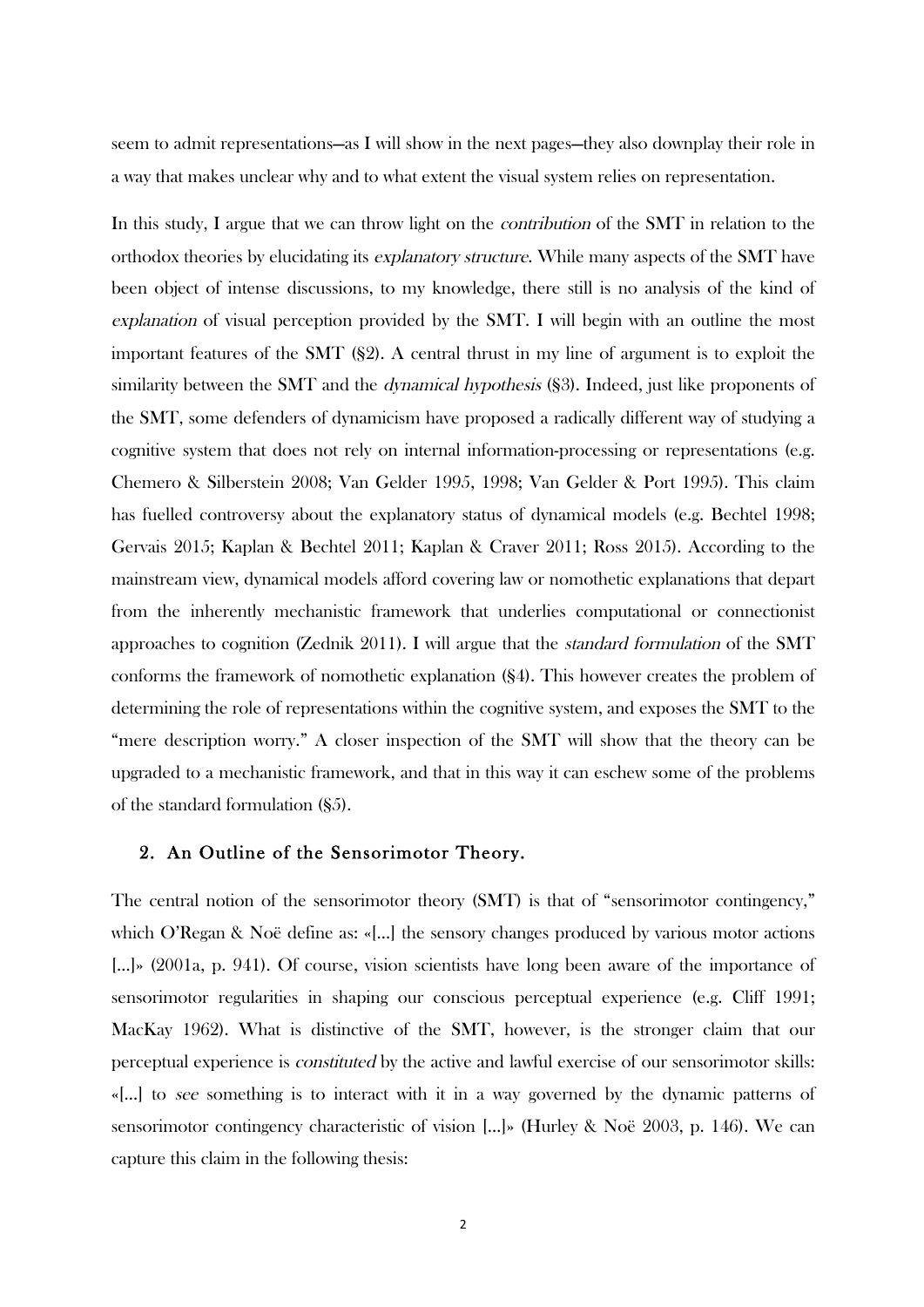T1: Seeing is constituted by the active exercise of our sensorimotor skills<sup>1</sup>.

When an object falls within the reach of the senses, it triggers a sensorimotor reaction in the organism. The exercise of our sensorimotor skills obeys a set of "sensorimotor laws" or "regularities." It follows that the main task of proponents of SMT is that of finding the laws that govern the sensorimotor contingencies: «[…] we must direct our investigations not on some ineffable inner event, bur rather to the temporally extended activity itself, to the laws that govern this activity» (O'Regan & Noë 2001c, p. 80; my emphasis). According to the original formulation (O'Regan & Noë 2001ab), the sensorimotor contingencies can be grouped into two categories. The first category is that of sensorimotor contingencies determined by the visual system, whereas the second category is specific to the visual attributes or "features" of the perceived items, such as colors and shapes. The former category of sensorimotor contingencies is «independent of any characterization or interpretation of objects» (O'Regan & Noë 2001a, p. 943), and is the fundamental level of visual sensation. The sensorimotor contingencies determined by visual attributes are specific to visual properties at a perceptual level and are related to the nature of the objects themselves (O'Regan & Noë 2001c, p. 88). The two categories are governed by a distinct set of sensorimotor laws that modulate the corresponding motor outputs that constitute visual perception:

T2: The exercise of sensorimotor skills obeys a set of sensorimotor laws<sup>2</sup>.

<u> 1989 - Jan Samuel Barbara, margaret e</u>

On this formulation, the theory rejects the fundamental claim of orthodox theories of vision, according to which visual perception would be fully explained by computations or representations in the neural system<sup>3</sup>. Noë, for example, concedes that the perceptual states

<sup>1</sup> O'Regan (2011) disagrees with Noë on the link between action and seeing. Whereas Noë (2004, 2009b) insists that seeing (and perception more generally) is action, O'Regan merely states that seeing «[…] requires having previously acted, and it requires having the future potential for action», but «action right now is not necessary for vision» (2011, p. 67). I express T1 in a form that fits better within Noë's framework, however, this will not substantially affect my considerations. 2

<sup>&</sup>lt;sup>2</sup> It has been pointed out to me by a reviewer that in many formulations the point is not that the exercise of sensorimotor skills obeys sensorimotor laws, but that it makes use of understanding about the sensory consequences of movement given the sensorimotor laws (cfr. for example Noë 2004, pp. 77-79; 2009a, p. 478). Whether this is just equivalent to obeying sensorimotor laws is a separate issue that I leave out for another study.

<sup>3</sup> Some philosophers might equate representations with computations, but the two concepts are not equivalent (for a useful discussion, see Miłkowski 2013, especially chapters 2 and 4).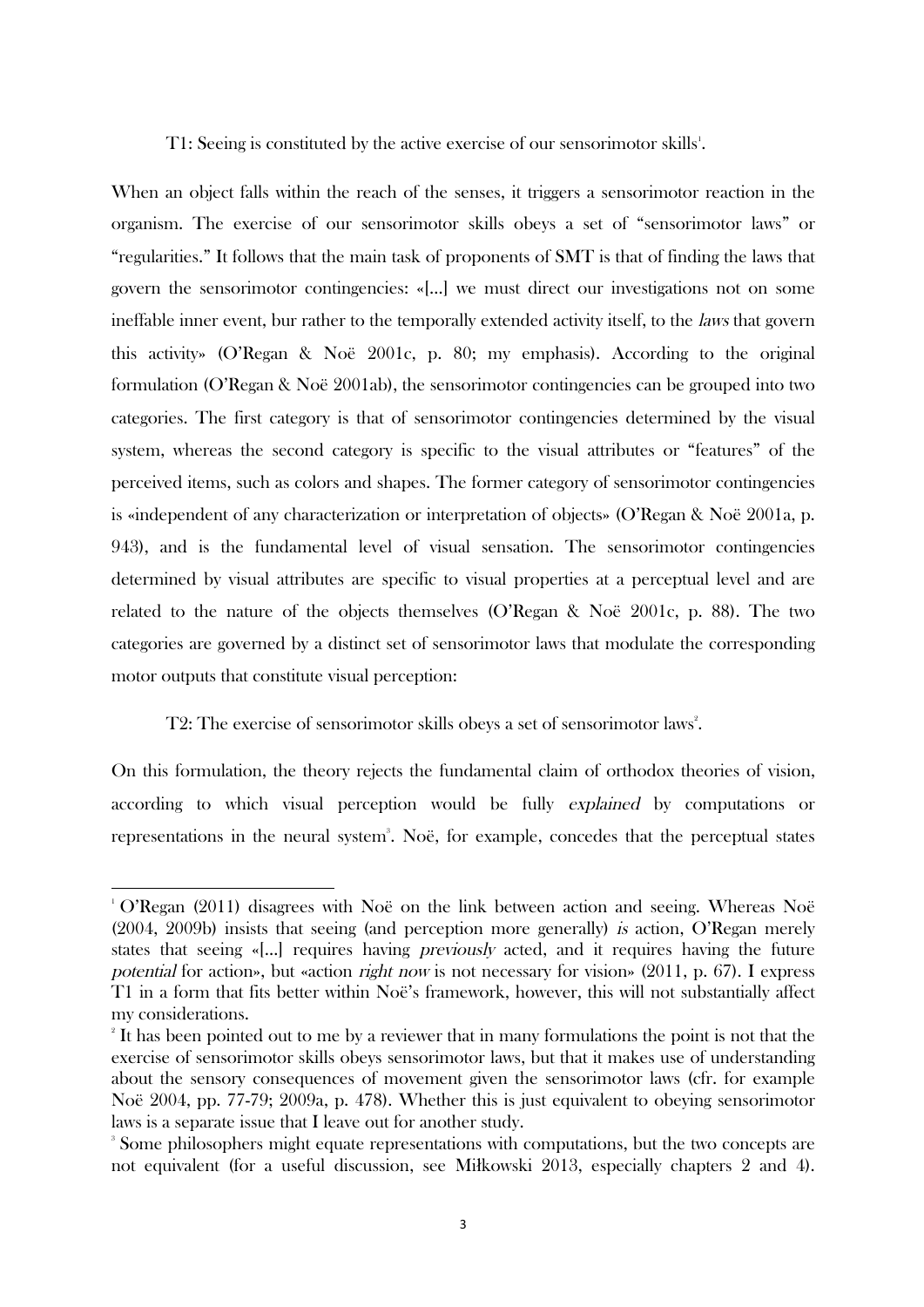exhibit intentionality or aboutness (2012, p. 25), but he denies that perception is constituted by representations<sup>4</sup>. He clearly rejects the idea of explaining the feeling of perceptual presence by means of the notion of representation (2012, p. 30), and maintains that: «It doesn't seem to us, when we see, that we represent environmental detail in our heads all at once in the way that detail can be present, all at once, in a picture» (2007, p. 242; cfr. also 2012, p. 31). This can be read as making a claim about perceptual experience: the personal level is not a representation of the external environment. However, in several other passages, both O'Regan and Noë do seem to admit the existence of representations in the cognitive system:

The claim is not that there are no representations in vision. That is a strong claim that most cognitive scientists would reject. The claim rather is that the role of representations in perceptual theory needs to be reconsidered (Noë 2004, p. 22)

[…] I have nothing against representations per se. Information from the outside world must be processed in the brain, and thus it must somehow be represented (O'Regan  $2011$ , p.  $64)^{5}$ .

(cfr. also Noë 2002, p. 67; O'Regan 2011, p. 62, ft. 1; O'Regan & Noë 2001b, p. 1017; the notion of representation is also used frequently in Philipona et al. 2003). Although they seem to admit representations, sensorimotor theorists are suspicious of the very notion of representation

<u> 1989 - Andrea Santa Andrea Andrea Andrea Andrea Andrea Andrea Andrea Andrea Andrea Andrea Andrea Andrea Andr</u>

Following Noë and O'Regan, I will assume that there are representations in the cognitive system; hence, I will not defend the notion of representation from the attacks of the "radically embodied" research program (e.g. Chemero 2009).

<sup>4</sup> Noë admits that perceptual experience exhibits intentionality (e.g. Crane 2009), but only as a genuine relation towards objects that obtain in the world (2012, p. 25, pp. 70-73). Also, he claims that perceptual content is conceptual—a form of sensorimotor understanding—and is always propositional (Noë 2004, pp. 246-247, ft. 4). I thank an anonymous reviewer for pointing this out to me.

 $\delta$  It is perhaps worth emphasizing this point, since it has caused much confusion in the literature. Noë and O'Regan contend that perception should not be characterized as something that merely happens in the brain: «What perception is, however, is not a process in the brain, but a kind of skillful activity on the part of the animal as a whole» (Noë 2004, p. 2). But this does not mean that the brain does not represent states of the environment. O'Regan clarifies his position on this issue, and specifies that he still finds useful the concept of representation, and distances himself from "enactivists" who reject representations altogether (2011, p. 62, ft. 1). Noë is perhaps more cautious on this point, since he simply claims that we should reconsider the role of representations in vision. Furthermore, although he adopts the term "enactive" (at least in his 2004, p. 2), his definition of the concept does not entail a rejection of representations (in contrast, it seems, to Varela et al. 1991).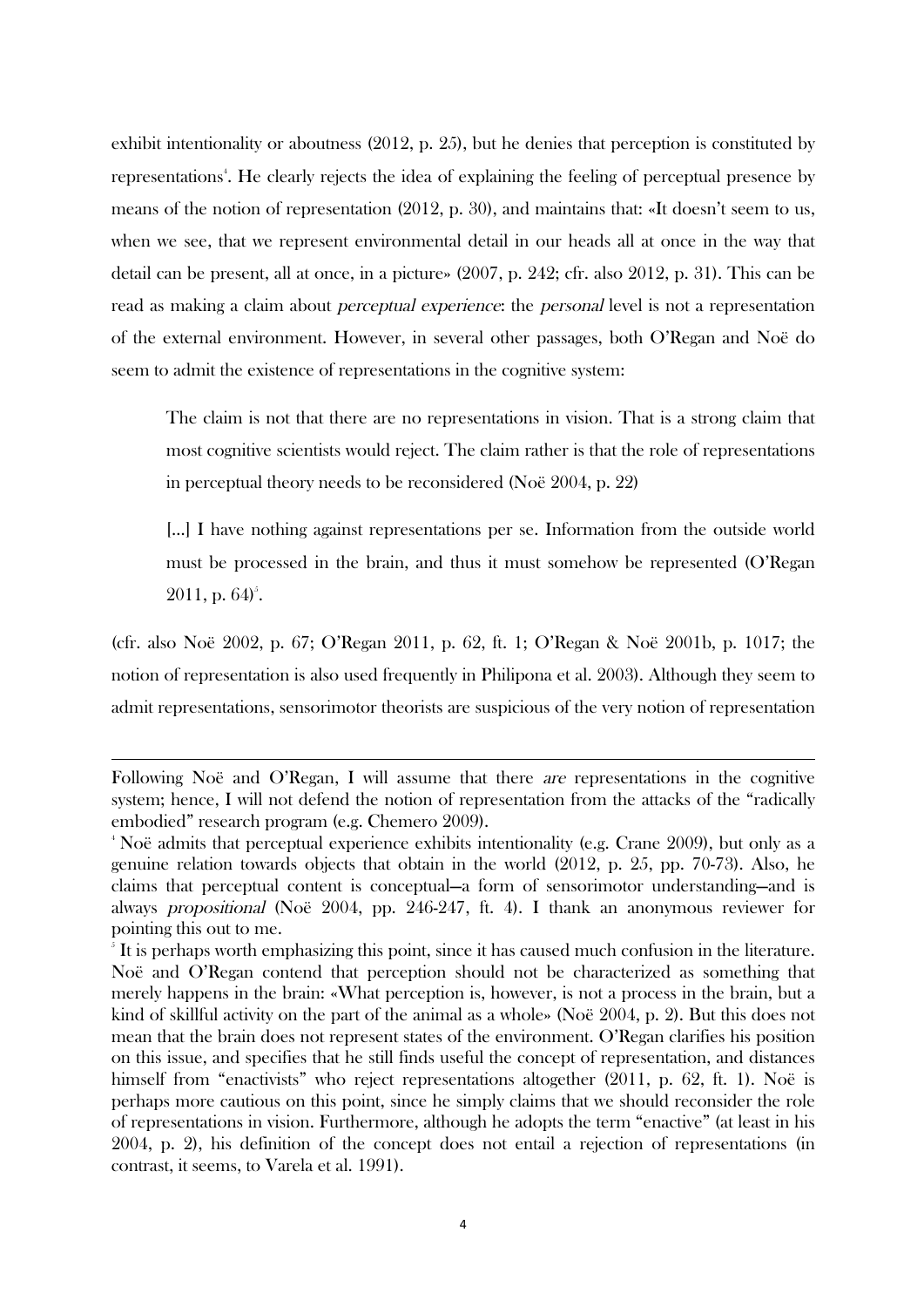(e.g. O'Regan 2011, p. 64). Indeed, what they seem to object to the orthodoxy are two specific claims. First, the claim that all we need in order to explain perceptual presence is a process whereby the brain constructs representations of the external world. Second, they contest against the orthodoxy the unnecessary postulation of static, photographic, or picture-like representations (Noë call this "snapshot conception" 2004, pp. 35ff; O'Regan "postcard representations" 2011, p. 41; cfr. also §5.2). As they specify, to think that vision is some form of richly detailed static pictorial representation of the environment is a form of Cartesian materialism (Dennett 1991), i.e. a way of conceiving the mind as a stage where completed representations can be shown to an internal spectator. The problem with Cartesian materialism, in its various forms, is that it simply pushes the mystery of conscious visual perception to a specific brain region where the "magic" happens (for analogous considerations, cfr. Pessoa et al. 1998). The SMT's non-representationalism is formulated in the next thesis:

T3: Perception is *not* constituted by *static* pictorial representations of the environment<sup>6</sup>.

The SMT, as we will see (§§4.1, 5.2) lays emphasis on the explanatory role of sensorimotor laws rather then on the generation of static internal representations, and rejects static representations in virtue of the active character of perception.

The notion of "activity" plays a central role in the SMT: the perceiver is an *agent* in a *dynamical* context (Noë 2006). In various publications, both Noë and O'Regan urge that the perceiver should be understood as an agent:

It is thus only in the context of an animal's embodied existence, situated in an environment, dynamically interacting with objects and situations, that the function of the brain can be understood (Noë 2009b, p. 65).

…seeing involves actively interacting with the world. (O'Regan 2011, p. 41).

 

Over the years, Noë has proposed different names for the theory: in collaboration with Susan Hurley (Hurley & Noë 2003) the theory was called "dynamic sensorimotor approach," whereas

<sup>6</sup> The attack against the snapshot conception is also closely related to the controversial issue of the richness of perceptual content (cfr. Block 2007; Cohen, Dennett, & Kanwisher 2016; Haun et al 2017; Phillips 2015). The snapshot conception may suggest that perceptual content is richly detailed, just like a photographic representation of a specific tract of the environment captures many of its details (cfr. Noë 2004, p. 50; O'Regan 2011, pp. 50-61).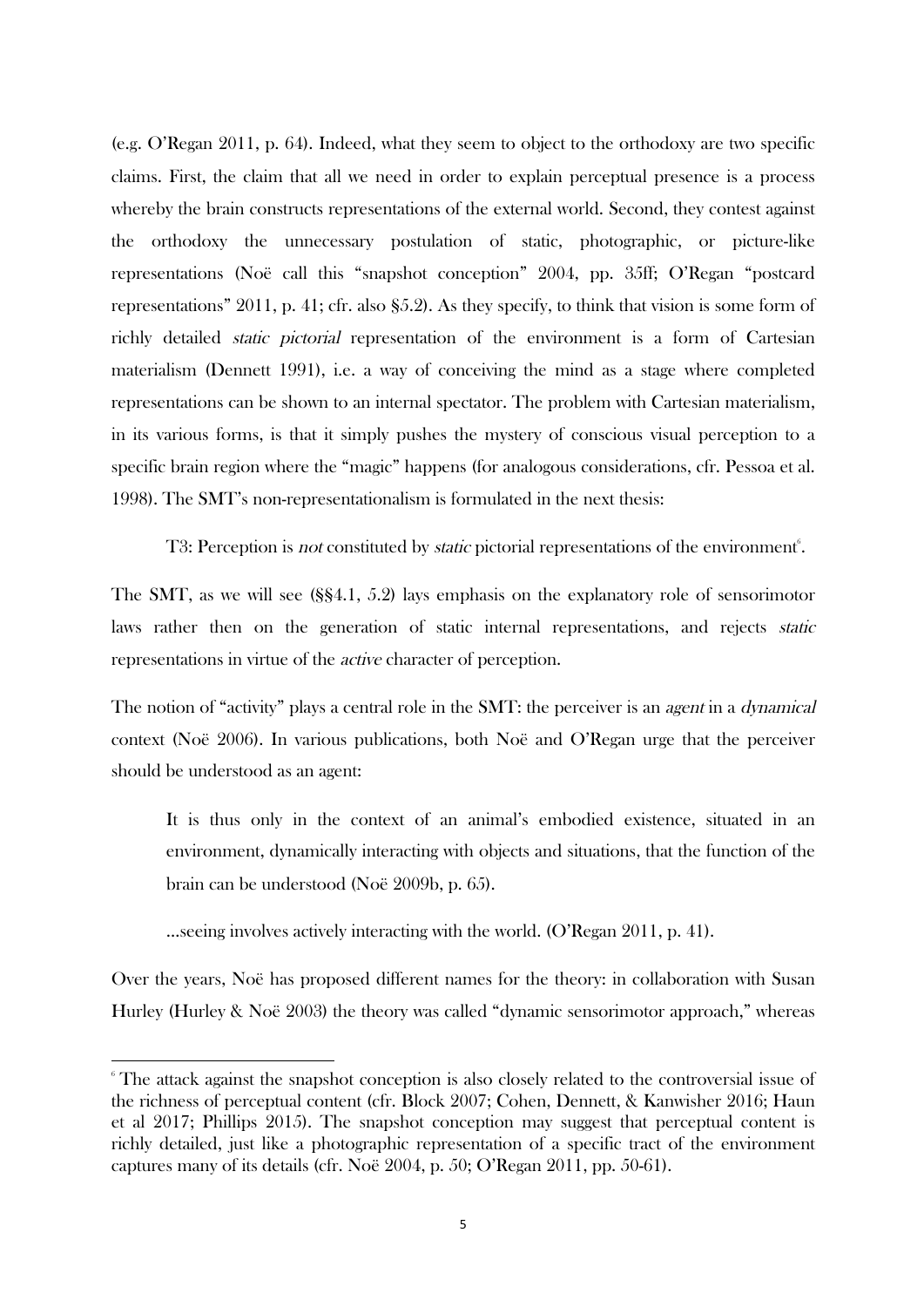more recently he calls it "actionism" (Noë 2012, p. 23). We can enucleate this claim in the following thesis:

T4: The perceiver is an agent that is part of a dynamical system.

In order to make an agent consciously visually aware of an object two conditions must be met. The first condition is that the agent's visual perception must actively exercise her knowledge of the sensorimotor laws or, to put it in other terms, visual perception only occurs «when the organism masters what we call the governing laws of sensorimotor contingency» (O'Regan & Noë 2001a, p. 939; 2001c, p. 82). O'Regan and Noë urge that the knowledge involved in the exercise of our motor skills is not a form of intellectual or propositional knowledge, but is instead a practical knowledge, a form of know-how (Noë 2004, p. 11, pp. 117-122; 2005a; 2012, pp. 147-151; Silverman 2017). The second condition is that there must be an item in the environment that triggers the perceiver's sensorimotor reactions (Noë 2005b; 2012, p. 25). In this sense, the sensorimotor theory is a form of disjunctivism (McDowell 1982), the claim that genuine perceptual states are different in kind from merely hallucinatory states. This second condition also lays bare the theory's vehicle externalism. In Noë's words: «According to active externalism, the environment can drive and so partially constitute cognitive processes. […]. The mind reaches […] beyond the limits of the skull» (2004, p. 221; also 2009b, pp. 67-95). The SMT's commitment to externalism dovetails nicely with the theory's non-representationalism: the job of the brain is not that of generating static internal representations  $(T3)$ , but rather «[...] that of facilitating a dynamic pattern of interaction among brain, body, and world. Experience is enacted by conscious beings with the help of the world» (2009b, p. 47). This leads us to the following thesis:

T5: Cognitive processes are partly constituted by the environment.

There is much more to be said, of course, but the five theses introduced so far present the theoretical nucleus of the SMT. It is noteworthy that defenders of the SMT usually bring forward their theses by showing the implausibility of the alternative options. Thus, for example, T1 is never explicitly argued for, but its strength follows from a number of other assumptions, in particular the rejection of picture-like representations.

The SMT purports not only to provide a phenomenologically adequate description of our perceptual experience, but also «to offer an explanation of visual consciousness» (Noë 2004, p.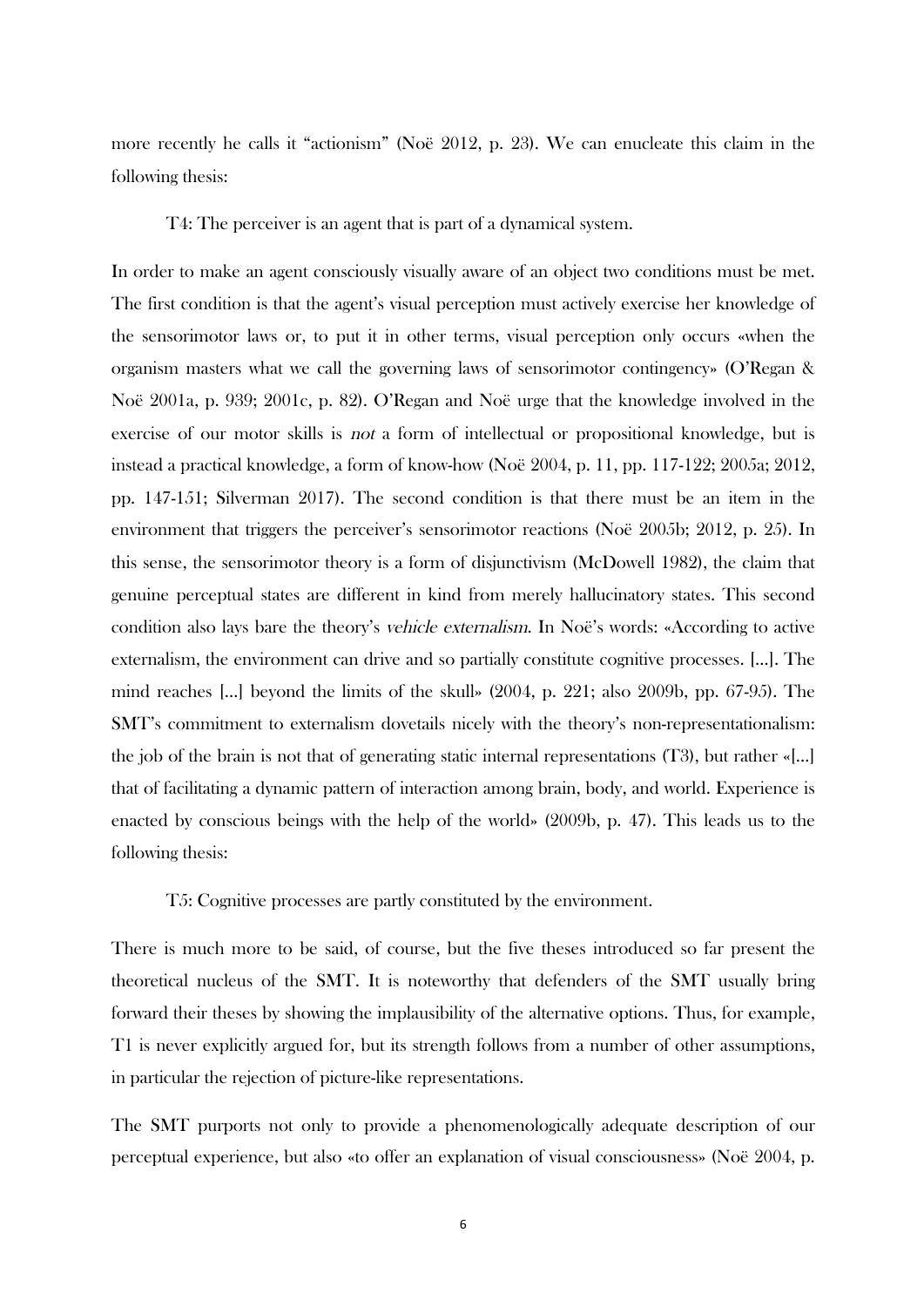226) with a robust empirical support. In this study, I will focus exclusively on the explanatory capacity of the SMT. I maintain that the SMT is a form of nomothetic dynamical theory of visual perception, and that this explanatory structure exposes the theory to some challenges. In order to substantiate my proposition, I will now turn to the nature of dynamical system theory.

## 3. Dynamical System Theory and the Dynamical Hypothesis

Dynamical system theory (DST) is based on the notion of "dynamical system:" a mathematical description of how things change with time (Hotton & Yoshimi 2011). Such systems take the form of models that are expressed by means of differential equations:

[A] typical dynamical model is expressed as a set of differential or difference equations that describe how the system's state changes over time. Here, the explanatory focus is on the structure of the space of possible trajectories and the internal and external forces that shape the particular trajectory that unfolds over time, rather than on the physical nature of the underlying mechanisms that instantiate this dynamics (Beer 2000, p. 96)

Hotton & Yoshimi (2011) define a dynamical system as a function of the form  $\phi: S \times T \rightarrow S$ (where S is the set of states of the system and T the set of times) that satisfy the following properties:

- There is a time t<sub>0</sub> ∈ T such that allows for all states  $s_0 \in S$   $\phi(s_0, t_0) = s_0$ .
- For all states  $s_0 \in S$  and all times  $t_1, t_2 \in T$   $\phi(s_0, t_1 + t_2) = \phi(\phi(s_0, t_1), t_2)$ .

The first property says simply that there is a time to which is the present state of the system and that each state s<sub>1</sub>, s<sub>2</sub>…s<sub>n</sub> must be mapped to itself in the present moment. The second property says that future states are uniquely determined by the present state *(ibid., p. 446)*. In this sense, dynamical systems are not opposed to more traditional connectionist and computational approaches, and they do not imply a rejection of representations (cfr. §5). As an example of a dynamical model, we can describe Thelen et al.'s (2001) explanation of the A-not-B-error. In this famous experiment, 8 to 10 month old infants are placed in front of two containers A and B. A small toy is hidden in container A, and the infants correctly reach repeatedly for the toy until they are habituated to its presence. Then, an experimenter hides the toy in container B in plain view. Yet, in spite of the fact that they have seen the toy being hidden in container B, infants will reach container A. Piaget's classical explanation was that it is not until they are 12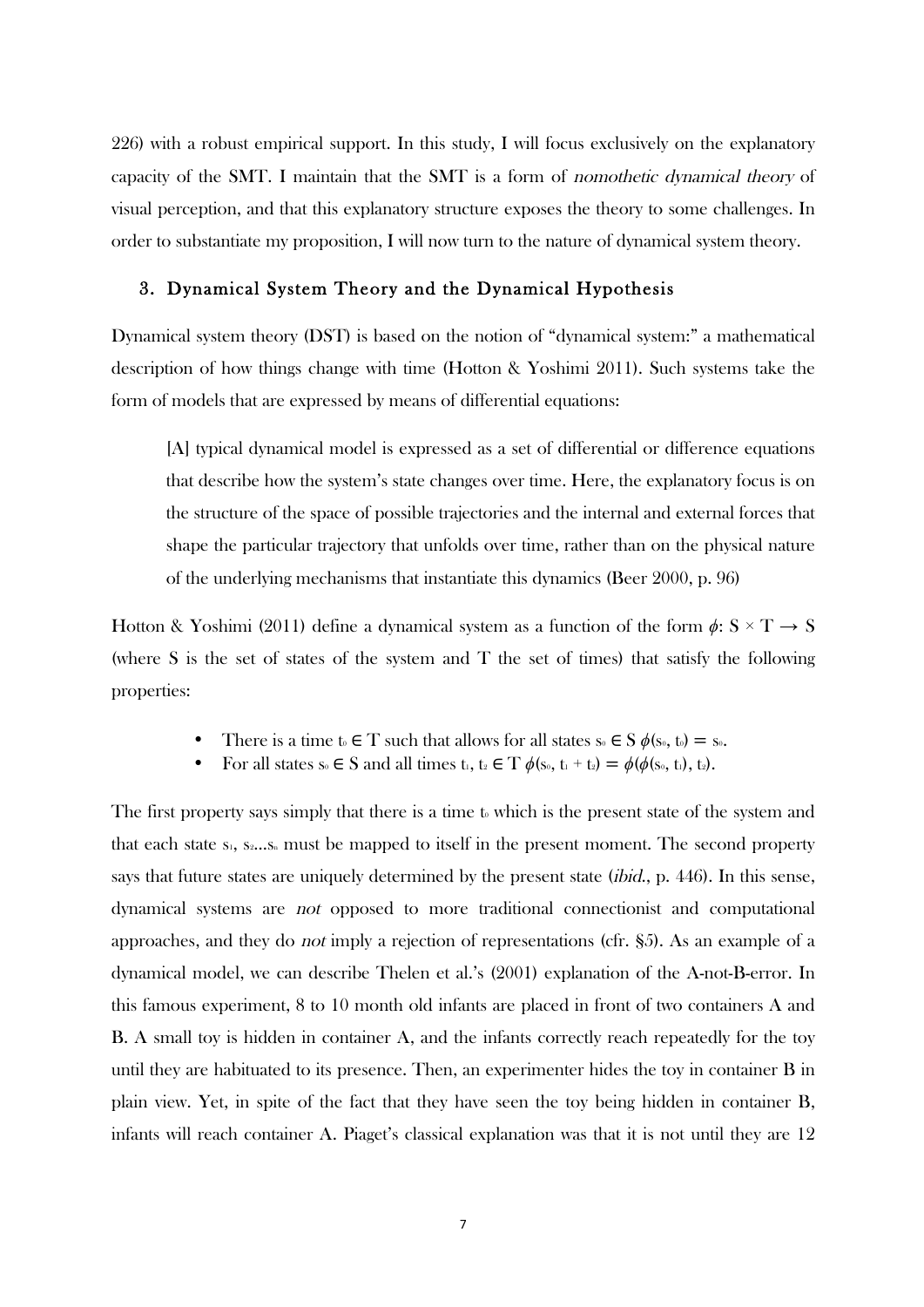months old that infants are able to construct reliable mental representations of the perceived objects. Before that, their actions are primarily guided by motor routines. Thelen et al. (2001) called into question the standard explanations: «The A-not-B error is not about what infants have and don't have as enduring concepts, traits, or deficits, but what they are doing and have done» (*ibid.*, p. 4). They designed a dynamic field model (*ibid.*, pp. 16-20) that traces the evolution of activation levels in the dynamic field as a function of different types of inputs: environmental inputs, task-specific inputs, and memory inputs. However, the model was «neutral as to an anatomical instantiation in the central nervous system; it is a model of the behavioral dynamics» (*ibid.*, p. 28), and it only «captures an integrated behavioral outcome» (ibid., p. 31).

Some proponents of DST in cognitive science (e.g. Beer 2000; Port & Van Gelder 1995; Van Gelder 1995, 1998), however, argue that the best way to study the human mind is not in terms of information-processing, but with the mathematical tools of dynamical modeling (Van Gelder 1998). This is known as the dynamical hypothesis in cognitive science. Defenders of the dynamical hypothesis emphasize that the DST provides a new research paradigm, in contrast to the traditional computationalist and connectionist approaches in cognitive science. The hallmark of the dynamical hypothesis is the rejection of the computer metaphor of the mind, and therefore of computational and connectionist approaches to the study of cognition. Cognition, it is claimed, is not a process of computing over static, discrete mental representations (Chemero 2000, p. 634; Van Gelder 1998, p. 622). Using the mathematical tools of DST, we may be able to describe or explain (cfr. §4) the behavior of the target system. In what is widely regarded as the "manifesto" of the dynamical hypothesis, Van Gelder & Port put forward the following claims:

The cognitive system is not a computer, it is a dynamical system. It is not the brain, inner and encapsulated; rather, it is the whole system comprised of nervous system, body, and environment. [DH4] The cognitive system is not a discrete sequential manipulator of *static* representational structures [DH3]; rather, it is a structure of mutually and simultaneously influencing change. Its processes do not take place in the arbitrary, discrete time of computer steps; rather, it unfolds in the real time of ongoing change [DH1][…] The cognitive system does not interact with other aspects of the world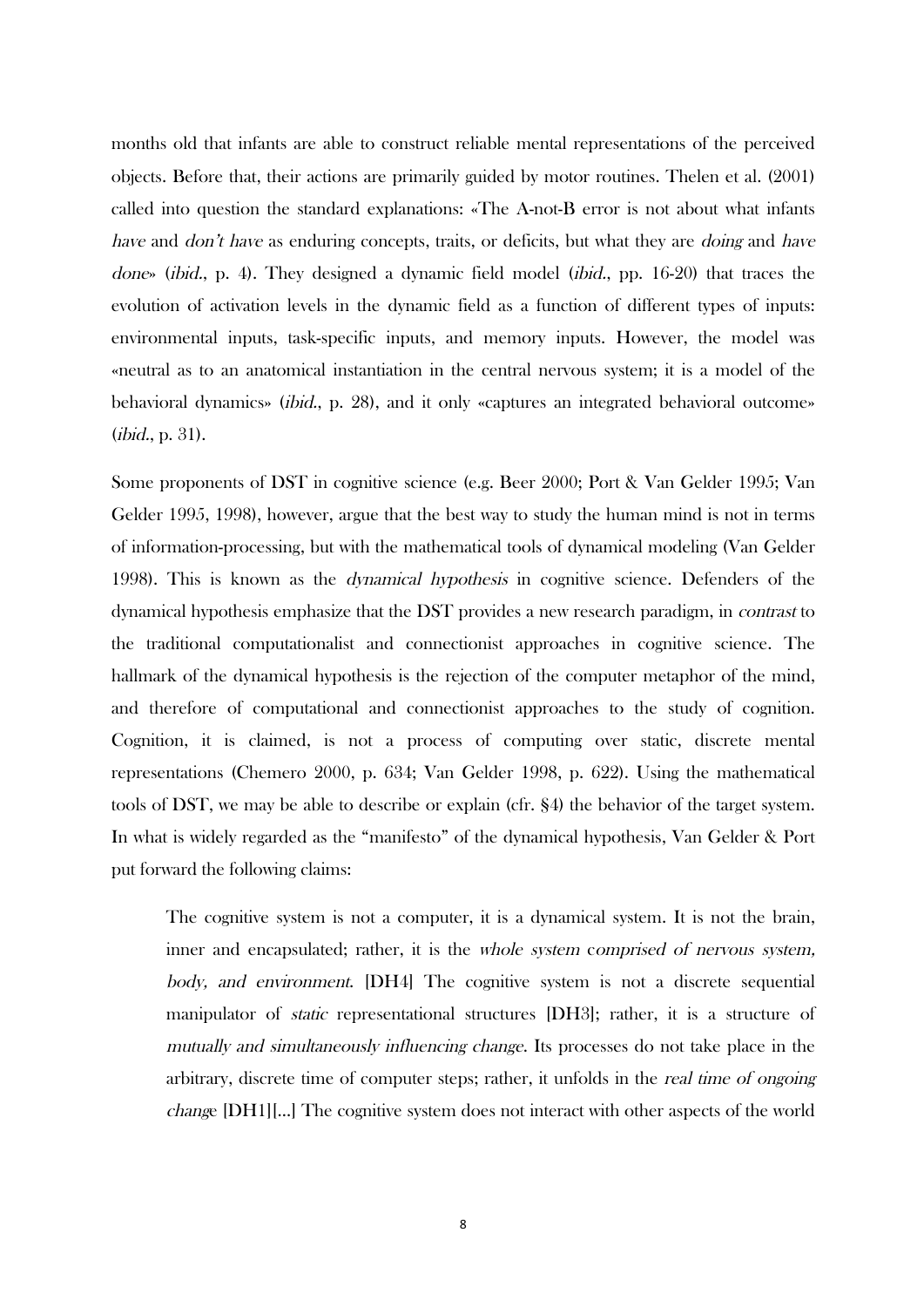by passing messages or commands; rather, it continuously coevolves with them [DH2]… (Van Gelder & Port 1995, pp. 2-3; my emphases).

According to proponents of the dynamic hypothesis, the novelty of dynamicism is reflected in its explanatory structure. Dynamical systems afford covering-law or nomothetic explanations of non-decomposable systems, whereas defenders of the "orthodoxy" espouse mechanistic explanations (Zednik 2011). I will elaborate on the concept of covering law and mechanistic explanation in the next sections (§§4-5), for now, it suffices to say that the covering law model achieves scientific explanation of an explanandum by subsuming it under one or more laws of nature plus antecedent conditions. In a dynamical system, the role of laws is taken up by the differential equations that are meant to support counterfactuals (Bechtel 1998, p. 311; Clark 1997, p. 117-120; Walmsley 2008): they tell us what would happen to the system, if things (parameters and variables) had been different. By means of the equations we can «predict and explain subsequent states of the system» (Bechtel & Abrahamsen 2002, p. 267). We can call this the fifth thesis of the dynamical hypothesis:

DH5: A dynamical system obeys a set of specific dynamical laws.

Notice that the dynamical hypothesis is a specific philosophical interpretation of DST. Hence, theses DH1-5 are characteristics only of the dynamic hypothesis, rather than of DST in general. The reader will have recognized the similarities between DH1-5 and the theses of the sensorimotor theory (T1-5) (Tab. 1).

| <b>DYNAMICAL HYPOTHESIS</b>                                                                        | <b>SENSORIMOTOR THEORY</b>                                                                      |
|----------------------------------------------------------------------------------------------------|-------------------------------------------------------------------------------------------------|
| DH1: Cognition is an activity that unfolds   T1: Seeing is constituted by the active<br>over time. | exercise of our sensorimotor skills.                                                            |
| DH2: The agent is embedded in a                                                                    | T2: The sensorimotor skills obey a set of                                                       |
| dynamical context.                                                                                 | sensorimotor laws.                                                                              |
| DH3: There are no static<br>representations.                                                       | T3: Perception is not constituted by static<br>pictorial representations of the<br>environment. |
| DH4: The cognitive system is partly                                                                | T4: The perceiver is an agent that is part                                                      |
| constituted by the environment.                                                                    | of a dynamical system.                                                                          |
| DH5: A dynamical system obeys a set of                                                             | T <sub>5</sub> : Cognitive processes are partly                                                 |
| specific dynamical laws                                                                            | constituted by the environment.                                                                 |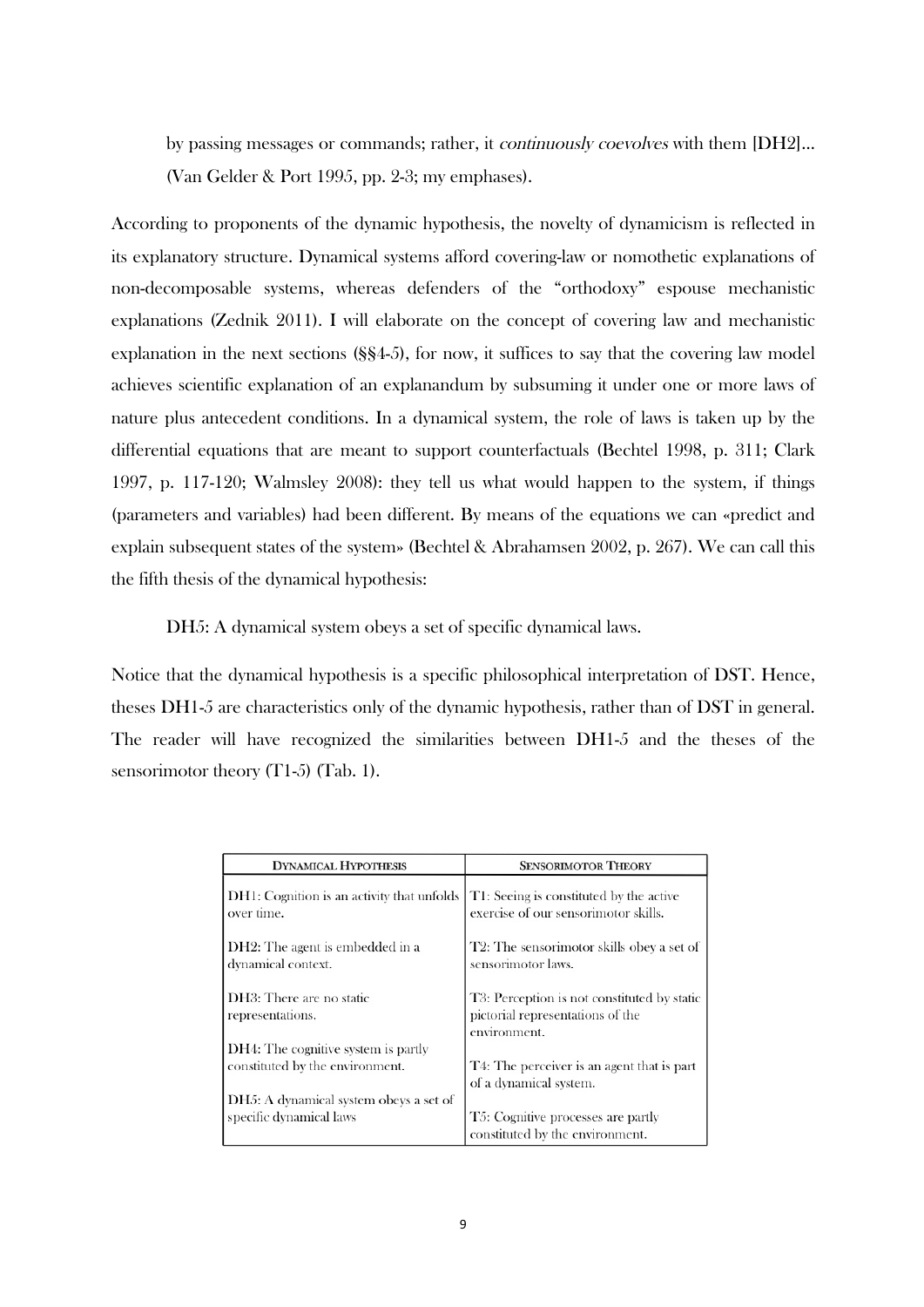#### Tab. 1: The dynamical hypothesis and SMT's theses.

Since the SMT and the dynamical hypothesis share the same theoretical commitments, I claim that the SMT is a version of the dynamical hypothesis. This may cause some confusion, so it needs to be spelled out. The dynamical hypothesis is not a scientific or mathematical approach, it is a philosophical theory, or better a philosophical interpretation of DST. The original formulation of the SMT due to O'Regan & Noë (2001ab) does not provide mathematical definitions for its key concepts, as we have seen, but the assumptions and terminology suggest not only that the theory is consistent with the theoretical approach of DST, but also that it can be upgraded into a full-blown DST model (§4.1). This much suffices to my argument. Both proponents of the standard formulation of the SMT and proponents of the dynamical hypothesis contend that their targets are explained by means of covering law explanations. I will exploit the similarity between the two to show that the problems that beset the dynamical hypothesis apply to the standard formulation of the SMT as well.

# 4. The Explanatory Structure of the Standard SMT

With "Standard formulation of the SMT" I simply refer to the current form of the SMT, in contrast with the mechanistic that I put forward in §5. I will first show that the SMT conforms to a covering-law or nomothetic model of explanation (§4.1), and then I will show that this exposes the SMT to the mere description worry (§4.2).

#### 4.1 A Nomothetic Explanation

As we have seen, O'Regan and Noë argue that the sensorimotor contingencies obey a set of sensorimotor laws (T2). The concept of sensorimotor law has not been explicitly defined in the original paper, however, it is possible to form a better idea about the nature of these laws by discussing the two examples advanced in O'Regan & Noë (2001a), these are: eye rotation for the category of sensorimotor contingencies related to the visual system, and visual shape for the category of sensorimotor contingencies related to specific features.

When we rotate our eyes, the stimulations on the retinas are altered in a *lawful* way determined by the size of the eye movement, the shape of the retina and the nature of ocular optics (O'Regan & Noë 2001a, p. 941). As the eye moves by voluntary control or simply by saccadic movements, the distal stimulus of a straight line is distorted in such a way as to describe a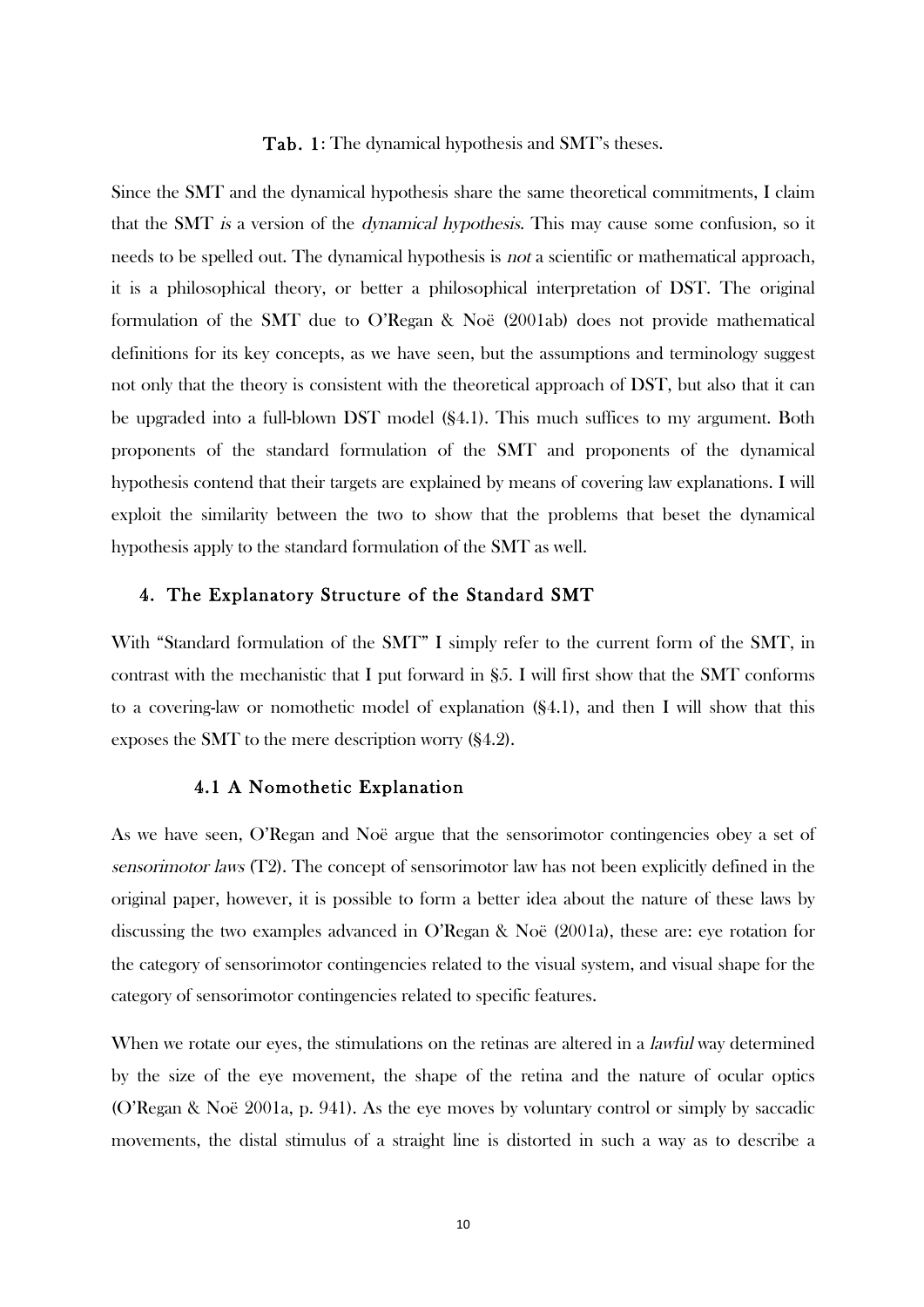greater or smaller arc. The alteration of the stimulus on the retina depends not only on the eye rotation, but also on the structure of the retina:

When the line is looked at directly, the cortical *representation* of the straight line is fat in the middle and tapers off to the ends. But when the eye moves off the line, the cortical representation peters out into a meager, banana-like shape […]» (2001a, p. 941, my emphases)<sup>7</sup>.

Alterations of the stimulus and the consequent sensorimotor response would be constrained by different structural laws that are specific to the visual apparatus (cfr. also Noë 2004, pp. 107ff). No law is explicitly mentioned in the text, but we can arguably advance few suggestions about the nature of these sensorimotor laws: simple mechanical laws governing eye rotation and optical regularities.

The example of visual shape is an instance of the second category of sensorimotor contingencies that are specific to perceptual features. In a dense passage, O'Regan & Noë argue that shape perception would be «the set of all potential distortion that the shape undergoes» (O'Regan & Noë 2001a, p. 942) when we move in relation to the object or when it is the object itself which moves in relation to us. From these movements, the brain would abstract a set of laws that code shape perception. Shape perception would depend on the laws abstracted by the variations produced by body movements. To illustrate their point, the authors discuss the case of perceptual restoration by surgical intervention on patients born with congenital cataract. Helmholtz for example (O'Regan & Noë 2001a, p. 942) cites the case of a patient who, after visual restoration, feels surprise when first observing that a coin seems to change shape when rotated. According to O'Regan & Noë, the "surprise" felt by the patient is due to her new capacity, enabled by the surgical intervention, to abstract specific laws that govern shape distortion.

In the words of O'Regan (2011, p. 127) the quality of a perceptual state is given by the *laws* that govern the specific sensorimotor skills. It follows that, in order to explain how an agent perceives, we must find the relevant sensorimotor laws. Before I further elaborate on this suggestion, I will briefly discuss Burhmann et al.'s (2013) dynamical model of the SMT.

<u> 1989 - Jan Samuel Barbara, margaret e</u>

<sup>7</sup> The passage clearly mentions representations, thus supporting my interpretation regarding the presence of internal representations, i.e. at the subpersonal level (cfr. §2).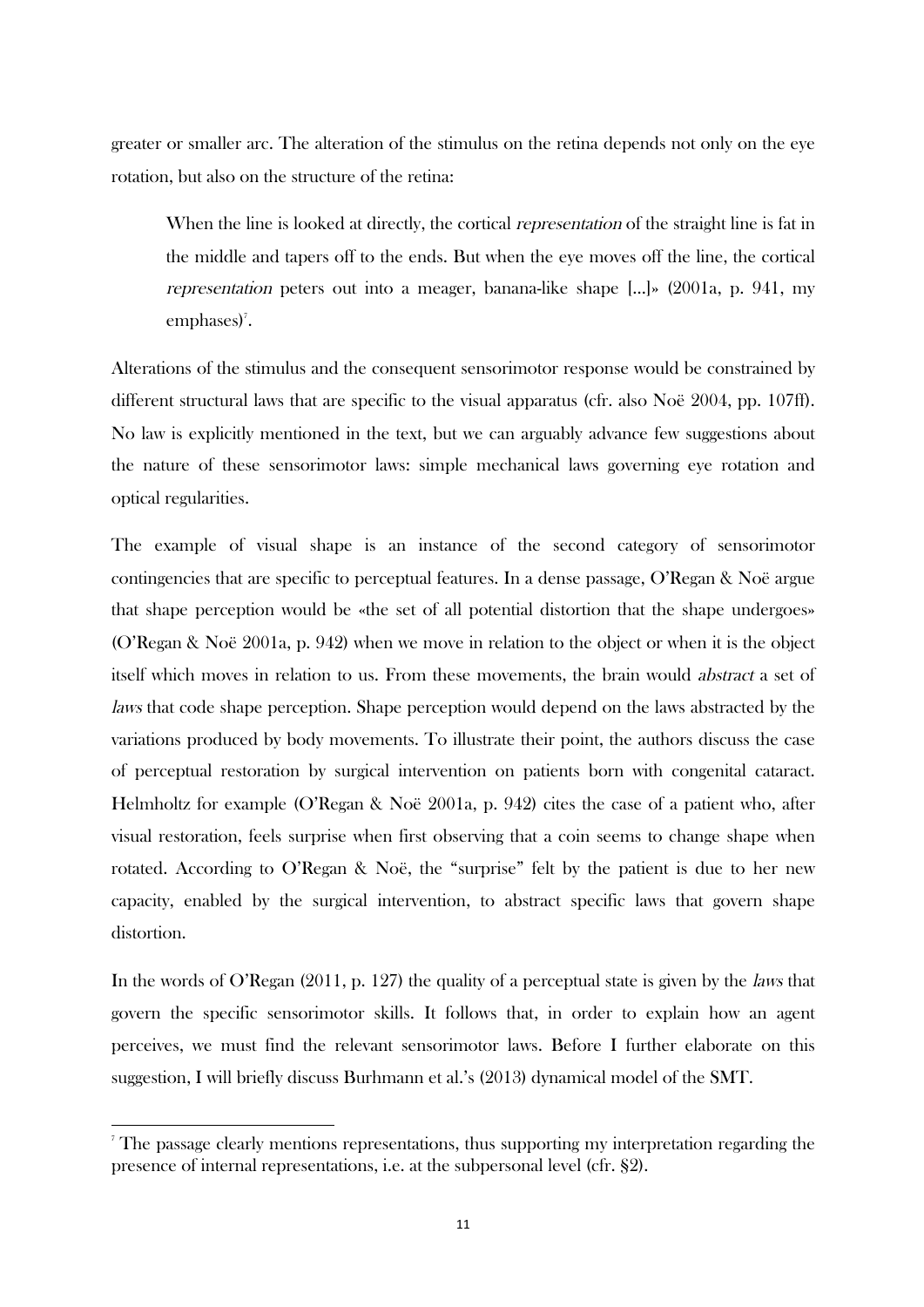Burhmann et al. (2013) remark that many of the SMT's concepts are unclear, and that this may lead to «practical uncertainty at the time of designing an experiment or modeling the behavior of a robot» (p. 2). O'Regan & Noë (2001ab) have developed a philosophical theory, which is consistent with the theses of the dynamical hypothesis, but they did not provide mathematical formulations of their concepts, without which no experiment or scientific investigation can be set up. Buhrmann and his colleagues have thus filled in this gap. The result of this operation, it is claimed, provides also several theoretical insights, for example bringing into clearer view the similarities and differences between the sensorimotor theory and ecological psychology (pp. 11-  $14)^{\circ}$ .

The first step is to define the organism and its environment as a coupled dynamical system that can be described by a set of differential equations. The environment is described by a function <sup>E</sup> that assigns changes in the values of an environment state e to each agent's body position or configuration p in the world, taking also into account its own independent dynamics:

$$
(1) \ \dot{e} = E(e, p)
$$

The position vector **p** describes the body configuration of the agent in relation to its environment. A set of sensors S transforms the environmental states  $e$  into sensory states s that modulate the agent's internal state a.

$$
(2) \mathbf{\dot{s}} = S(\mathbf{e}, \mathbf{a})
$$

<u> 1989 - Jan Samuel Barbara, margaret e</u>

The sensor states **s** also depend on internal factors **a**. The efferent movement-producing signals  **are functions of the internal state, and activate effectors in the agent's body**  $\bm{B}$  **that in turn** bring to changes in body configuration p (here I follow Burhmann et al.'s description, 2013, pp. 3-4).

(3) 
$$
\dot{a} = A(a, s)
$$
 (4)  $\dot{m} = M(a)$  (5)  $\dot{p} = B(m, e)$ 

 $^{\circ}$  My choice to focus on Buhrmann et al.'s model is not arbitrary. Indeed, there have been other attempts to formulate the SMT in scientific terms. For example, Seth (2014) has proposed a predictive processing theory of sensorimotor contingencies that brings the SMT closer to the orthodox approaches (cfr. Flament-Futot 2016). In this sense, Seth's work supports my thesis that the SMT should be interpreted as continuous with the orthodox approaches. By focusing on Buhrmann et al. I set out to show that even a dynamical formulation of the theory should be consistent with the orthodoxy.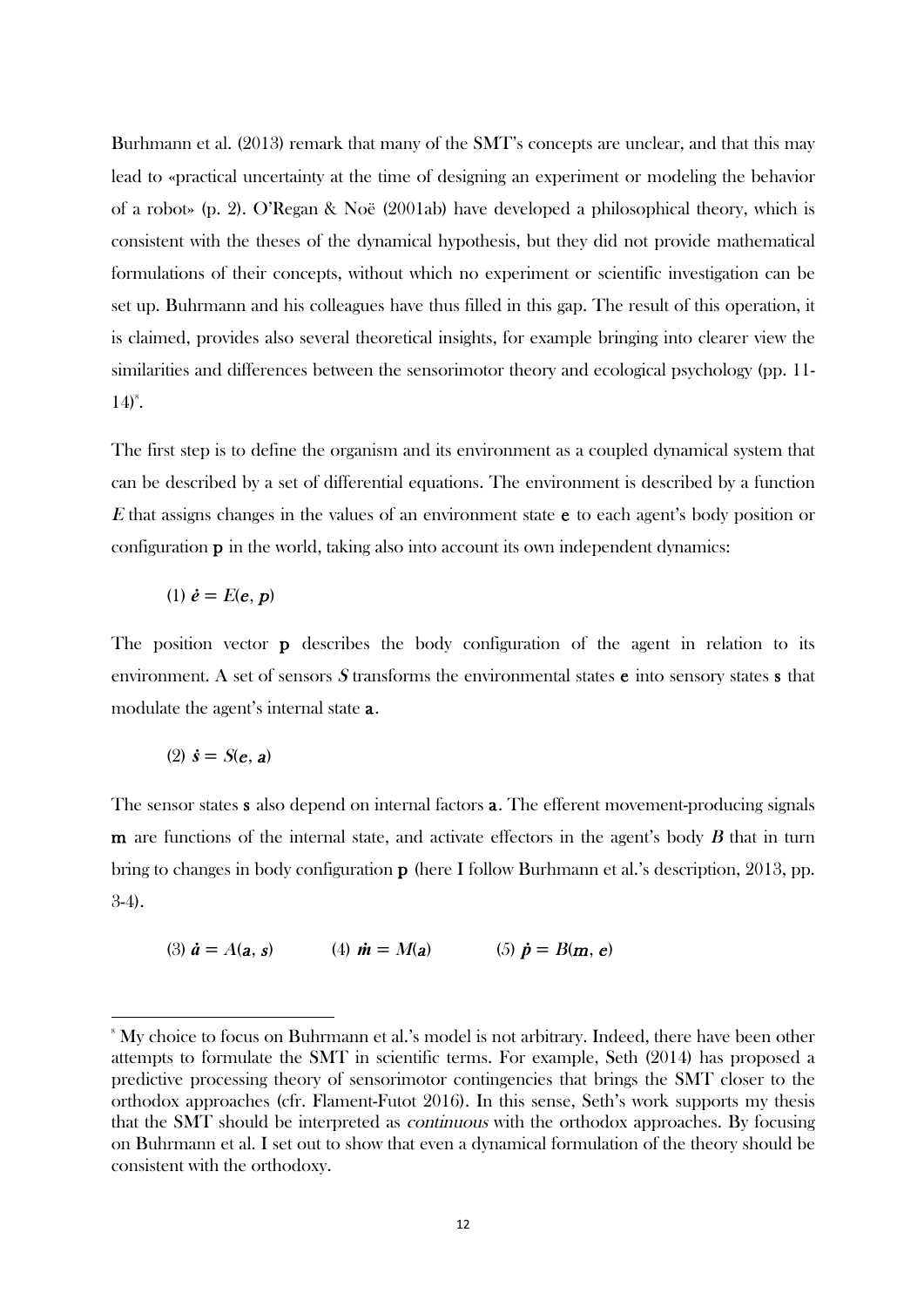Equation (1) describes the agent-environment coupling, (2) the agent's sensory dynamics, (3) and (4) the internal dynamics, and (5) the body dynamics. Concluding their study, Burhmann and colleagues say that these four kinds of sensorimotor structures present various relevant regularities, captured by the equations, and that «[t]hese regularities […] are the "laws" or "rules" of [sensorimotor contingencies] that form the basis of» the SMT (p. 14). Not only the dynamical model would capture Noë's suggestion that «[b]rain, body, and world form a process of dynamic interaction» (2009b, p. 95), in addition, Buhrmann et al. have also refined the SMT, extending the categories of sensorimotor contingencies to four.

The first kind of sensorimotor contingency is sensorimotor environment, and it refers to the set of all possible sensory dependencies on motor states (s, m) for a particular type of agent and environment considered independently of the agent's internal dynamics (Burhmann et al. 2013, p. 4). Think for example of how rotations of the head lead to lawful changes in the optic flow on the retina, like expanding when one moves forward, or contracting while moving backwards (cfr. the example of the eye rotation discussed earlier in this paragraph). The second kind of sensorimotor contingency is the *sensorimotor habitat*: the set of all sensorimotor trajectories traveled by a closed-loop agent for a range of values, taking into account the evolution of internal states a. The regularities of the sensorimotor environment constrain, but do not determine the regularities or laws of the sensorimotor habitat. The first two categories of sensorimotor contingencies are independent of the agent's functional context. The third category of sensorimotor contingencies is related to regular patterns that play a crucial role in task performance. Burhmann et al. (2013, p. 5) call these stable patterns of task-related activities sensorimotor coordination. These contingencies are «determined by a dynamical analysis of the agent within the context of a given task performance» (*ibid.*), and often play an important role for task performance in the area of autonomous robotics (e.g. Beer 2003). Finally, the last category is that of sensorimotor strategies: the organization of sensorimotor coordination patterns regularly used by agents because they have been evaluated as preferable for achieving a particular goal (ibid.).

Time to take stock. The examples discussed so far point to a *covering-law* model of explanation similar to the well-known deductive-nomological model (DN) (Hempel & Oppenheim 1948; Salmon 1989). According to the DN model, explanations are deductive arguments in which the explanandum phenomenon figures as the conclusion (in our case, the agent's visual perception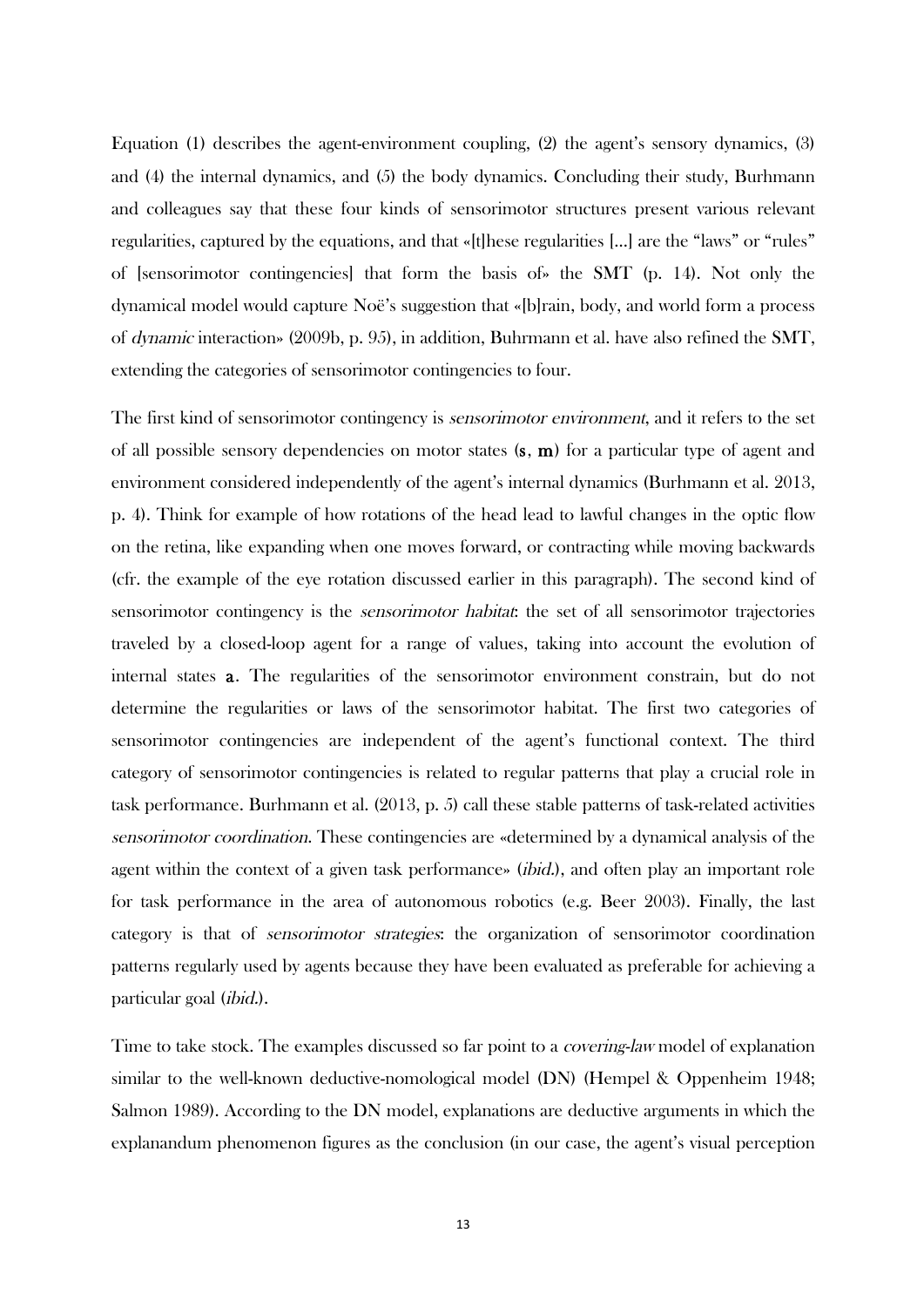of the object). Among the premises, there must be at least a law of nature plus some antecedent conditions. Consider a simple example. A DN explanation of the fall of a body is achieved by specifying some antecedent conditions—like the height from which it falls, the body's mass and structure—plus the law of gravity. Given these premises, we can deduce the explanandum phenomenon, i.e. the fall of a body. Thus, the DN model bestows a central explanatory role to laws of nature. Proponents of the SMT do indeed stress the role of laws, and the necessity to finding out these laws to understand how the activity of perceptual experience unfolds. As we have seen (§2), this is clearly expressed in the words of O'Regan and Noë: «[…] we must direct our investigations not on some ineffable inner event, bur rather to the temporally extended activity itself, to the laws that govern this activity» (O'Regan & Noë 2001c, p. 80; my emphasis). The example of the covering law explanation of the fall of a body is echoed in the words of O'Regan: «Like the law of gravity that describes how objects fall, these laws [the sensorimotor laws] describe how changes made by our body provoke changes in the information coming into our sensors» (2011, p. 157). In this and the subsequent passages, O'Regan talks about the brain as deducing features of the outside environment:

Suffice it here to say that it is possible to *deduce* things about the structure of outside physical objects by studying the laws relating movements that an organism makes to the resulting changes in sensory input $\degree$ . (O'Regan 2011 p. 45, my emphases)

However, just like the brain deduces things about outside items, so do the scientists who, in order to explain vision from a sensorimotor standpoint, build algorithmic models with which we can deduce characteristics of the external environment. (cfr. Philipona et al. 2003). The explanatory structure of the standard SMT may thus be described as follows:

- LP1: Sensorimotor Laws of the Visual Apparatus.
- LP2: Sensorimotor Law of Visual Attributes.
- AP1: Target object O.

<u> 1989 - Jan Samuel Barbara, margaret e</u>

 $^{\circ}$  A potential objection to this characterization of the Standard SMT may come from Gervais & Weber (2011), who argue contra Walmsley (2008) that dynamical covering-law explanations are not deductive, but rather causal covering law explanations using default rules. Default rules are regularities, but in contrast with laws, they admit exceptions. Alternatively, dynamical explanations may be characterized as inductive-statistical explanations using probability statements. I think that Gervais & Weber's remarks should also be applied to the SMT, after all, most regularities in biology are not iron laws, but do frequently admit exceptions. I will not further pursue this critique, however, as it does not play a relevant role for my considerations.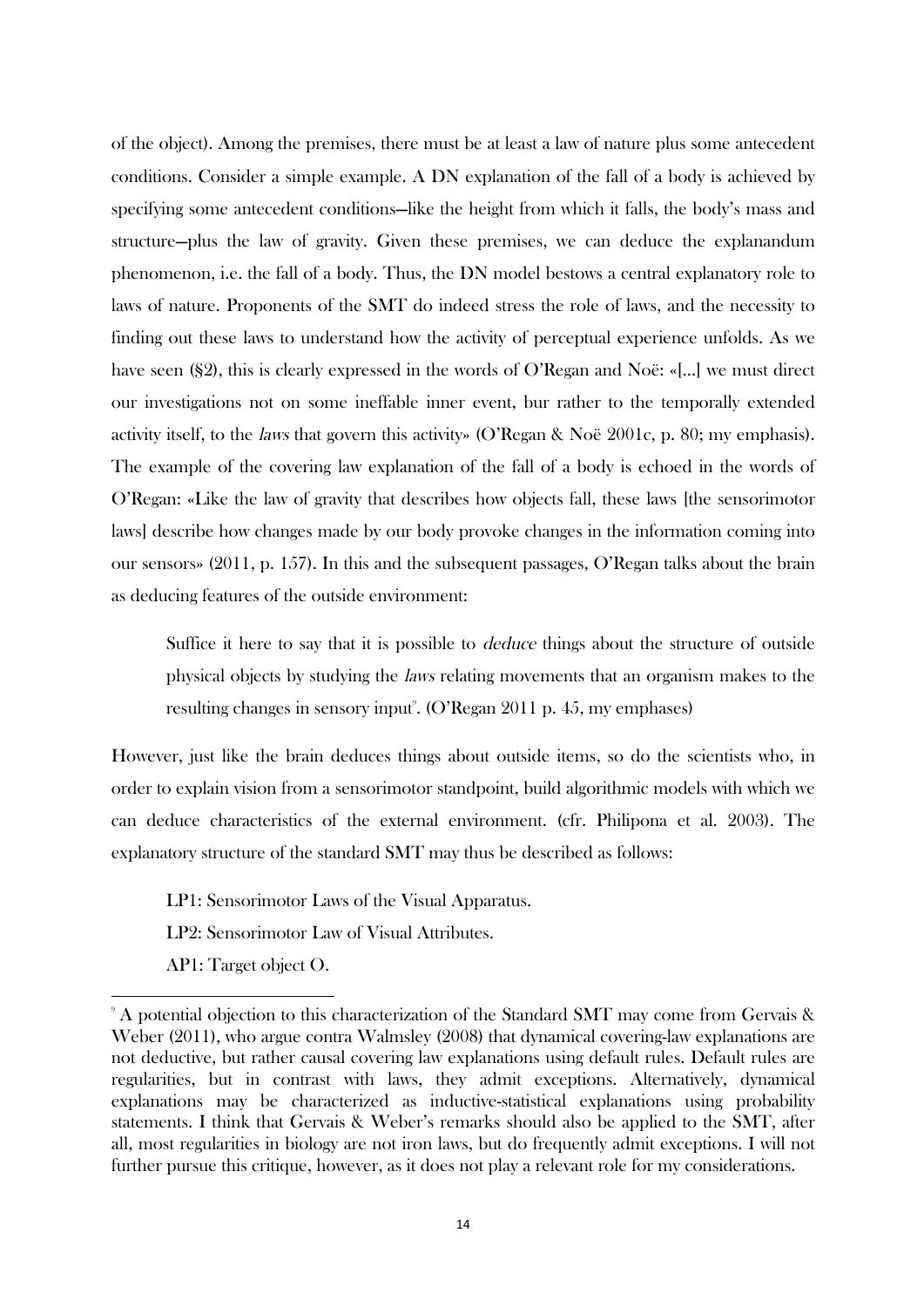AP2: Standpoint of the agent.

C. Conscious visual perception of O.

LP1-2 and AP1-2 are premises, from which the conclusion C can be deduced. LP1-2 are the two sets of sensorimotor laws corresponding to the two categories of sensorimotor contingencies. Antecedent conditions are specified in AP1-2. These include the presence of an object within the reach of the senses and the standpoint of the agent. (I borrow the term "standpoint" from Campbell (2009), who uses it to refer to various factors, such as the sense modality involved, the relative orientation of the agent, its distance from the object, etc.; cfr. also Philipona et al. 2003, especially the mathematical appendix, where several of these conditions are mentioned, among others: apertures of diaphragms, position of the light, and the euler angles for the orientation of the eye). The scheme is modeled on O'Regan & Noë (2001ab) version of the SMT, but it can be easily upgraded to accommodate Burhmann et al.'s (2013) four categories of sensorimotor contingencies, where the differential equations would play the role of laws.

At this juncture, one worry concerns the status of the sensorimotor laws. The foregoing discussion has shown that O'Regan and Noë are evasive when it comes to the task of clarifying their nature. One potential objection is that the so-called sensorimotor laws are nothing but mere regularities, and since only laws may play an explanatory role, they cannot provide nomothetic explanations. Indeed, the existence and status of laws in biology and psychology is matter of debate (e.g. Dorato 2012), but the problem can easily be sidestepped by adopting a pragmatic perspective. Woodward (2001) for example states that the problem can be bypassed if we «focus directly on the question of whether the generalizations of interest are invariant in the right way» (p. 6). Similarly, Mitchell (2000) maintains that biological generalizations are less stable than physical laws, but that they can nonetheless provide causal knowledge and be used to predict, explain, and guide interventions. Woodward and Mitchell disagree on how exactly to characterize such regularities, as the former lays emphasis on the notion of invariance under interventions, whereas Mitchell focuses on the degree of stability (for a discussion, cfr. Woodward 2003, pp. 295-307). For our purposes, it suffices to notice that characterizing the sensorimotor laws as mere regularities does not represent a significant challenge to the nomothetic structure of the SMT.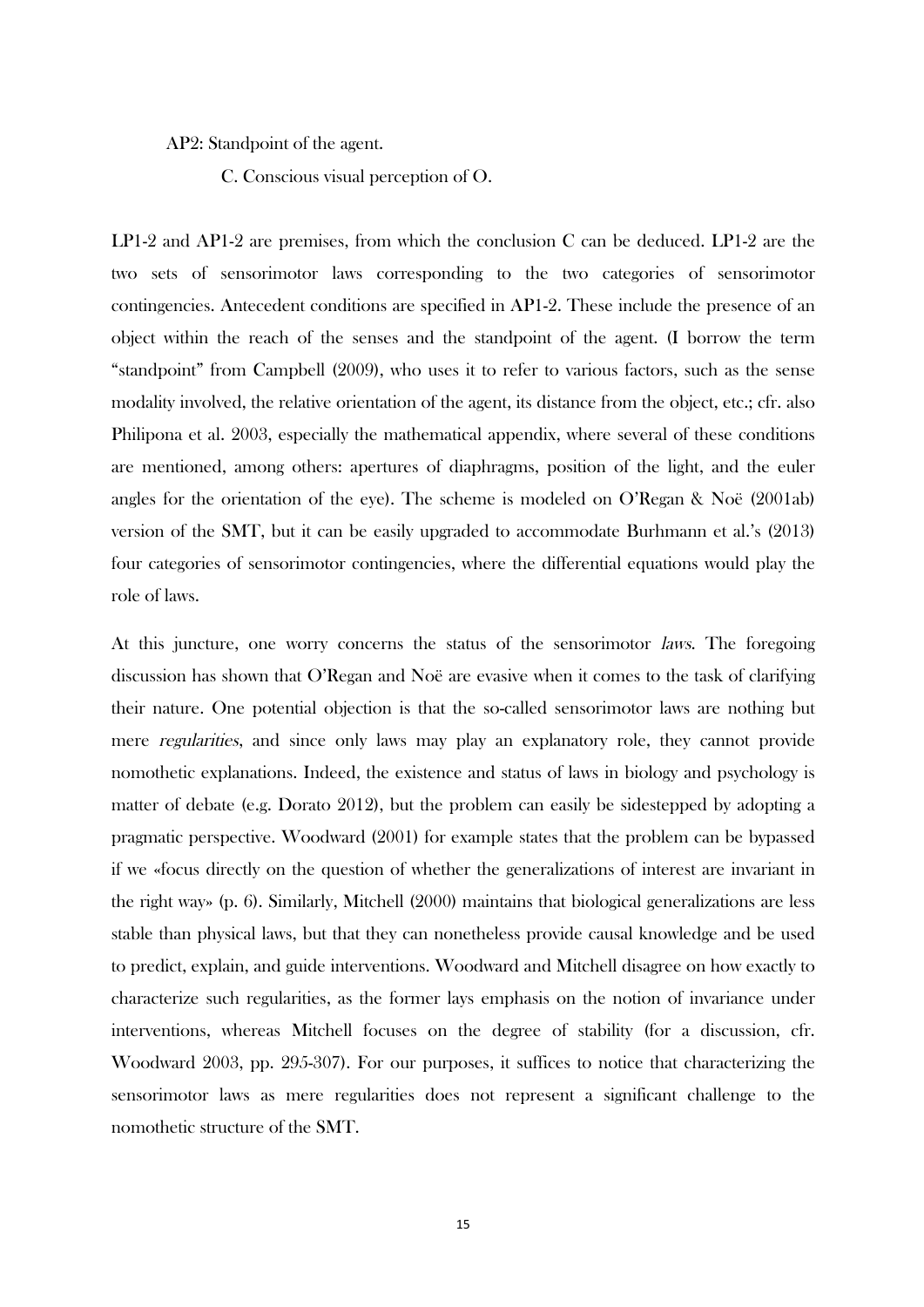## 4.2 The Mere Description Worry and the Role of Representations

The idea that dynamic systems provide covering law explanations is called the "mainstream view" by Zednik (2011). The SMT, as we have seen, can easily be accommodated within the nomothetic framework of explanation—independently from how we conceive the sensorimotor laws, as strict regularities or admitting exceptions—both in its "pure" philosophical form and the dynamical model. In this paragraph, I will show that it is precisely this nomothetic explanatory structure that apparently justifies the SMT's non-representationalism. However, it also exposes the SMT to the "mere description worry," a well-known drawback of covering law explanations.

Let's start from representations. Notice that reference to representations does not play any significant explanatory role within both the standard SMT and the dynamical hypothesis. This is a feature shared by most dynamical models of cognition: they remain neutral about the actual structure (Clark 1997, p. 118), and (often) make no explicit commitment to representations. Beer makes this clear where he says that whereas computational and connectionist models lay the explanatory focus on representations, dynamical models provide a characterization of the internal states that «does not necessarily have any straightforward interpretation as a representation of an external state of affairs. Rather, at each instant in time, the internal state specifies the effects that a given perturbation can have on the unfolding trajectory» (2000, p. 97). Indeed, the nomothetic structure of the SMT does not require any explicit reference to representations, thus making them explanatory irrelevant (cfr. Chemero 2000; Van Gelder 1995, p. 352)<sup> $0,11$ </sup> Both the DST and the SMT take representations to be explanatory irrelevant, and they both endorse a form of externalism. Both approaches put the explanatory burden on laws or regularities, rather than representations or internal states. Since representations are (allegedly) explanatory irrelevant for both the DST and the SMT, we can interpret the latter's non-representationalism as a form of epistemological anti-representationalism (Chemero 2009, p. 67; cfr. also Chemero 2000). However, as we have seen (§2), proponents of the SMT seem

<u> 1989 - Jan Samuel Barbara, margaret e</u>

 $10<sup>10</sup>$  Notice that the problem of representations within dynamical systems is far more complex and controversial (e.g. Bechtel 2001; Dennett 1998; Nielsen 2010). As I said, I follow the SMT assuming that there are representations in the cognitive system.

 $11$  An anonymous reviewer has pointed out to me that Noë's (2004, p. 235, ft. 15) position is better interpreted as being non-committal to the existence of internal representations, whereas O'Regan seems to explicitly accept them. Indeed, it seems to me that Noë's position is somewhat similar to Thelen et al. (2001): his version of the SMT aims at describing the overall behavior of the agent, independently from the underlying brain machinery (cfr. ft. 4).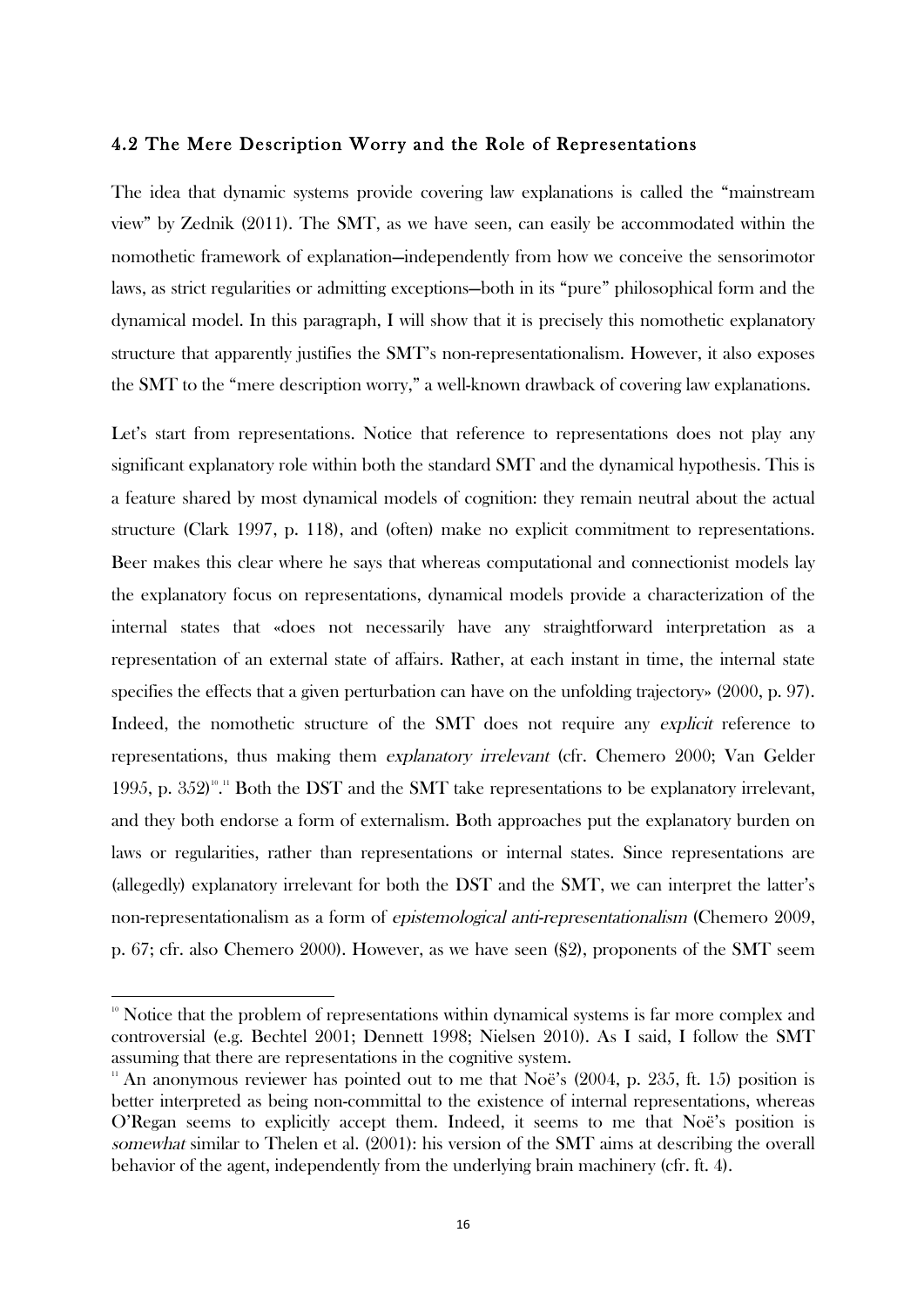to assume that the cognitive system does represent the world, and the literature produced in light of the SMT contains many references to representations. But if there are representations, we face the following problem. If representations are explanatory irrelevant for visual perception, then what is exactly their role? If we assume that biological agents are the product of evolution, the capability of forming representations requires a sophisticated cognitive machinery that is able to capture relevant features of the environment and assemble representations. Proponents of the SMT, as we have seen, call for a reconsideration of the role of representations, however, they have not clearly spelled out the relation between perceptual experience and representations.

Another, more serious problem with the nomothetic model endorsed by the standard SMT is the mere description worry. Defenders of the dynamical hypothesis usually say that, since dynamical models allow for testable predictions, the regularities we rely on are explanatory (Van Gelder 1998, p. 625; cfr. also Chemero & Silberstein 2008; Walmsley 2008). Yet, it is generally agreed that prediction does not suffice for explanation. For example, the Ptolemaic system can deliver reliable predictions of the positions of planets in the sky, but it does not explain why they move in this way (Craver 2006). In general, merely predicting and describing the behavior of a system by means of generalizations or laws can be very useful for a variety of purposes (e.g. Craver 2006; Hochstein 2013), but this is insufficient for an explanation. The reason is that phenomenological models—i.e. models that merely describe the observable behavior of the target system, but refrain from postulating the hidden causes behind it (e.g. Craver 2006, p. 358; Frigg & Hartmann 2009)—can afford a limited number of predictions<sup>12</sup>. Phenomenological models, as I said, can play a variety of helpful roles in scientific investigation, but they are not explanatory. One way to account for the observed regularities and ground the predictions within a robust explanatory framework is to show that the behavior of the system results from the coordinated activity of underlying mechanisms (Andersen 2011). Another way to ground the predictions into an explanatory framework is to hold the observed regularities, or laws, as explanatory. However, opting for the latter strategy exposes a model or theory to the mere description worry, a well-known drawback of the nomothetic model of explanation (for a

 

<sup>&</sup>lt;sup>12</sup> I would like to stress that although explanations are not «just mirror images of predictions» (Douglas 2009, p. 462), this does not mean that explanations should be completely divorced from prediction. I concur with Douglas (2009) and Miłkowski (2013, pp. 104-105) about the importance of predictions, which can be used to check explanations.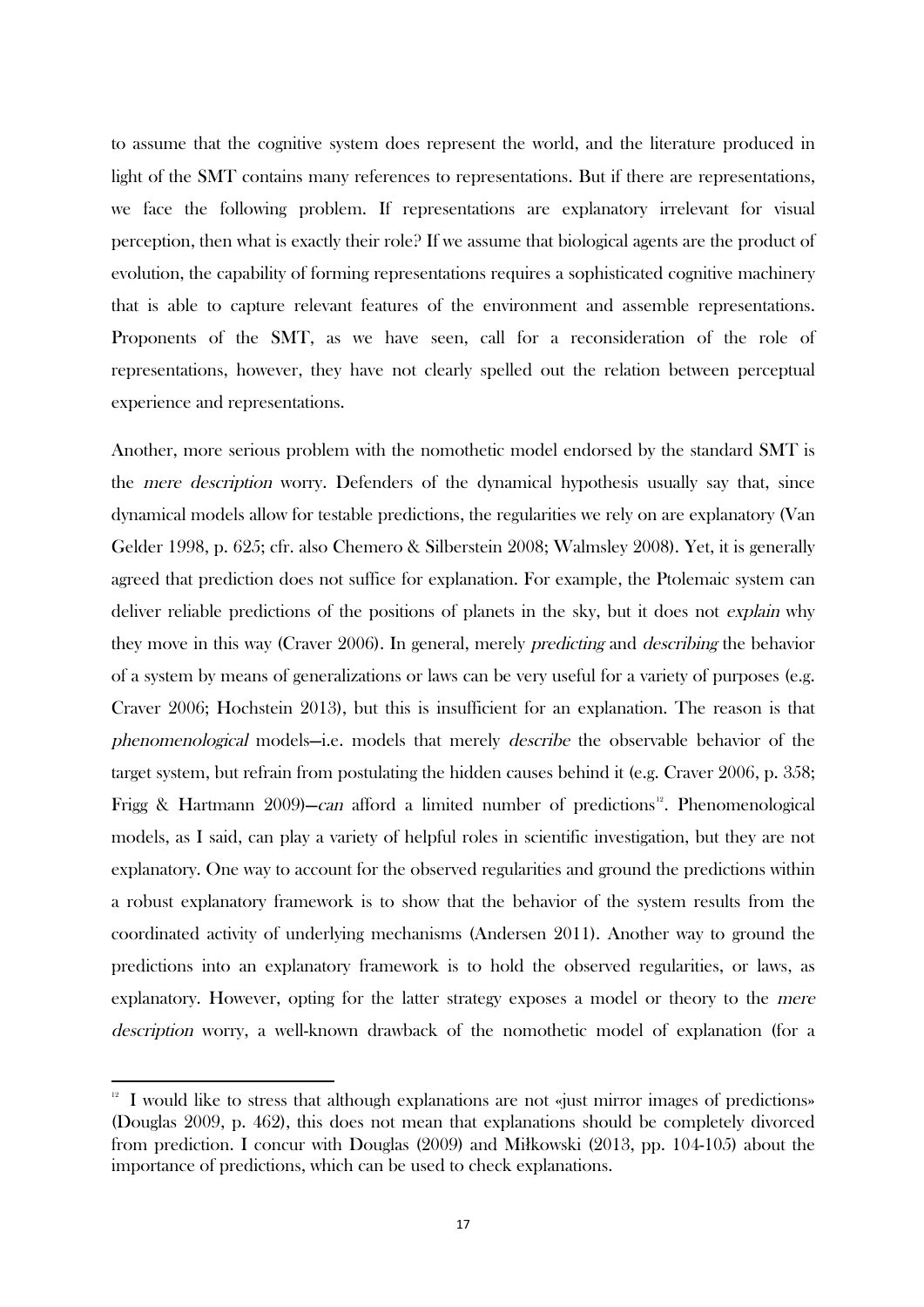synthetic discussion, cfr. Craver 2007, pp. 34-40). In short, the problem is that it is unclear why the laws or regularities apply in the first place (Cummins 2000). One way to resist to the mere description worry, while rejecting a mechanistic account, is to stipulate that a covering law account qualifies as a genuine explanation. However, in the words of Zednik: «As long as dynamical explanation is viewed as a form of covering-law explanation […] the mere description worry looms» (2011, p. 246; cfr. also Gervais 2015).

As we have seen the standard formulation of the SMT is construed as a search for laws, and hence, the mere description worry looms also for the SMT. Mechanisms do provide a way to distinguish between merely phenomenal and genuinely explanatory regularities. Accordingly, in the next section, I will articulate a mechanistic interpretation of the SMT and show that it can reconcile the SMT with the orthodoxy.

## 5. Towards a Mechanistic SMT

Although the mainstream view of dynamical explanation dictates that it conforms a nomothetic model, in recent debates it has been shown that at least some dynamical models are mechanistic (e.g. Zednik 2011; Gervais 2015). In contrast with covering-law explanations, mechanistic explanations are how explanations: they show why a phenomenon occurred by exposing how operating parts arranged in a particular way jointly produce the explanandum (e.g. Bechtel 2008; Craver 2007; Glennan 1996; Krickel manuscript; Machamer et al. 2000; Miłkowski 2013). It should be noted that no one doubts that mechanisms explain, the central issue in the debate about dynamicism is whether non-mechanizable dynamical models are also explanatory (e.g. Kaplan & Craver 2011). Some researchers respond in the affirmative. For example, Ross (2015) argues that Ermentrout and Kopell's canonical model does not meet Kaplan & Craver's (2011) 3M requirement (cfr. §5.1), although it conforms to Batterman's minimal model explanation. Moreover, it is matter of debate whether all explanatory regularities are such in virtue of underlying mechanisms (e.g. Andersen 2011; Leuridan 2010).

I will not try to settle the grand debate about whether dynamical models are explanatory even when non-mechanizable. My purpose is more modest. Since everybody agrees that mechanisms explain, I will focus on the SMT and show that it is compatible with a mechanistic approach  $(S5.1)$ .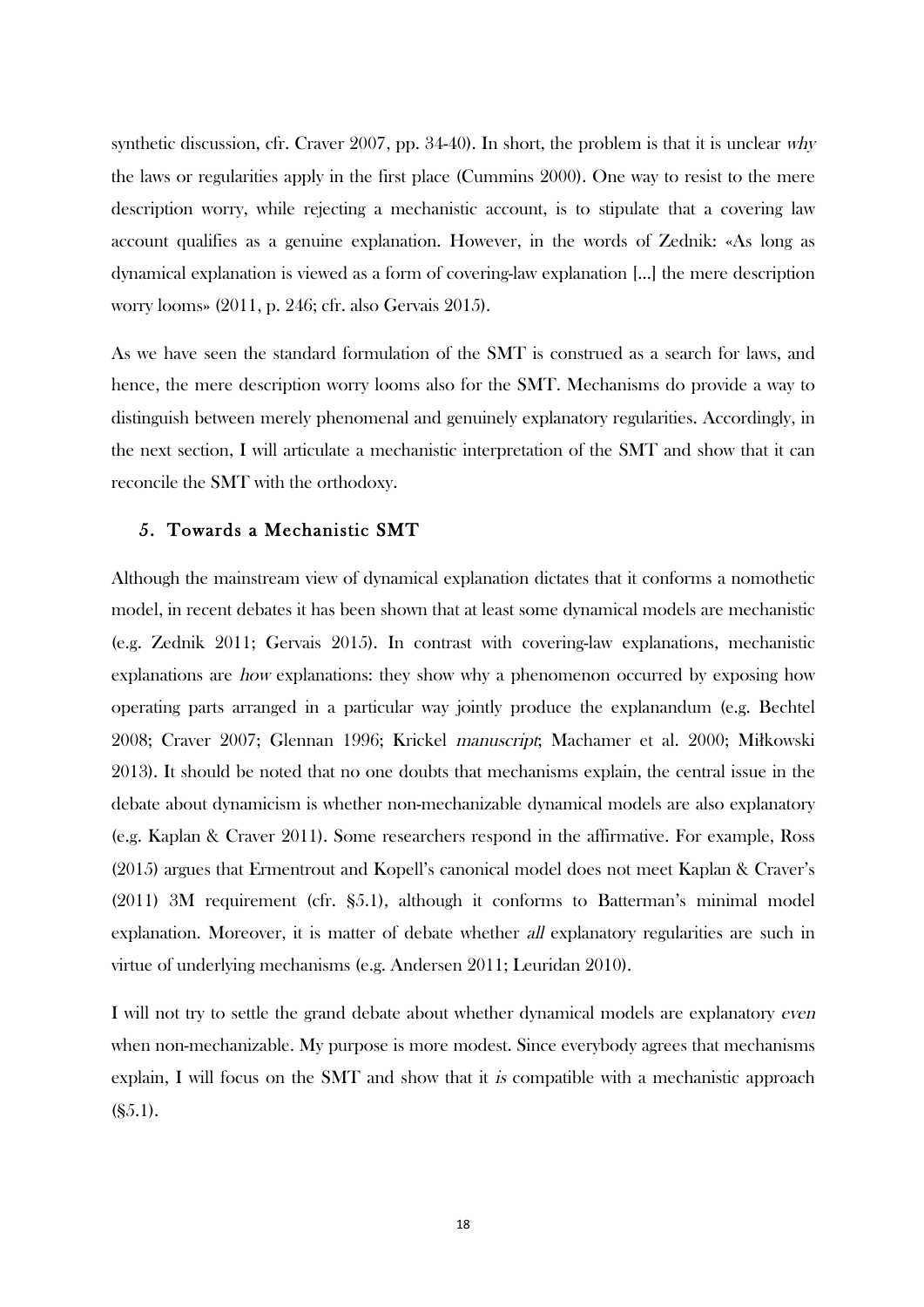#### 5.1 Mechanizing the SMT

Researchers who espouse mechanistic explanations consider the law-like regularities as *effects* that are themselves in need for explanation (Cummins 2000). Such effects are explained by describing how the mechanism(s) responsible therefore generates them. By identifying the mechanism(s), one can not only identify spurious generalities, but also account for the fact that some «generalizations are explanatory because they describe the causal relationship that produce, underlie, or maintain the explanandum phenomenon» (Kaplan & Craver 2011, p. 612).

There are different concepts of mechanisms in the literature, and the very definition of "mechanism" is object of some controversies, but for my purpose Bechtel's definition will do: «[A] structure performing a function in virtue of its component parts, component operations, and their organization. The orchestrated functioning of the mechanism is responsible for one or more phenomena» (2008, p. 13; cfr. also Bechtel & Abrahamsen 2005). As Bechtel & Richardson (2010) show, mechanisms are discovered mainly thanks to the heuristics of decomposition and localization. The former consists in either structural decomposition—the discovery of the mechanism's working parts—or functional decomposition—the decomposition of a complex behavioral phenomenon into a series of simpler behaviors. The heuristic of localization consists in pairing the relevant operations with the corresponding working parts. Of course, the process of discovering and describing a mechanism responsible for a given phenomenon is usually rather complex, as the system under investigation may admit no simple decomposition.

It is not controversial that mechanisms explain, but whether dynamical models can provide explanations that are not reducible or convertible to mechanistic explanations. Kaplan & Craver's (2011) main contention is that «[d]ynamical models do not provide a separate kind of explanation subject to distinct norms. When they explain phenomena, it is because they describe mechanisms» (p. 618). Focusing on the SMT, the mere description issue (§4.2) looms as long as the standard formulation is cast in terms of a purely nomothetic explanation. However, since one of the primary virtues of the mechanistic view of explanation is that «it neatly dispenses with several well-known problems of predictivism» (Kaplan & Craver 2011, p. 606), showing that the SMT can be mechanized would provide the theory with the means to overcome some obstacles, and also throw light on some interesting developments. So, how can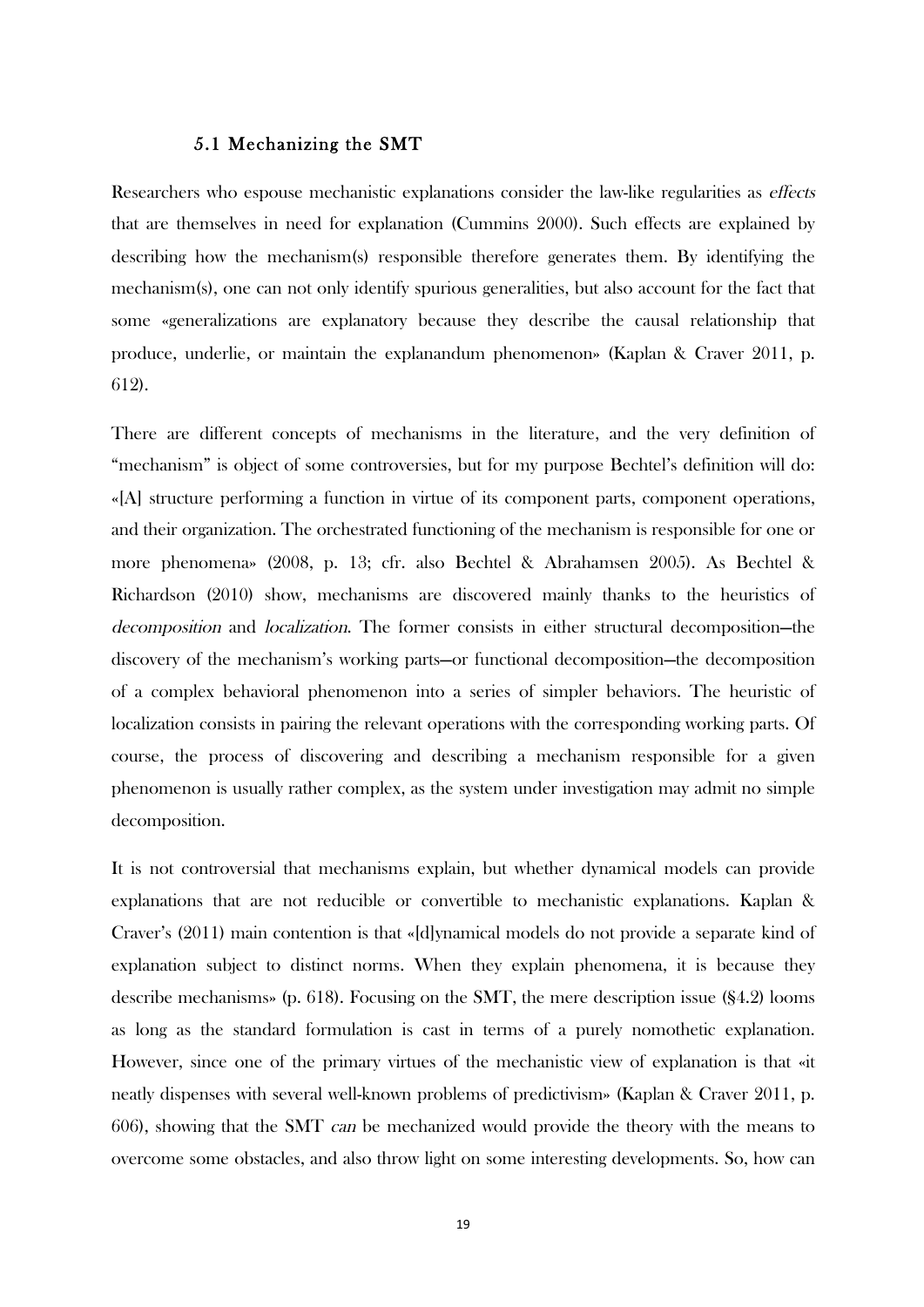we show that the SMT is compatible with a mechanistic framework of explanation? A useful resource is provided by Kaplan & Craver's (2011) 3M criterion:

(3M) In successful explanatory models in cognitive and system neuroscience (a) the variables in the model must correspond to components, [operations], properties, and organizational features of the target mechanism that produces, maintains, or underlies the phenomenon and  $(b)$  the (perhaps mathematical) dependencies posited among these variables in the model correspond to the (perhaps quantifiable) causal relations among the components of the target mechanism. (Kaplan & Craver 2011, p. 611) $^{\text{3}}$ .

The 3M criterion is designed for cognitive and system neuroscience, but as the authors say, it may easily be extended to other domains of cognitive science (cfr. Kaplan & Bechtel 2011). To reiterate an important point, what is at stake is not whether dynamical models explain or not, but rather in virtue of what norms or explanatory framework they may achieve explanations. I will therefore apply the 3M criterion to the foregoing examples of sensorimotor laws. If the SMT conforms to the 3M criterion, we will be able to show not only that it can provide explanations, rather than mere phenomenological regularities subject to the mere description worry, but also that the SMT represents an interesting *complement* to the orthodox approaches (cfr. §1-2). I will start with Buhrmann et al. (2013) dynamical model of the SMT.

In §4.1 I have described Buhrmann et al.'s dynamical model. Later in their article, they discuss in more details a minimal agent built following the tradition of minimal cognition models developed by Beer (e.g. 2003) and the Sussex school (e.g. Cliff 1997; Harvey et al. 1997). Specifically, they introduce a minimal model of active categorical perception represented below (Fig. 1). Categorical perception refers to the activity of partitioning the world into distinct objects with distinctive properties. The continuous signals received by the sensory organs (natural or artificial) are sorted into discrete categories whose members stand in some resemblance relations (for further references on categorical perception, see Beer 2003, p. 210). In Buhrmann et al.'s model, the agent can move horizontally within a one-dimensional environment that contains two bell-shaped gradients with different widths that are detected

<u> 1989 - Jan Samuel Barbara, margaret e</u>

<sup>&</sup>lt;sup>13</sup> In the original version, Kaplan and Craver refer to activities, rather than operations. I have adjusted the text to Bechtel's definition of mechanism, but the variation does not alter the 3M criterion.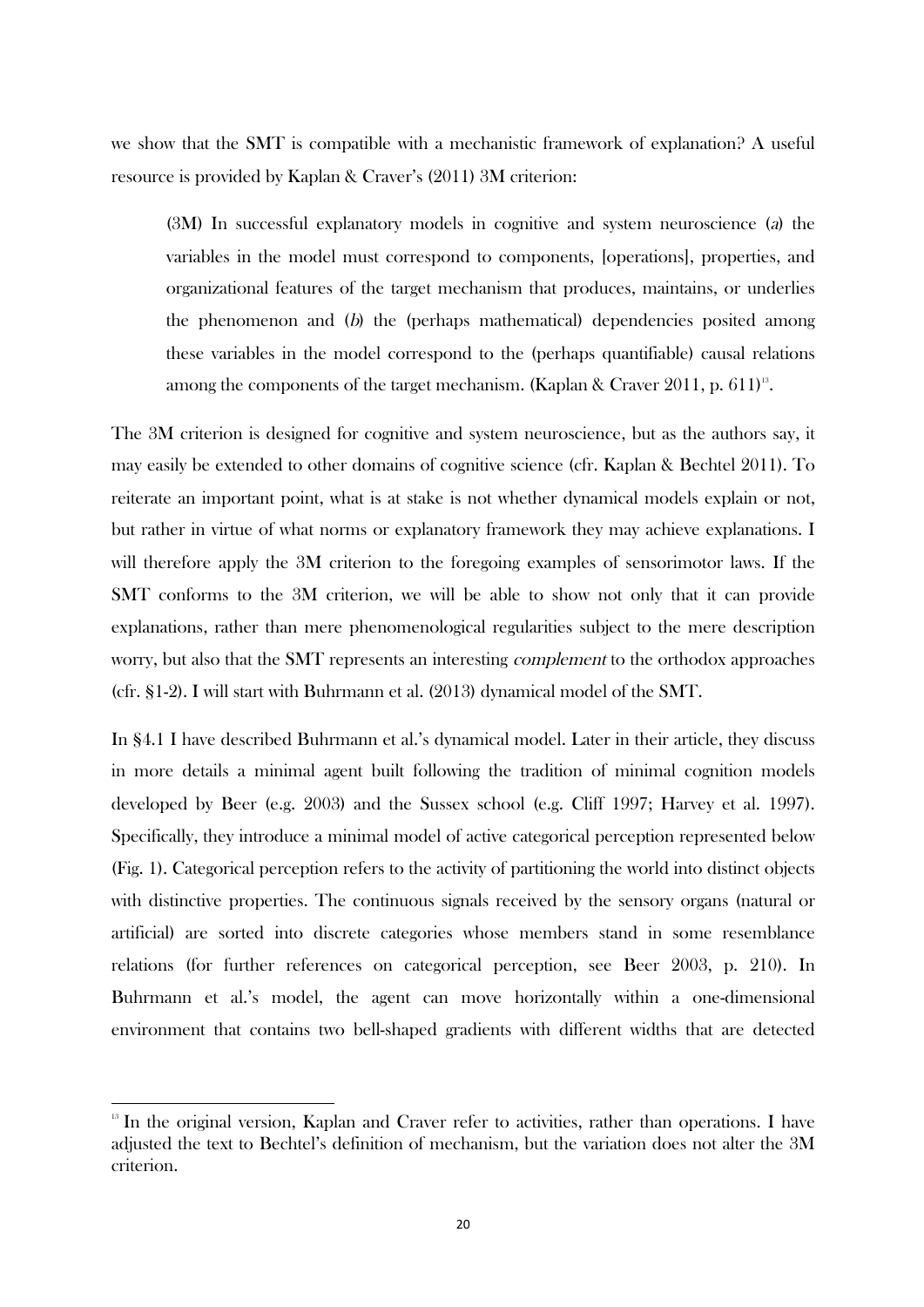thanks to a distance sensor. The agent's task is to move away from the wide-shaped figure and approach the peak of the narrow-shaped one.

In this model, the environmental states e are described by the Gaussian functions that describe the two shapes:

$$
\mathbf{e} = E(\mathbf{p}) = \mathbf{h} \cdot \mathbf{e} \frac{(p - x)^2}{2w^2}
$$

Where h is the height of the shape, x the position of its peak,  $\pm w$  the maxima of the function's derivative, and  $p$  is the agent's horizontal position. The sensor  $S$  transforms the environmental variables e into sensory states:

$$
s = S(e) = 1 - \frac{d_{max} - e(p)}{d_{max}}
$$

Where  $d_{max}$  is the maximum distance between the agent and the shapes. This serves as the input to a neural network composed by two nodes: a and m. Each node is governed by the following equation:

$$
\tau_i \dot{y}_i = -y_i + \sum_{j=1}^n w_{ji} \sigma (y_j + \theta_j)
$$

Here  $y_i$  is the activation of node i,  $\tau_i$  its time constant,  $w_{ji}$  the strength of the connection from node j to i,  $\theta_i$  a bias term, and  $\sigma_i$  the logistic activation function. Further details are not relevant in this context. The equations that describe this simple model meet the 3M requirement. There are four elements, the environment, the sensor, and two nodes. The sensor and the nodes perform a computation described by the corresponding equations. The relations among the equations, also, correspond to causal relations between different mechanisms, e.g. the sensor  $S$ measures the proximity of the Gaussian shape include the environmental state e which is in turn defined by the first equation. In other words, the dynamical model described by Buhrmann and collaborators is mechanistic, hence the equations can be used as laws for explanation and prediction *because* they describe mechanisms.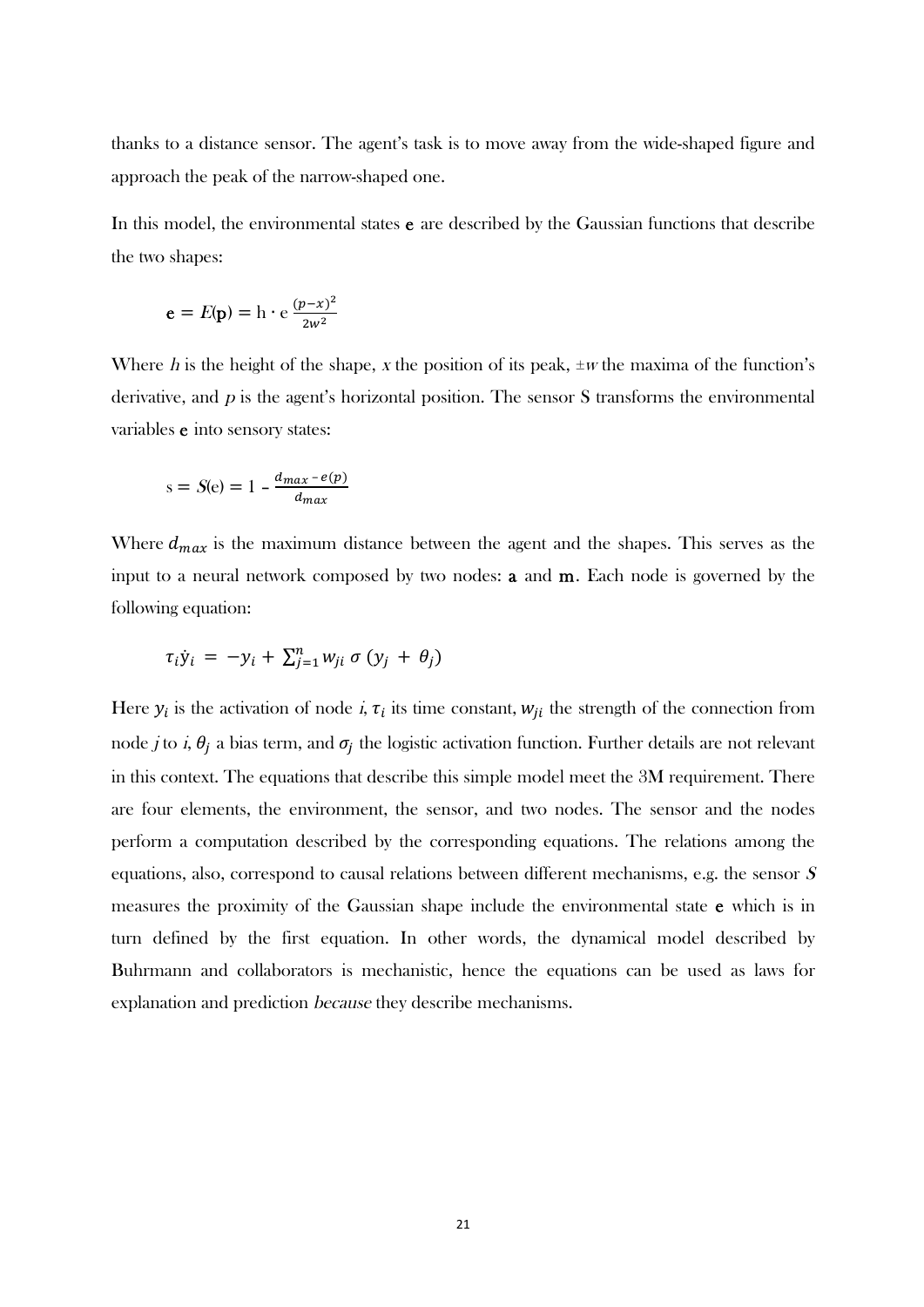

Fig. 1: Buhrmann et al.'s (2013, p. 7) minimal agent model. The agent, represented as a big circle, can sense the proximity s to objects, with different widths w (0.03 and 0.08). The time derivative  $\Delta s$  of the sensor signal provides the input to the node <sup>a</sup> of the agent's neural network. The node is recurrently connected to itself and drives the motor node m, which control the agent's horizontal velocity.

Let us now turn on the classical examples discussed by O'Regan & Noë (2001ab). In these cases, we do not have any mathematical or formal description of the relevant sensorimotor contingencies. The SMT, as described by O'Regan and Noë, is a philosophical theory, and as such it does not provide scientific explanations. Rather, it should be understood as the philosophical blueprint, or more aptly as a philosophical model, defining how an abstract sensorimotor model of visual perception works. It can be shown that this abstract model providing indications about how to construct a sensorimotor explanation is also inherently mechanistic. In other words, I suggest that the blueprint of the SMT is mechanistic. In order to show this, I return to the cases of sensorimotor laws discussed earlier (§4.1).

Consider the case of eye rotation. As we have seen, the eye movements alter the representation of the stimulus on the retina in lawful ways, but the eye movements themselves are indeed a classical example of a physical mechanism. The system can be decomposed in a number of parts, such as the eye, the orbit, the muscles, etc. each performing a particular operation or being operated on. The variations of stimulus on the retina result from the behavior of the ocular mechanism plus environmental conditions that specify the relevant parameters concerning the light array that impinges the retina.

The sensorimotor contingencies related to visual features represent another case of mechanistic decomposition. O'Regan & Noë (2001a, pp. 941-943) focus on shape perception, where the perception of such a feature would be the result of an abstraction from the set of all potential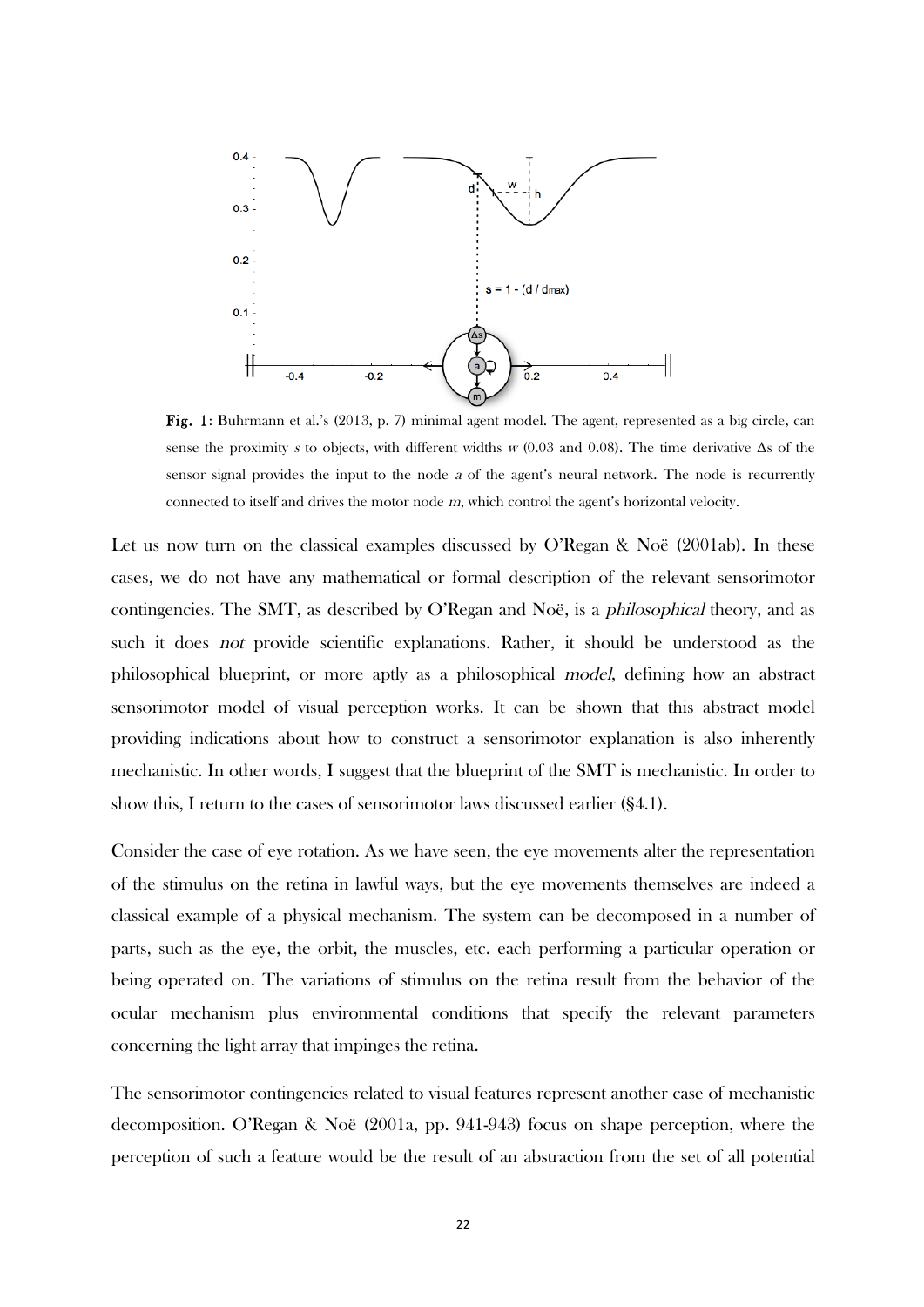distortions that shapes undergo under different behavioral standpoints (p. 942). Two things are worth mentioning. The first is that it is difficult to fathom out what it means to say that the brain "abstracts" a "set of laws" (cfr. §4.1). Hence, it is not clear what kind of regularities may be extrapolated for the purpose of explanation and prediction. The second is that a decompositional strategy seems to be assumed by O'Regan and Noë in that they recognize that there are distinct regularities or laws related to different features of conscious visual perception. This requires some explanation.

O'Regan & Noë state that there is a subset of sensorimotor contingencies which «correspond» to visual attributes of sensed objects in a way that is «neural-code-independent»—i.e. it does not depend on some mysterious quality of the neural information related to the nature of the features (O'Regan & Noë 2001a, p. 942). In short, this means that there are distinct sensorimotor contingencies related to distinct features. Since the sensorimotor contingencies are defined as sensory changes, and that perception is, according to the SMT, essentially active, the distinct sensorimotor contingencies can be interpreted as a kind of operations or activities. Hence, there are distinct activities causally related to specific features of the outside physical objects, like colors, texture, size or shape, i.e. the basic elements out of which our visual perception is composed (for a somewhat old, but still useful review, cfr. Wolfe 1998; Treisman 1988). As O'Regan & Noë remark, then «visual consciousness is not a single thing, but rather a collection of task and environment-contingent capacities, each of which can be appropriately deployed when necessary» (2001a, p. 967). If this interpretation is correct, then, the SMT seems compatible with a decompositional mechanistic strategy whereby one recognizes a set of operations (related to the distinct features), and then tries to identify the component within the system that are responsible for them. This is called by Bechtel & Richardson (2010, p. 18) the 'synthetic' strategy that projects from a 'top-down' perspective, in contrast with an 'analytic' strategy based on the prior identification of the component parts, whose role is subsequently specified. One way to proceed is, for example, by assigning the features to specific functional areas in the extrastriate cortex, as shown by Fellman & Van Essen (1991). There is, however, a complication. Following O'Regan and Noë, I have shown that they distinguish between different feature-specific operations, but not that they assign these operations to specific subcomponents of the system. How should we understand these subcomponents of the system?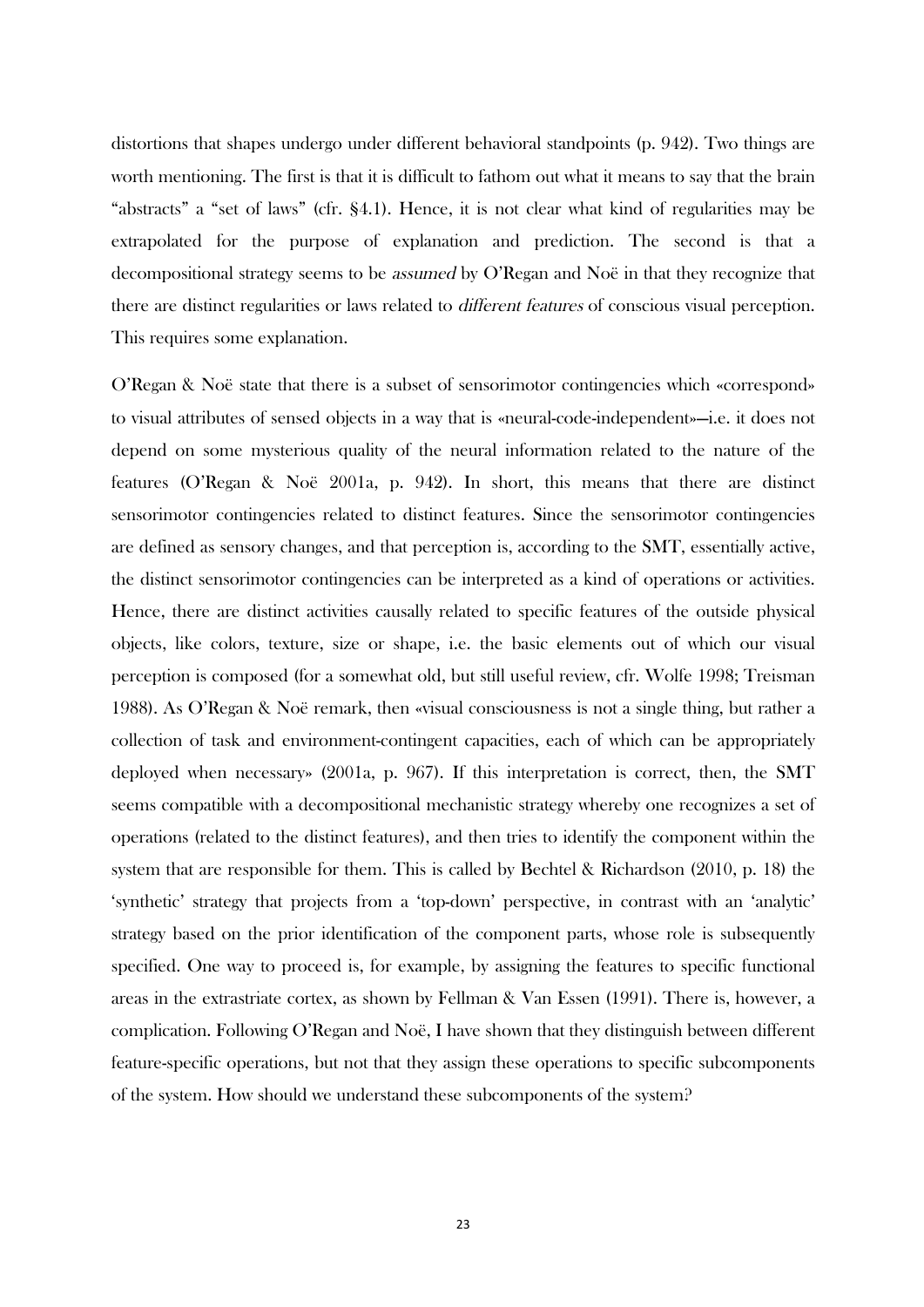The first step is to acknowledge that, for sensorimotor theorists, seeing is partially constituted by the environment  $(T5, \text{cfr.} \$ {S2}). From this, it also follows that although the brain plays a necessary role to enable perception, there is no straightforward «one-to-one correspondence between visual experience and neural activations», this because «seeing is not constituted by activation of neural representations» (O'Regan & Noë 2001a, p. 966; cfr. also Noë & Thompson 2004; Pessoa et al. 1998). The relation between brain and environment is explicitly couched in terms of the dance metaphor, seeing is «somewhat like dancing with a partner» (ibid.; also Noë & O'Regan 2005, p. 567), which suggests that seeing is a process that couples organism and environment. A straightforward implication is that neural correlates of conscious content (e.g. Chalmers 2000) cannot be understood as (minimally) sufficient to generate a specific experience (Noë & O'Regan 2005). This is not to deny that the brain plays a fundamental role in perception, and it does not amount to a rejection of more or less specialized cortical areas. For example, Noë & Hurley (2003) do assume that distinct cortical areas are often associated to distinct kinds of experiences, like intramodal differences—e.g. cortical areas engendering a "red" instead of "yellow" experience—or intermodal differences—e.g. visual instead of smell experiences. Areas normally associated with a certain qualitative character are called "cortically dominant," whereas areas that, due to neural plasticity, may take over the function of other areas (for example due to lesions, etc.) are called "deferent." In order to explain the qualitative differences correlated with the distinct areas, Noë & Hurley refer to a "dynamic sensorimotor approach" (2003, p. 146), according to which different cortical areas are attuned to different sources of input. In this complex dynamic process of constant interaction between environment and neural structures, the role of the brain and cortical areas is, as we have seen, to «causally enable […] our embodied mental life» (Noë & Thompson 2004, p. 19; also O'Regan & Noë 2001a, p. 968).

In short, the SMT acknowledges the following:

- Objects in the environment having particular characteristics (colors, shapes, etc.).
- Distinct sensorimotor contingencies for specific characteristics.
- Different neural structures related to different characteristics.

Hence, we have: distinct components (like cortical areas and perhaps objects in the environment), and distinct activities (the specific sensorimotor contingencies), which are causally related to the relevant components via a dynamic process. Since the theory espouses vehicle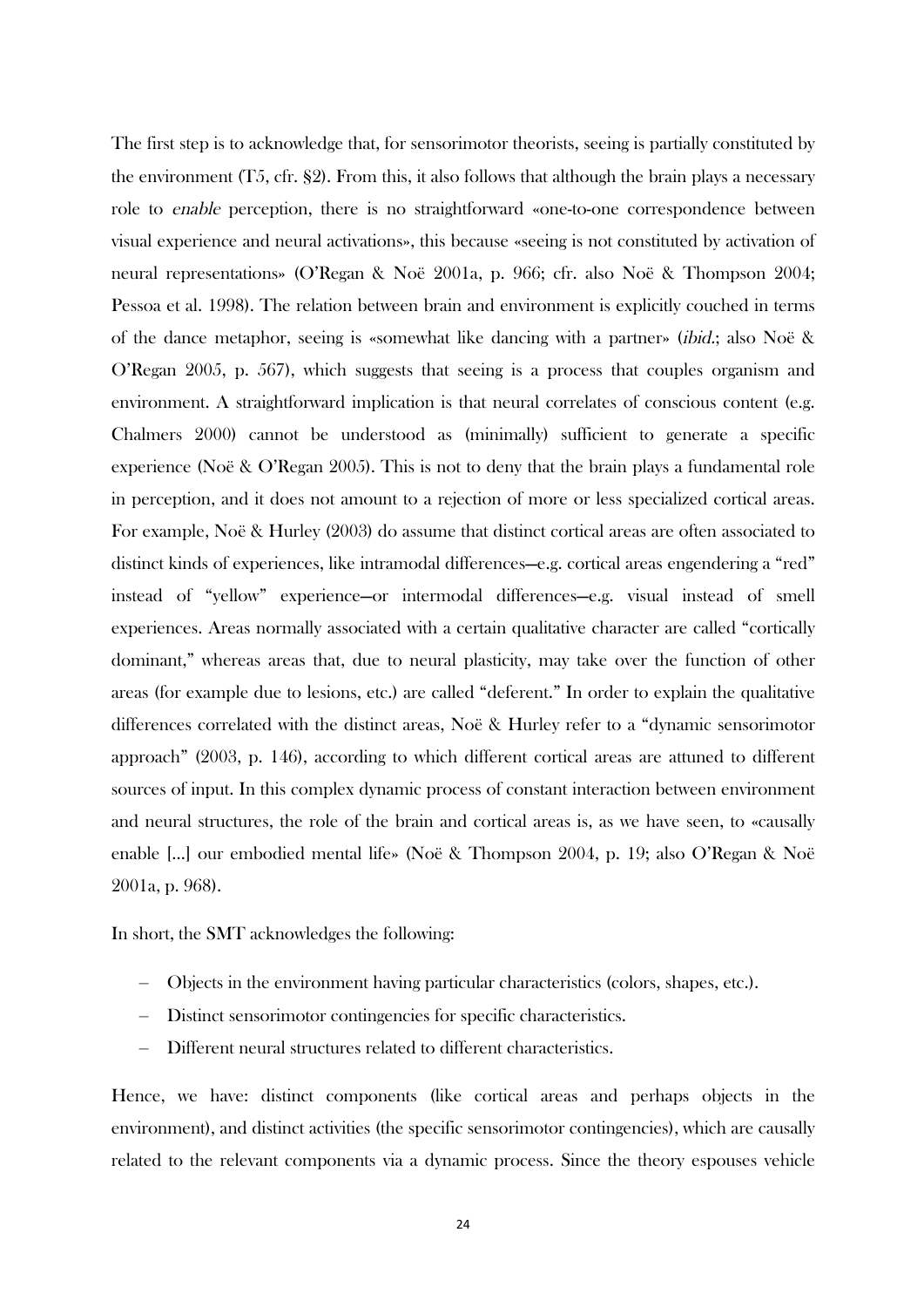externalism (T5), it may be the case that physical objects can also be subcomponents of a broader, extended mechanism(s) (cfr. §5.2). As Noë & O'Regan say: «Just as mechanical activity in the engine of a car is not sufficient to guarantee driving activity (suppose the car in a swamp, or suspended by a magnet), so neural activity alone is not sufficient to produce vision» (2005, p. 584); and «The mechanical substrate is sufficient only given the embodiment of that substrate in a normal vehicle and the appropriate embedding of that vehicle in a normal environment» (Noë 2001, p. 47). In short, the point is not to deny that there are specialized cortical areas, but how to interpret their degree of autonomy from the environment.

Neither O'Regan nor Noë provide a detailed description of how the components are associated with the activity of sensory changes, and how they are arranged. But this does not threaten the correctness of a mechanistic interpretation. Explaining mechanistically is a process that unfolds over time, and initial sketches of a mechanism often include many black boxes and filler terms that ought to be specified by subsequent research (e.g. Craver & Darden 2013, pp. 64-118). If I am right, however, the SMT strategy of explaining feature perception is paradigmatically mechanistic, since it involves the functional decomposition of a task into a number of suboperations or functions, and the identification of distinct components, from external objects to cortical areas that are involved in what seems a mechanistic dynamic process (Zednik 2011).

## 5.2 The SMT as a Complement to the Orthodoxy

Zednik observes that dynamical models amenable to a mechanistic analysis «resemble computationalist and connectionist cognitive science» (2011, p. 255). Explanation in psychology, for example, often takes the form of functional decomposition of a problem (Cummins 1983), where the subcapacities or subfunctions of the explanandum are assigned to specific operating parts of the cognitive system (Craver 2007) that realize the computations (cfr. Miłkowski 2013, pp. 51-76; Piccinini 2007). Computational models, in other words «specify the component operations of a mechanism that are […] localized in neurobiological component parts» (Zednik 2011, p. 241). The same lesson can be applied to the SMT as well. Of course, this does not amount to downplay the contribution of dynamical models, and as I have insisted earlier (§3), DST is *not* inherently opposed to connectionist and computationalist approaches. Rather, this radical opposition is the hallmark of the *dynamical hypothesis*, i.e. a specific philosophical interpretation of dynamicism, and of the standard formulation of the SMT. By trying to reconcile the SMT with the orthodoxy, T2 (and DH5) should be read as meaning that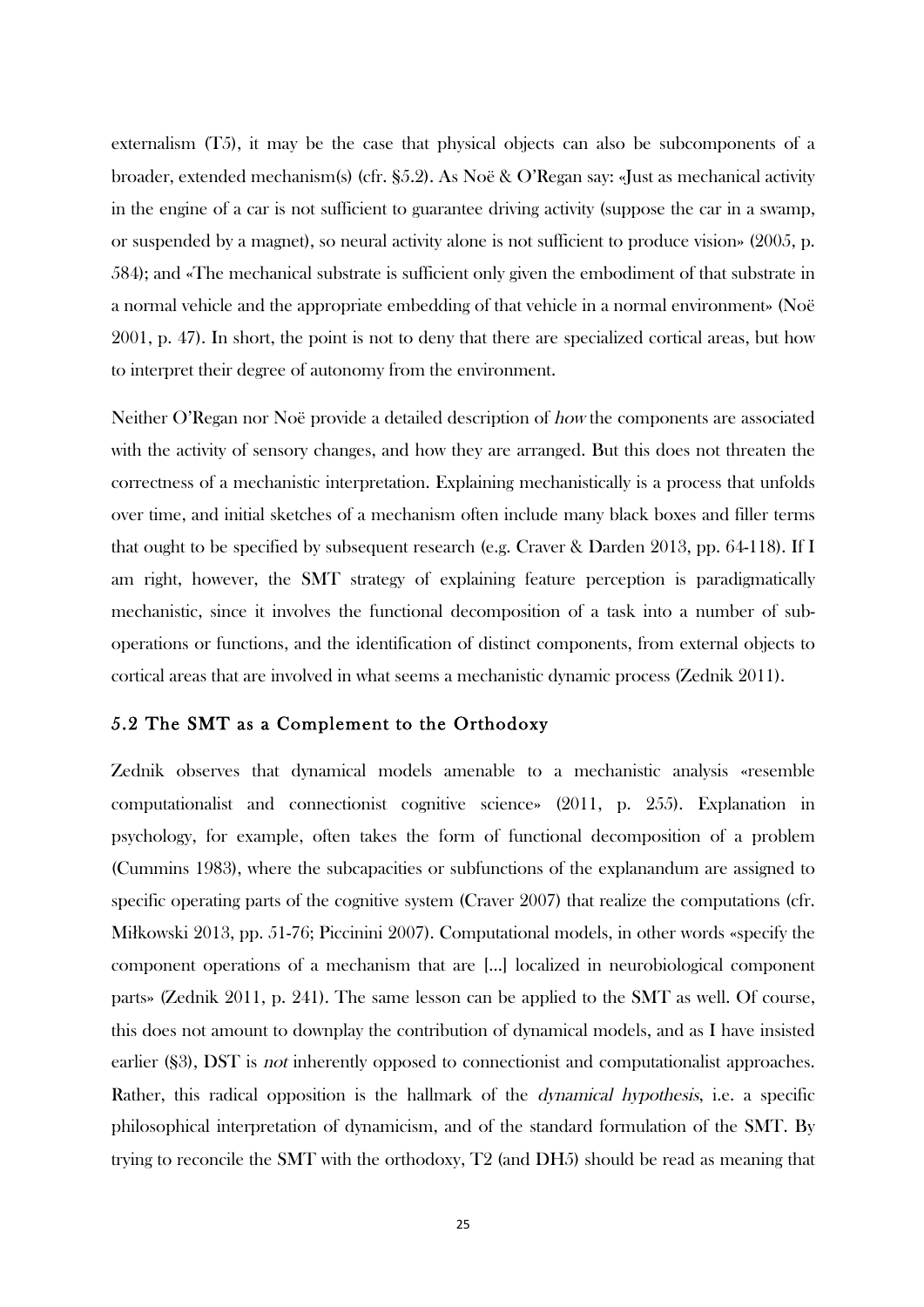sensorimotor laws (or the differential equations of a dynamical model thereof) are explanatory because they describe mechanisms. This claim is not entirely original. Cliff (1991), following Lakoff's (1988) criticism of Smolensky's (1988) connectionist approach, stressed the importance of sensorimotor contingencies for neural models in order to overcome the problem of ad hoc semantics of connectionist models; further, he observed that the «sole focus on information processing may omit important factors» (p. 34). Moreover, he claimed that whilst the behavior of a system can be studied as the outcome of computation, models that make no direct reference to computations can still be of interest. Writing few years earlier, Grossberg made much the same remarks «Without a behavioral linkage, no amount of superb neurophysiological experimentation can lead to an understanding of brain design, because this type of work, in isolation, does not probe the functional level on which an organism's behavioral success is defined» (1984, p. 389). Nothing in these remarks amounts to a rejection of the orthodoxy, as advocated by defenders of the dynamical hypothesis and the SMT, but rather its extension. More recently, Hotton & Yoshimi (2011) have adopted DST to model embodied cognition with the concept of open dynamical system in a way that makes it compatible with the orthodoxy rather than in opposition to it.

To say that mechanistic sensorimotor explanations explain the sensorimotor behavior of a system by relying on regularities generated by the underlying operating mechanisms does not mean that a full understanding of such mechanisms is always required. Miłkowski (2013, p. 53- 54) for example states that a mechanistically adequate model of computation must include both an abstract specification of the computation including the relevant variables (the mechanism's function), and a complete blueprint of the mechanism implementing the relevant computations. But a complete computational explanation is not necessary in most studies on sensorimotor models. For pragmatic reasons, it may be helpful to rely on mechanisms' sketches (Craver & Darden 2013), incomplete blueprints of the mechanisms. Such an approach can be a forced choice when the structure of such mechanisms is unknown, or when the researchers' explanatory interest is directed at higher level of organization of the system, or finally when the target system comprises a high number of variables that make a full articulation of the underlying mechanisms difficult or impossible. This is consistent with Cliff's observation that the behavior of the system can be studied as the outcome of computations even though no direct reference to computation is made.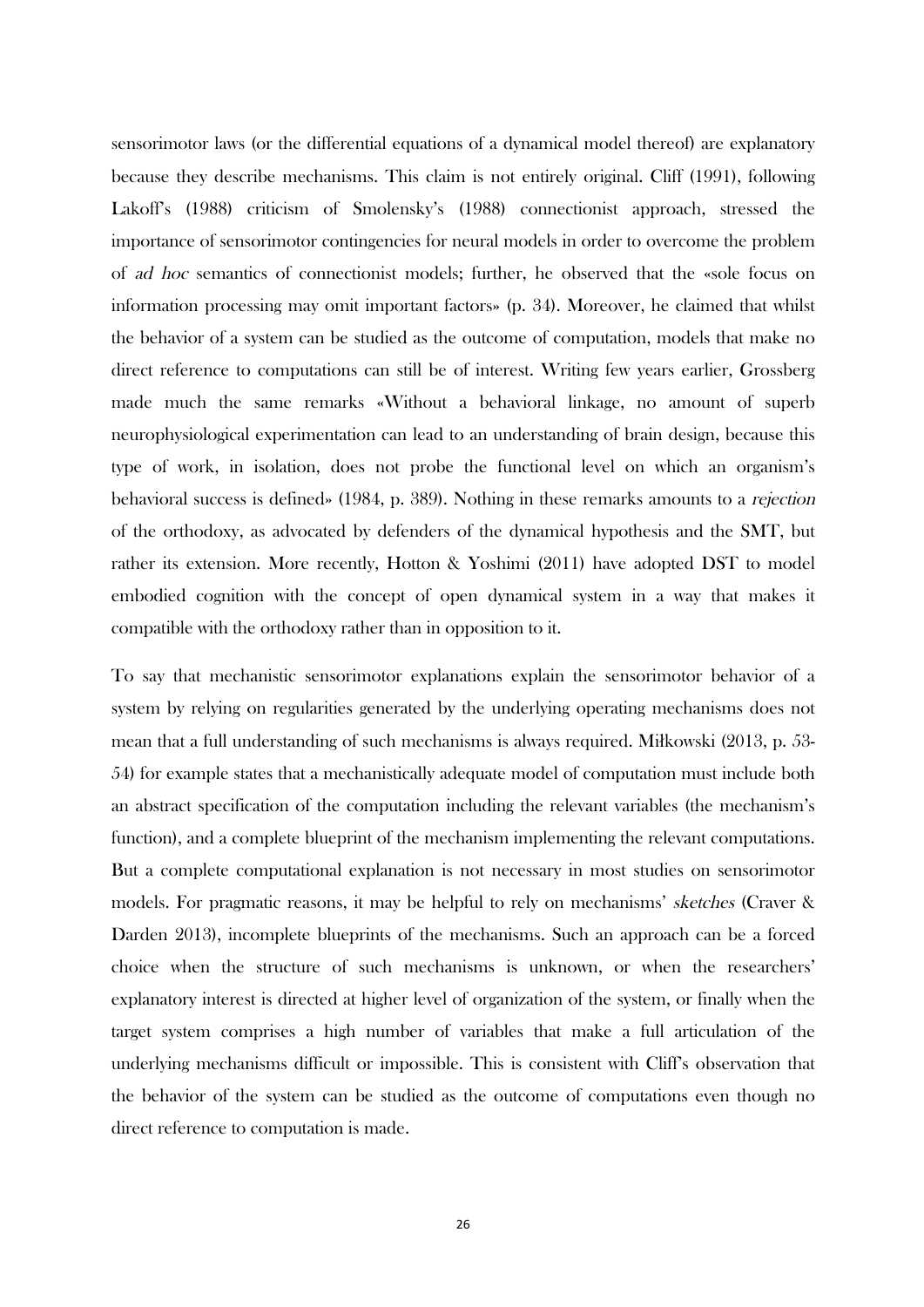A further implication for the SMT is that, since the theory can be understood as an enrichment of traditional representationalist approaches, it can more easily incorporate representations within the explanatory framework. Remember that the SMT does not reject representations altogether (§2), although it puts the explanatory burden on the sensorimotor laws. In the standard formulation, the SMT does not successfully address the issue of representations, as it seem to include them in the cognitive system, but denies that they have any explanatory relevance. Within the mechanistic SMT representations are better integrated within the framework. In the neurosciences, researchers often characterize neural processes as representational (Bechtel 2016). On this reading, much of research in cognitive science consists in identifying the representational vehicles and their contents. This is an important aspect of the heuristic of localizing mechanisms' operations that are seen as control systems (e.g. Bechtel & Richardson  $2010$ <sup>14</sup>. Moreover, representations do not need to be understood as static and pictorial (at least not if pictorial is taken to be synonymous with 'static-photographic'). This observation will not surprise neuroscientists and philosophers of neuroscience, however. The fact that representations are highly dynamic is well acknowledged in neuroscience. For example, Nishimoto et al. (2011) explicitly refer to perceptual experience as dynamic. Shadlen & Newsome (1994) discuss how information may be represented, either in the spike rate of neurons, or in the timing of individual spikes; Eliasmith (2003) describes neural dynamics in terms of neural representations as control theoretic state variables. Mechanisms seem well suited to account for the dynamic character of representations, as they are inherently dynamic. More work is needed to integrate dynamical and active understanding of representations within the orthodoxy, however, and it is likely that this issue will be at the forefront of future research (Bechtel 2012). Finally, given that, as I said, not every computation is a representation we cannot just conclude that every computational process in the SMT and Buhrmann et al.'s dynamical model is related to representations, but the claim suffices to show that if we accept representationalism, then at least some processes can be seen as representations and play an important role in the overall explanation of the system's sensorimotor behavior.

<u> 1989 - Jan Samuel Barbara, margaret e</u>

 $14$  From this it does not follow that representations can explain *all* phenomena. It may well be the case that representations are still explanatory irrelevant in some contexts. There is no easy rule we can rely on in order to assess the role of representations, and each case must be examined separately.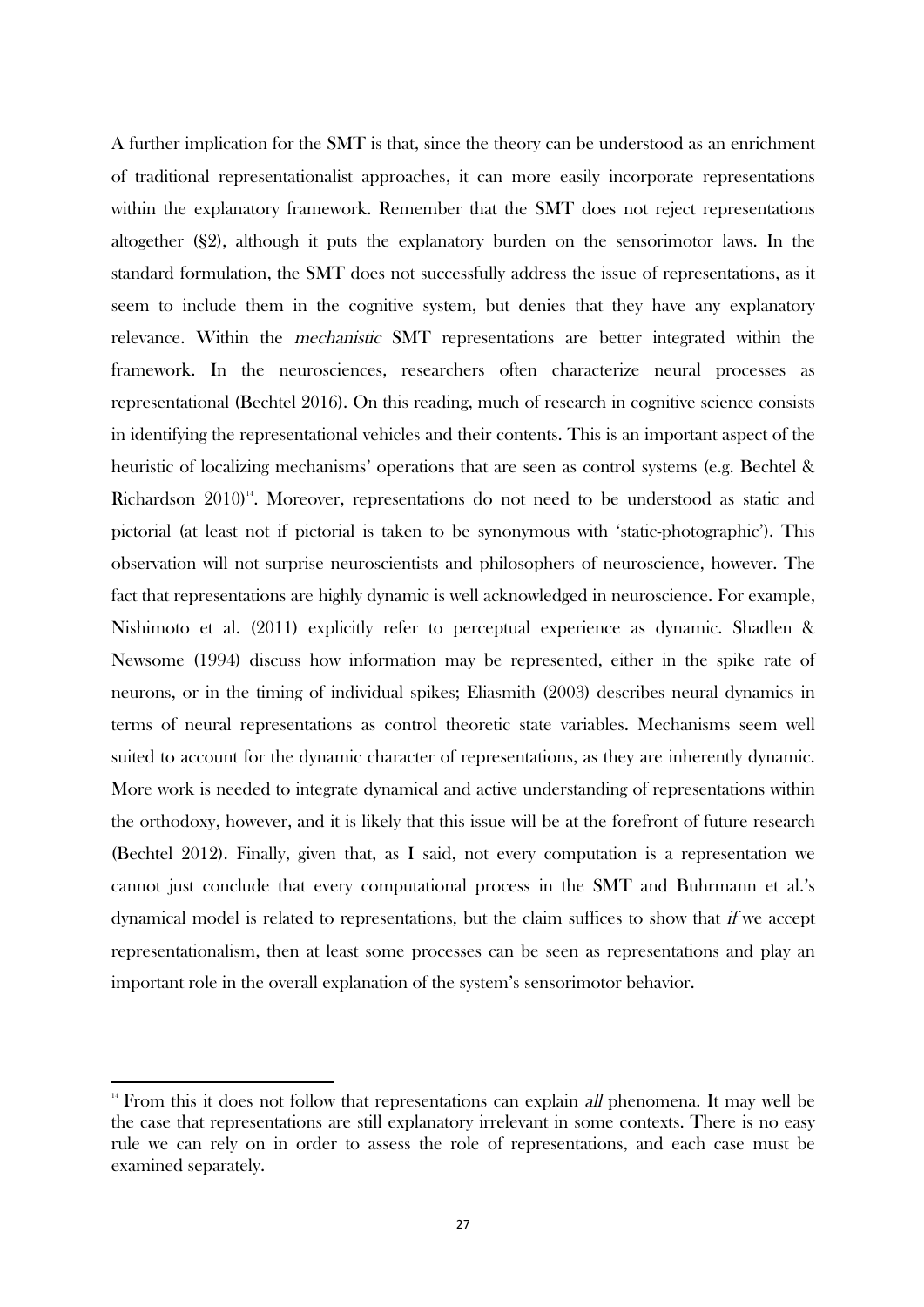In conclusion, I want to briefly address the problem of externalism. Limitations of space preclude a full exploration of this issue, but in short, the mechanization of the SMT proposed in this study does not itself constitute a counter-argument to the SMT's externalism. One way to accommodate the claim that the mind is "wide"<sup>15</sup> (to borrow a term from Clark 1997) would simply be to say that mechanisms span the boundaries of the skull and organism to extend in the environment. As Gervais observes, mechanisms can account for cases of embodied or embedded cognition (2015, p. 52) where there is a continuous and smooth interaction between an agent and the environment. Zednik (2011, p. 257-258) seems to accept that mechanistic dynamical explanations may show that the mind is, indeed, extended beyond the limits of the organism. Although I cannot fully articulate a rebuttal of this suggestion here, I want to invite caution in drawing this conclusion. From the fact that a satisfactory explanation of the sensorimotor behavior of an agent must take into account mechanisms beyond the boundaries of the organism it does not follow that such mechanisms are cognitive in any relevant sense of the term. For reasons of space, I leave this issue open for further studies.

#### 6. Concluding Remarks

<u> 1989 - Jan Samuel Barbara, margaret e</u>

To sum up, if my arguments are correct, the SMT subscribes to the dynamical hypothesis in cognitive science, emphasizing the role of the perceiver as an active agent within a dynamic environment. Proponents of the dynamical hypothesis uphold a nomothetic model of explanation that makes the notion of representation redundant, and give explanatory power to the dynamical regularities described by set of differential equations. The standard formulation of the SMT is also construed along the same line as a search for sensorimotor laws, and relevant passages discussed above show that defenders of the standard SMT think possible to deduce the behavior of a system (its perceptual states) from the sensorimotor regularities. I have shown that if the SMT endorses a covering law model it exposes to the mere description worry, and also generates a puzzle about representations. The mere description worry can be avoided if we show that the SMT is consistent with a mechanistic approach, and that the sensorimotor laws are explanatory because they describe the behavior of underlying mechanisms. I have then argued that both a concrete dynamical model of the SMT realized by Buhrmann et al. and the

<sup>&</sup>lt;sup>15</sup> Talk about "wide minds" is usually associated with content externalism (think of the distinction between wide and narrow mental content, Brown 2016). However, the SMT seems mostly concerned with a form of vehicle externalism. Noë uses the term "wide" in this sense (for example in his 2009b, where a whole chapter bears the title "Wide Minds").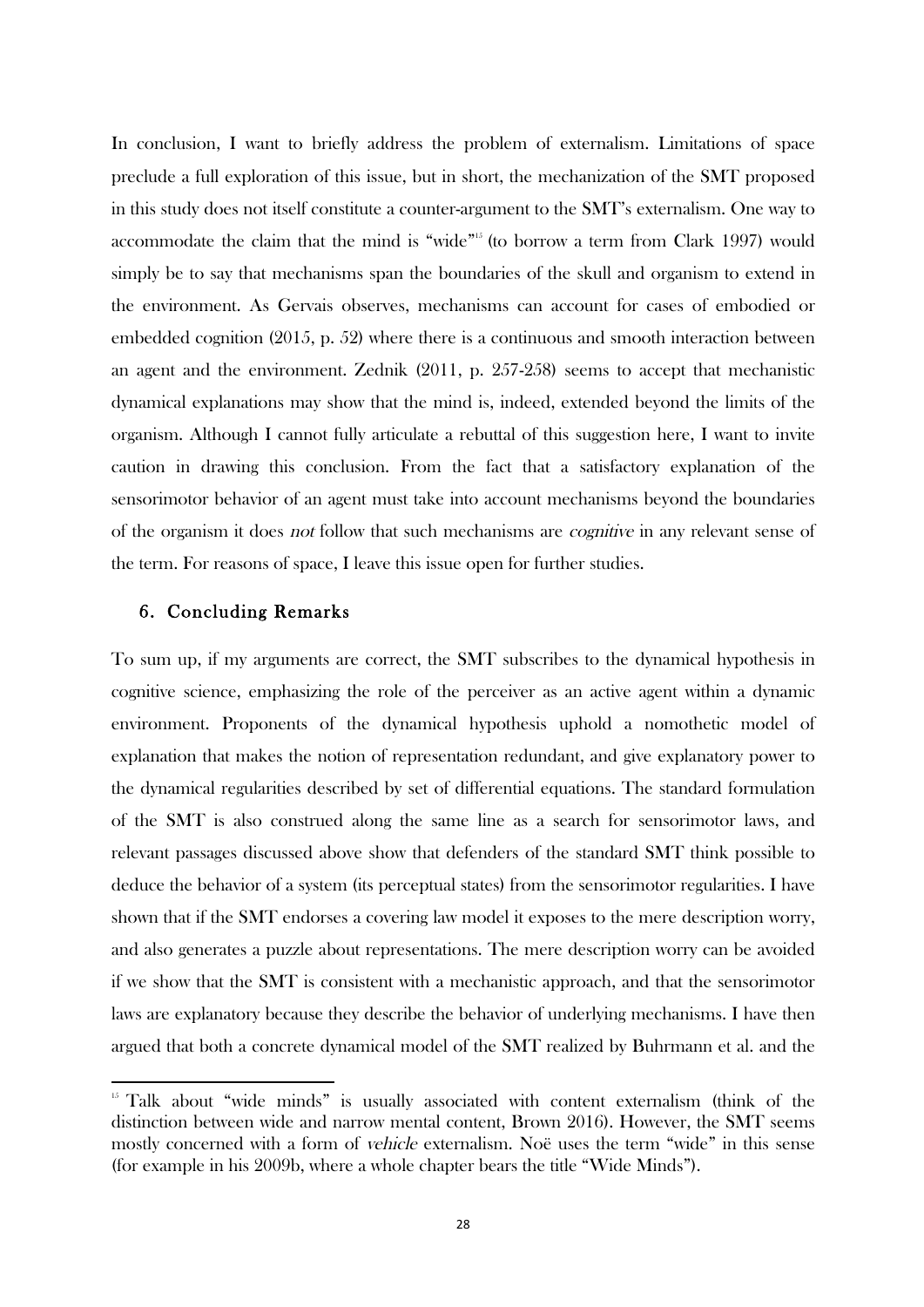blueprint of the SMT as outlined by O'Regan and Noë conform the 3M-requirement for mechanistic explanation. The mechanistic SMT has two advantages: it can escape the mere description worry, and it can also better account for the role of representations. This, however, comes with a cost, as my reformulation of the SMT makes it continuous, rather than in opposition to, with the orthodoxy in vision science, and thus provides an answer to Buhrmann et al.'s initial question (§1).

Again, in the conclusion, I want to stress that opting for a mechanistic approach is one way to avoid the mere description worry. Some covering law models, at least, do seem to be explanatory (e.g. Ross 2015; §5) and there may be other ways to cope with the mere description worry. I leave open to other researchers to show that the theory does not square well with a mechanistic approach and the orthodoxy. The mechanistic interpretation of the SMT, however, seems a perfectly viable strategy, which finds support in the relevant literature, a strategy that comes with costs and benefits for the standard formulation. The cost is the continuity of the SMT with the orthodoxy. Yet, researchers may want to welcome the latter aspect as a positive feature. My remarks, after all, call for a revision of the SMT in tandem with the orthodoxy, not a rebuttal. Sensorimotor theorists are right when they say that perceivers are agents in dynamical contexts, and ultimately this lesson can lead to mutual insights for both defenders of the orthodoxy and of the SMT. Whether my arguments lead to further consequences for the SMT, will be the object of future studies.

Acknowledgments: This work was funded by the Barbara Wengeler Foundation and the Volkswagenstiftung's project "Perceiving the World and Understanding other Minds" led by Tobias Schlicht. I would like to thank two anonymous reviewers for their comments. Thanks also to Beate Krickel, Marcin Miłkowski, and Tobias Schlicht for their support and comments on earlier versions of this paper. This work is a much extended and improved version of a paper originally published in the Proceedings of the CogSci2014, held in Québec City, Canada (Vernazzani 2014). The paper has been also presented at SOPhiA2014 in Salzburg, and ECAP9 in Munich. I thank the participants of these conferences for their comments.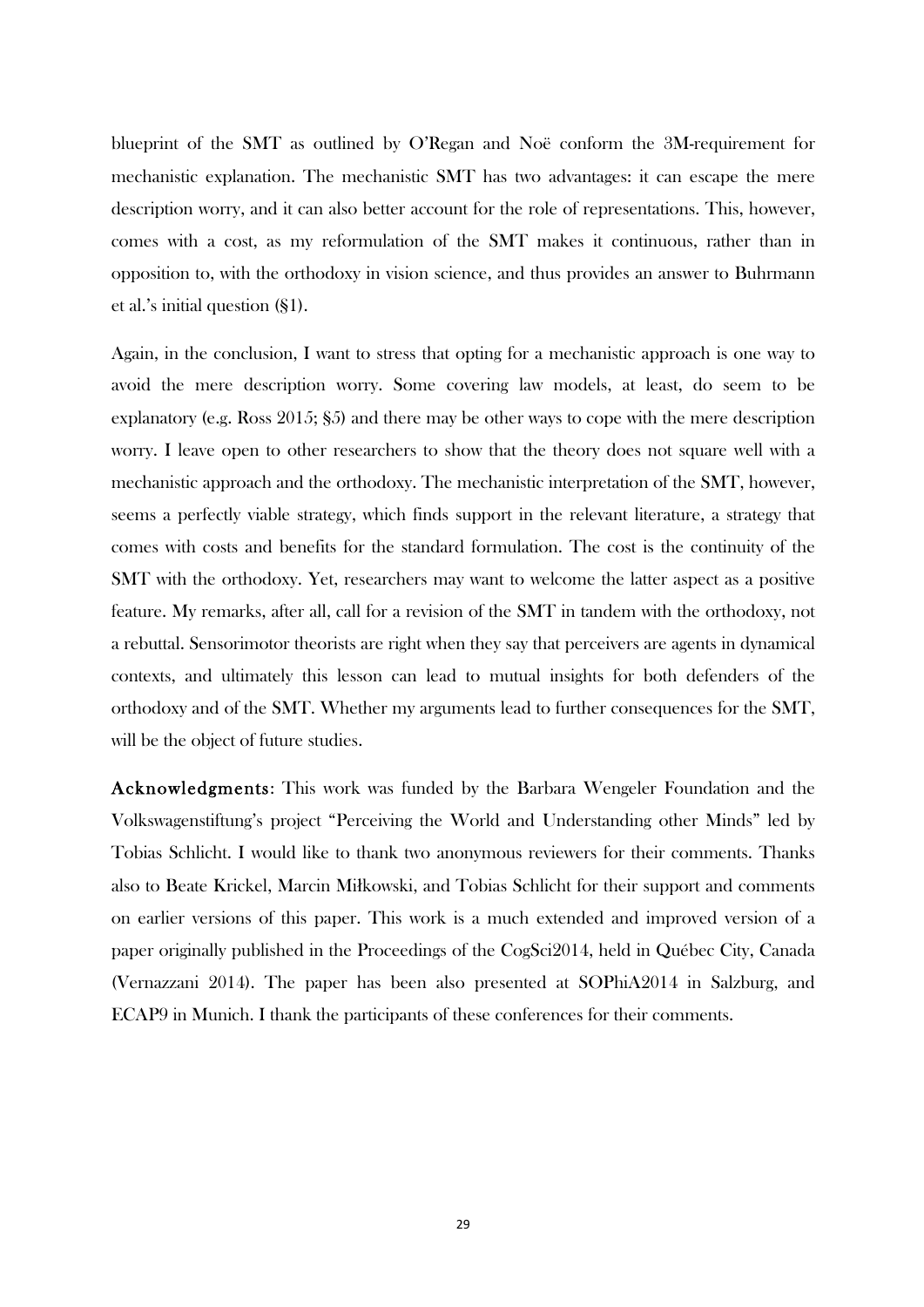# References

Andersen, H. (2011). Mechanisms, Laws, and Regularities. Philosophy of Science, 78(2), 325-331.

Ballard, D. (1991). Animate Vision. Artificial Intelligence, 48(1), 57-86.

Bechtel, W. (1998). Representations and Cognitive Explanations: Assessing the Dynamicist's Challenge in Cognitive Science. Cognitive Science, 22(3), 295-318.

- (2001). Representations: From Neural Systems to Cognitive Systems. In W. Bechtel, P. Mandik, J. Mundale, & R. Stufflebeam (Eds.) Philosophy and the Neurosciences: A Reader (pp. 332-348). Malden, MA: Blackwell.
- (2008). Mental Mechanisms. Psychology Press.
- (2012). Understanding Endogenously Active Mechanisms: A Scientific and Philosophical Challenge. European Journal for Philosophy of Science, 2(2), 233-248.
- (2016). Investigating Neural Representations: The Tale of the Place Cells. Synthese, 193(5), 1287-1321.
- $-$  & Abrahamsen, A. (2002). Connectionism and the Mind. Cambridge, MA/Oxford: Basil Blackwell.
- & Abrahamsen, A. (2005). Explanation: A Mechanist Alternative. Studies in History and Philosophy of Biological and Biomedical Sciences, 36(2), 421-441.

Beer, R. (2000). Dynamical Approaches to Cognitive Science. Trends in Cognitive Science, 4(3), 91-99.

Bishop, J.M. & Martin, A.O. (2014). Contemporary Sensorimotor Theory. Heidelberg: Springer.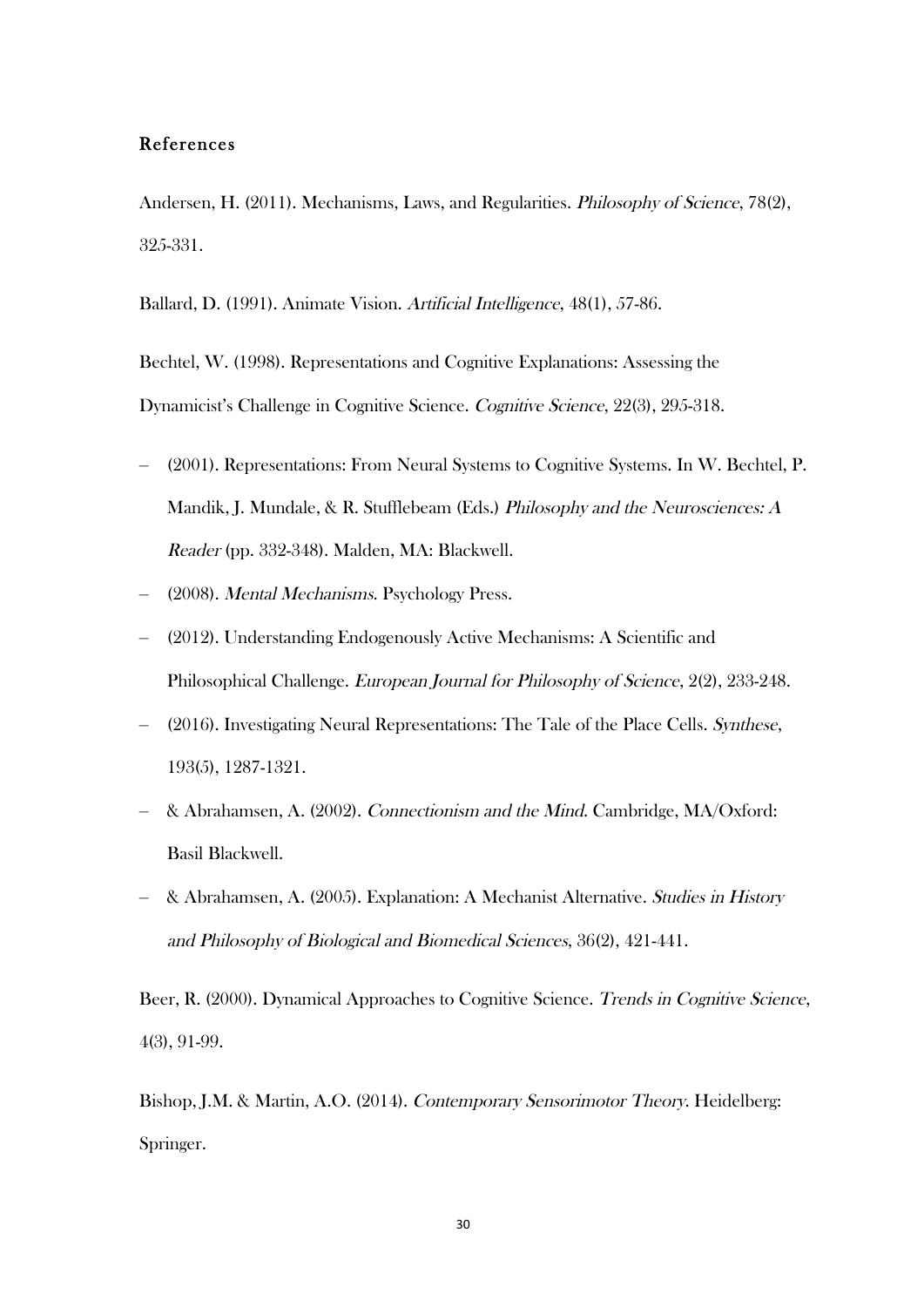Block, N. (2005). Review of Alva Noë, Action in Perception. The Journal of Philosophy, 102(5), 259-272.

– (2007). Consciousness, Accessibility, and the Mesh Between Psychology and Neuroscience. Behavioral and Brain Sciences, 30(5), 481-548.

Brown, C. (2016). Narrow mental content. In E.N. Zalta (Ed.): The Stanford Encyclopedia of Philosophy. https://plato.stanford.edu/archives/sum2016/entries/content-narrow/

Buhrmann, T., Di Paolo, E., Barandiaran, X. (2013). A dynamical systems account of sensorimotor contingencies. Frontiers in Psychology, Doi: 10.3389/fpsyg.2013.00285.

Campbell, J. (2009). Consciousness and Reference. In B. McLaughlin, A. Beckermann, S. Walter (Eds.): The Oxford Handbook of Philosophy of Mind (pp. 648-662). Oxford: Oxford University Press.

Chalmers, D. (2000). What is a Neural Correlate of Consciousness? In T. Metzinger (Ed.), Neural Correlates of Consciousness (pp. 17-39). Cambridge, MA: MIT Press.

Chemero, A. (2000). Anti-Representationalism and the Dynamical Stance. Philosophy of Science, 67(4), 625-647.

- (2009). Radical Embodied Cognitive Science. Cambridge, MA: MIT Press.
- & Silberstein, M. (2008). After the Philosophy of Mind: Replacing Scholasticism with Science. Philosophy of Science, 75(1), 1-27.

Clark, A. (1997). Being There: Putting Brain, Body, and World Together Again. Cambridge, MA: MIT Press.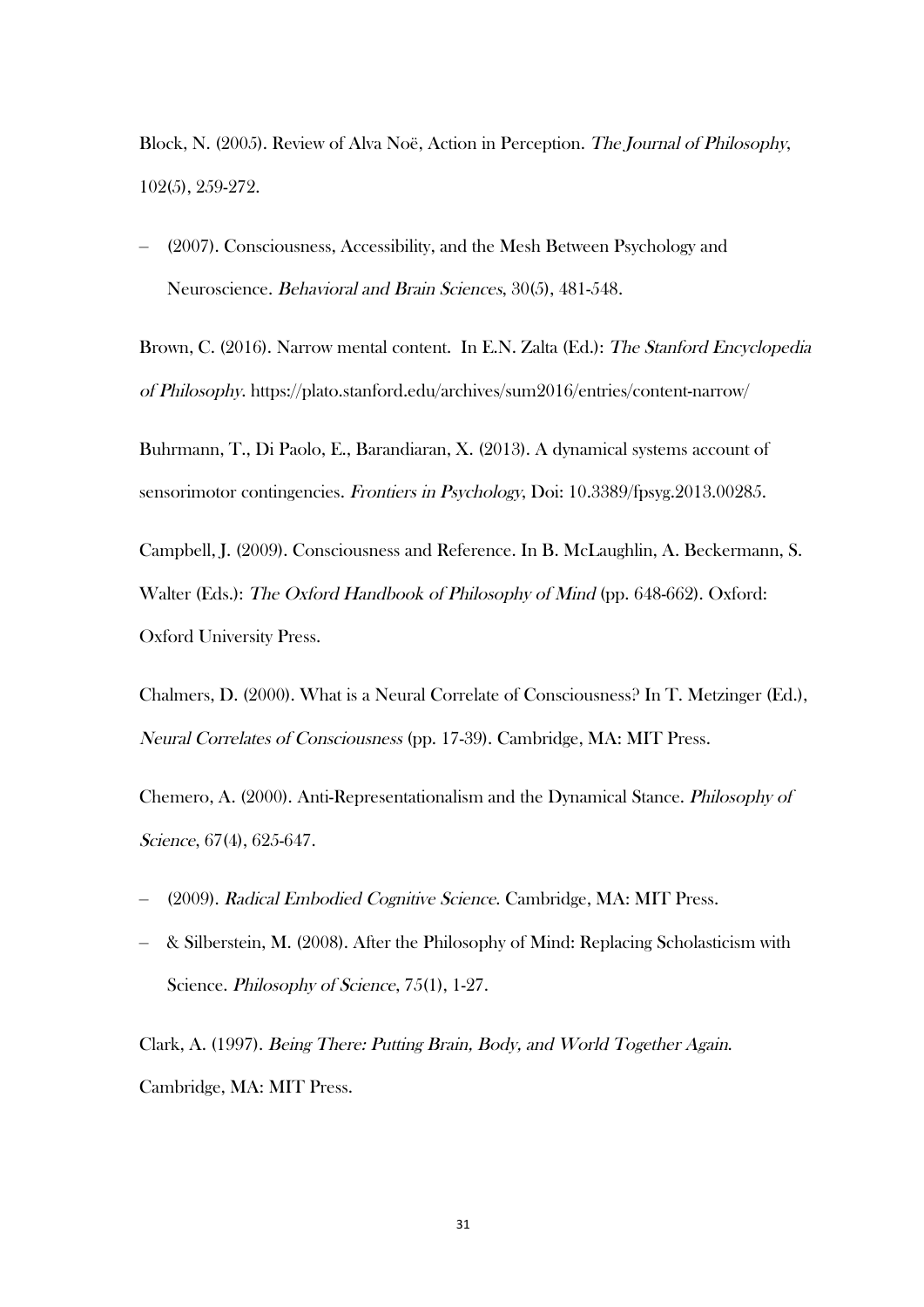– (2006). Vision as Dance? Three Challenges for Sensorimotor Contingency Theory. Psyche, doi:10.1016/j.concog.2009.03.005.

Cliff, D.T. (1991). Computational Neuroethology: A Provisional Manifesto. In J.–A. Meyer & S. W. Wilson (Eds.) From Animals to Animats: Proceedings of the First International Conference on Simulation of Adaptive Behaviors (pp. 29-39). Cambridge, MA: MIT Press.

Cohen, M.A., Dennett, D., Kanwisher, N. (2016). What is the Bandwith of Perceptual Experience? Trends in Cognitive Science, 20(5), 324-335.

Crane, T. (2009). Is Perception a Propositional Attitude? The Philosophical Quarterly, 69 (236), 452-469

Craver, C. (2006). When Mechanistic Models Explain. Synthese, 153(3), 355-376.

– (2007). Explaining the Brain. New York: Oxford University Press.

Cummins, R. (1983). The Nature of Psychological Explanation. Cambridge, MA: MIT Press.

– (2000). 'How Does it Work?' vs. 'What Are the Laws?': Tow Conceptions of Psychological Explanation. In F. Keil & R. Wilson (Eds.) Explanation and Cognition (pp. 117-145). Cambridge, MA: MIT Press.

Darden, L. (2006). Reasoning in Biological Discovery. Cambridge: Cambridge University Press.

Dennett, D.C. (1991). Consciousness Explained. Boston: Little, Brown & co.

– (1998). Revolution, no! Reform, si! Behaviroal and Brain Sciences, 21(5), 636-637.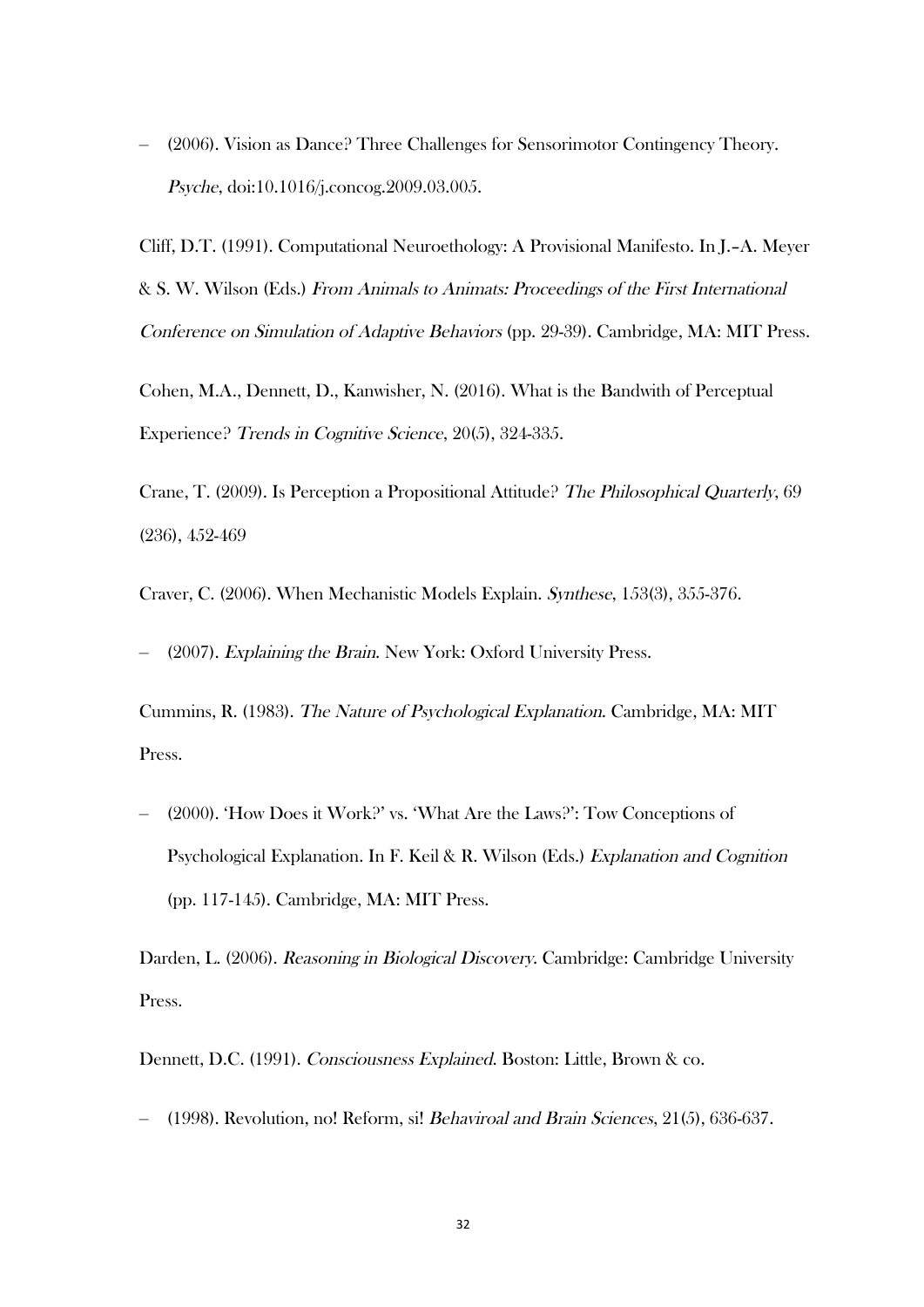Dorato, M. (2012). Mathematical Biology and the Existence of Biological Laws. In D. Dieks, S. Hartmann, T. Uebel & M. Weber (Eds.), Probabilities, Laws and Structure (pp. 109-121). New York: Springer.

Douglas, H.E. (2009). Reintroducing Prediction to Explanation. Philosophy of Science, 76(4), 444-463.

Eliasmith, C. (2003). Moving Beyond Metaphors: Understanding the Mind for What It Is. The Journal of Philosophy, 100(10), 493-520.

Fellman, D. & Van Essen, D. (1991). Distributed Hierarchical Processing in the Primate Cerebral Cortex. Cerebral Cortex, 1(1), 1-47.

Flament-Fultot, Martin (2016). Counterfactuals versus Constraints: Towards an Implementation Theory of Sensorimotor Mastery. Journal of Consciousness Studies, 23(5- 6), 153-176.

Frigg, R. & Hartmann, S. (2009). Models in Science. In E. N. Zalta (Ed.), Stanford Encyclopedia of Philosophy (Spring 2017 edition).

https://plato.stanford.edu/archives/spr2017/entries/models-science/

Frisby, J. & Stone, J.V. (2007). Seeing: The Computational Approach to Biological Vision. Cambridge, MA: MIT Press.

Gervais, R. (2015). Mechanistic and Non-Mechanistic Varieties of Dynamical Models in Cognitive Science: Explanatory Power, Understanding, and the 'Mere Description' Worry. Synthese, 192(1), 43-66.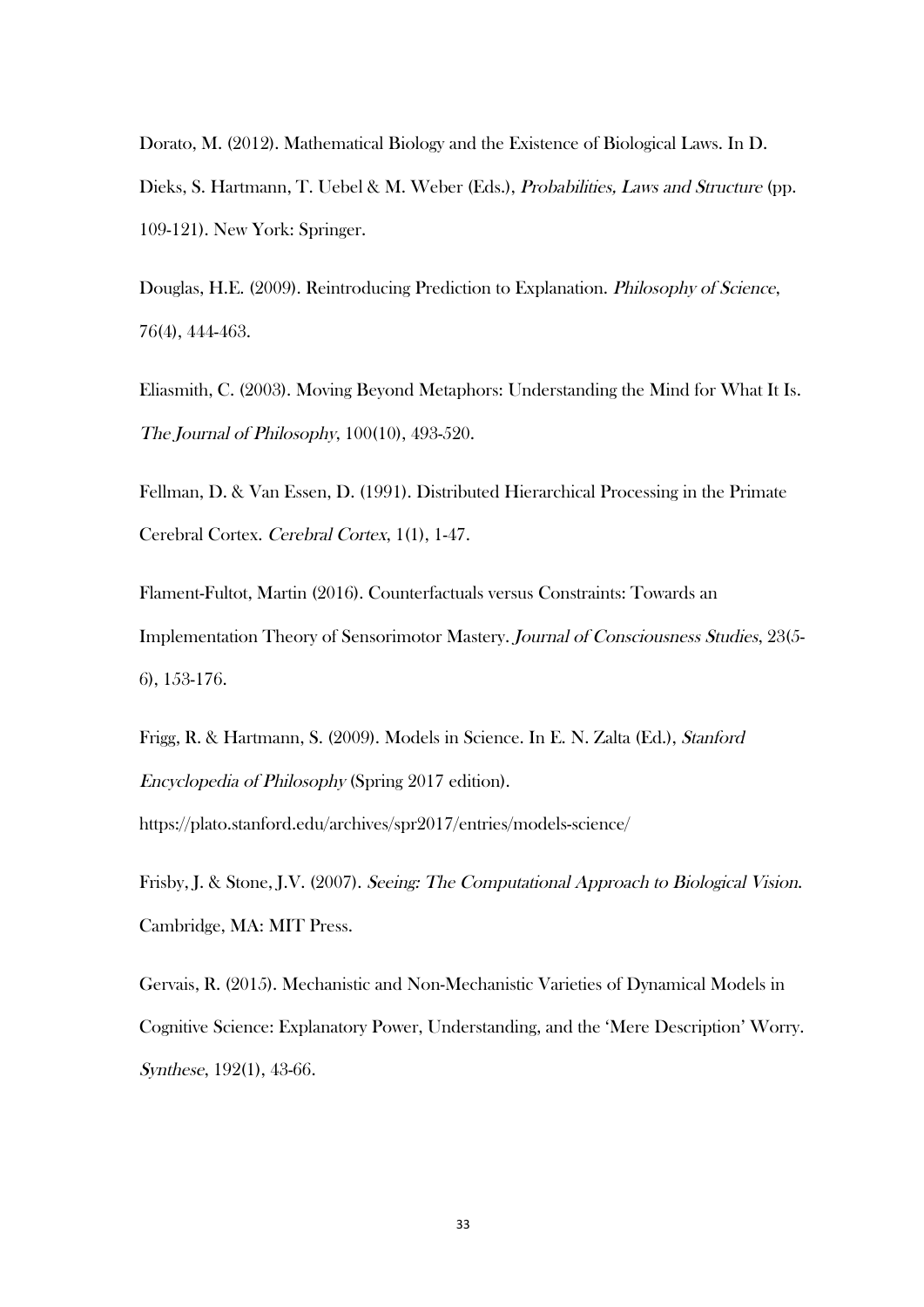– & Weber, E. (2011). The Covering Law Model Applied to Dynamical Cognitive Science: A Comment on Joel Walmsley. Minds & Machines, 21(1), 33-39.

Gibson, J.J. (1979). The Ecological Approach to Visual Perception. Boston: Houghton Mifflin.

Glennan, S. (1996). Mechanisms and the Nature of Causation. Erkenntnis, 44(1), 49-71.

Grossberg, S. (1984). Neuroethology and Theoretical Neurobiology. Behavioral and Brain Sciences 7, 388-390.

Harvey, I., Husbands, P., Cliff, D.T., Thompson, A., & Jakobi, N. (1997). Evolutionary Robotics: the Sussex Approach. Robotics and Autonomous Systems, 20, 205-224.

Haun, A., Tononi, G., Koch, C., Tsuchiya, N. (2017). Are we Underestimating the Richness of Visual Experience? Neuroscience of Consciousness. doi: 10.1093/nc/niw023

Hempel, C.G. & Oppenheim, P. (1948). Studies in the Logic of Explanation. Philosophy of Science, 15(2), 135-175.

Hochstein, E. (2013). Intentional Models as Essential Scientific Tools. International Studies in the Philosophy of Science, 27(2), 199-217.

Hoffman, M. (2014). Minimally cognitive robotics: Body schema, forward models, and sensorimotor contingencies in a quadruped machine. In Bishop & Martin (2014), 209-233.

Hotton, S. & Yoshimi, J. (2011). Extending Dynamical Systems Theory to Model Embodied Cognition. Cognitive Science, 35(3), 444-479.

Hurley, S. & Noë, A. (2003). Neural Plasticity and Consciousness. Biology and Philosophy, 18(1), 131-168.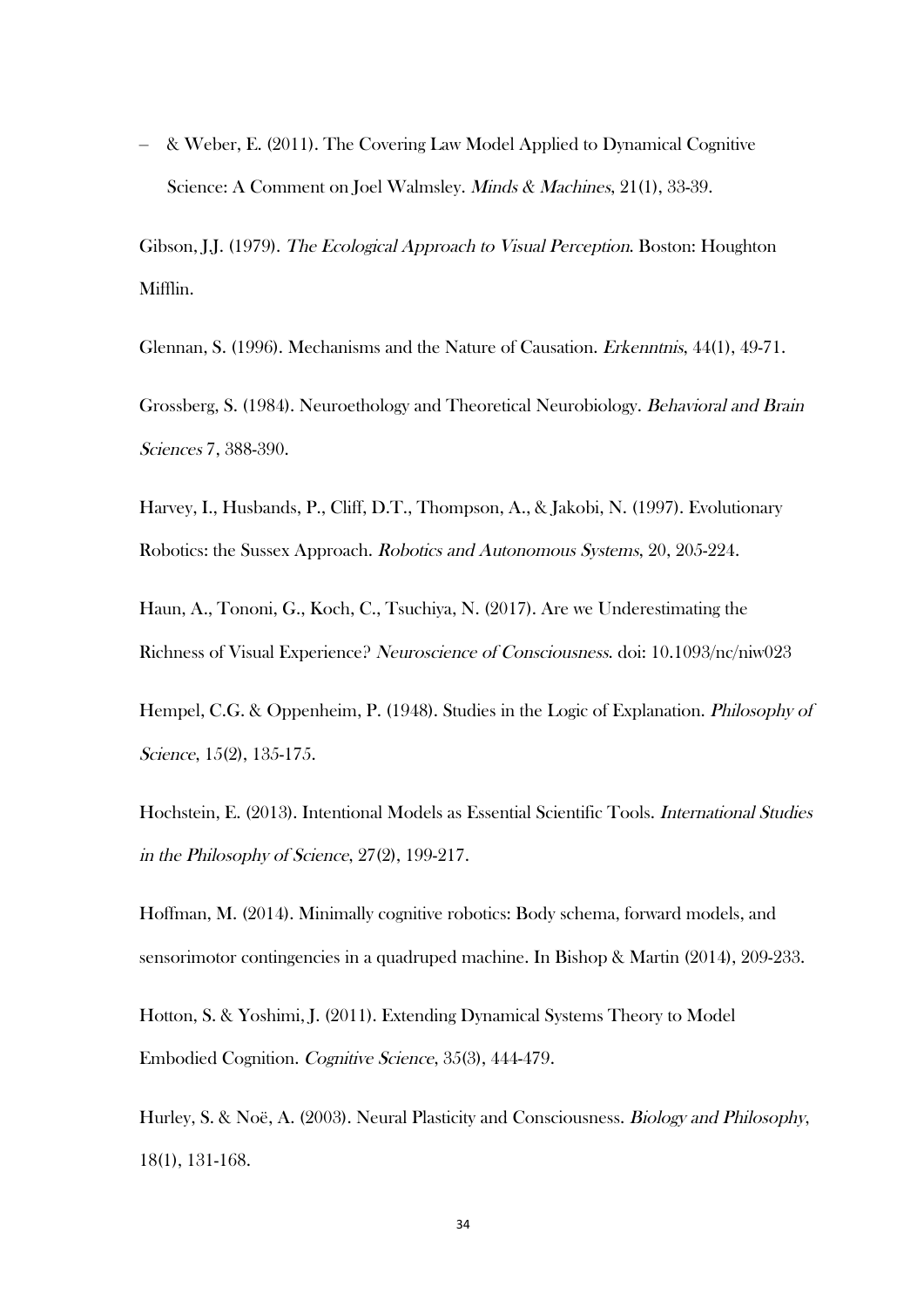Hutto. D. (2005). Knowing What? Radical versus Conservative Enactivism. Phenomenology and the Cognitive Sciences, 4(4), 389-406.

Kaplan, D. & Bechtel, W. (2011). Dynamical Models: An Alternative or Complement to Mechanistic Explanations? Topics in Cognitive Science, 3(2), 438-444.

Kaplan, D. & Craver, C. (2011). The Explanatory Force of Dynamical and Mathematical Models in Neuroscience. Philosophy of Science, 78(4), 601-627.

Krickel, B. (manuscript). The Metaphysics of Mechanisms.

Lakoff, G. (1988). Smolensky, semantics, and the sensorimotor system. Behavioral and Brain Sciences, 11(1), 39-40.

Leuridan, B. (2010). Can Mechanisms Realy Replace Laws of Nature? Philosophy of Science, 77(3), 317-340.

Machamer, P, Darden, L., Craver, C.F. (2000). Thinking About Mechanisms. Philosophy of Science, 67(1), 1-25.

Marr, D. (1982). Vision. Cambridge, MA: MIT Press.

Maye, A. & Engel, A.K. (2011). A discrete computational model of sensorimotor contingencies for object perception and control behavior. In AA.VV. 2011 IEE International Conference on Robotics and Automation (ICRA) (pp. 3810-3815). Shangai: IEEE.

McDowell, J. (1982) Criteria, Defeasibility, and Knowledge. Proceedings of the British Academy, 68, 455-479.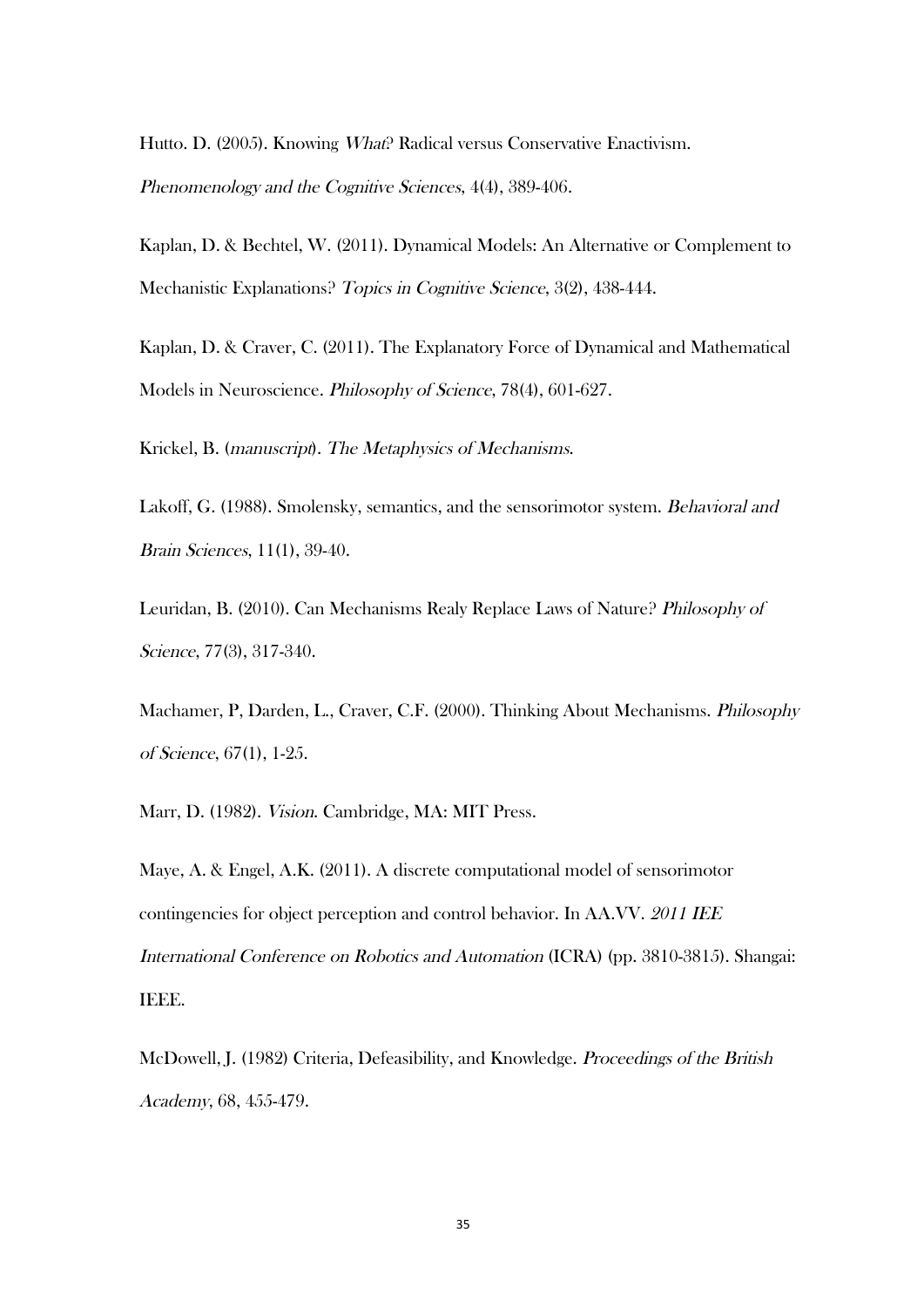McKay, D.M. (1962). Theoretical Models of Space Perception. In C.A. Muses (Ed.) Aspects of the Theory of Artificial Intelligence (pp. 83-104). New York: Plenum Press.

Miłkowski, M. (2013). Explaining the Computational Mind. Cambridge, MA: MIT Press.

Mirolli, M. (2012). Representations in Dynamical Embodied Agents: Re-Analyzing a Minimally Cognitive Model Agent. Cognitive Science, 36(5), 870-895.

Mitchell, S. (2000). Dimensions of Scientific Law. Philosophy of Science, 67(2), 242-265.

Nielsen, K.S. (2010). Representation and Dynamics. Philosophical Psychology, 23(6), 759- 773.

Noë, A. (2001). Experience and the Active Mind. Synthese, 129(1), 41-60.

- (2002). On What We See. Pacific Philosophical Quarterly, 83(1), 57-80.
- (2004). Action in Perception. Cambridge, MA: MIT Press.
- (2005a). Against Intellectualism. Analysis, 65(4), 278-290.
- (2005b). Real Presence. Philosophical Topics, 33(1), 235-264.
- (2006). Experience of the World in Time. Analysis 66(1), 26-32.
- (2007). The Critique of Pure Phenomenology. Phenomenology and the Cognitive Sciences, 6(1-2), 231-245.
- (2009a). Conscious Reference. The Philosophical Quarterly, 59(236), 470-482.
- (2009b). Out of Our Heads. New York: Hill & Wang.
- (2012). Varieties of Presence. Cambridge, MA: Harvard University Press.
- & O'Regan (2005). On the Brain-Basis of Visual Consciousness: A Sensorimotor Account. In A. Noë & E. Thompson (Eds.), Vision and Mind: Selected Readings in the Philosophy of Perception (pp. 567-598). Cambridge, MA: MIT Press.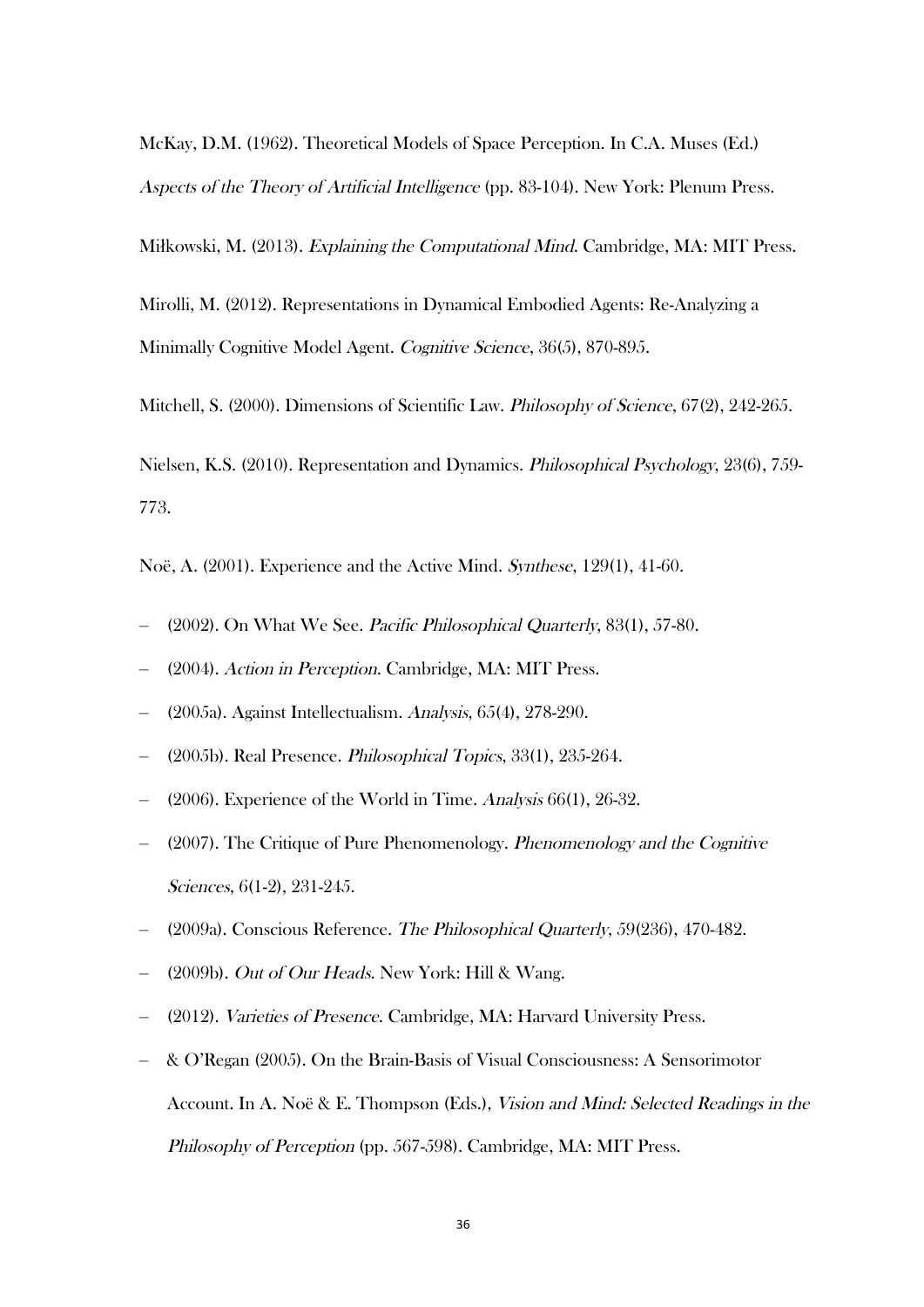- & Thompson (2004). Are There Neural Correlates of Consciousness? Journal of Consciousness Studies, 11(1), 3-28.
- & Thompson, E. (2005). Introduction. In id. (Eds.), Vision and Mind: Selected Readings in the Philosophy of Perception (pp. 1-14). Cambridge, MA: MIT Press.

Nishimoto, S., Vu, A.T., Naselaris, T., Benjamini, Y., Yu, B., Gallant, J.L. (2011). Reconstructing Visual Experiences from Brain Activity Evoked by Natural Movies. Current Biology 21, 1641-1646.

O'Regan, K. (2011). Why Red Doesn't Sound Like a Bell: Understanding the Feel of Consciousness. New York: Oxford University Press.

O'Regan, K. & Noë, A. (2001a). A Sensorimotor Account of Vision and Visual Consciousness. The Behavioral and Brain Sciences, 24(5), 939-973.

- (2001b). Authors' Response. Behavioral and Brain Sciences, 24(5), 1011-1031.
- (2001c). What It Is Like To See: A Sensorimotor Theory of Perceptual Experience. Synthese, 192(1), 79-103.

O'Regan, K. & Block, N. (2012). Discussion of J. Kevin O'Regan's "Why Red Doesn't Sound Like a Bell: Understanding the Feel of Consciousness." The Review of Philosophy and Psychology, doi 10.1007/s13164-012-0090-7.

Pessoa, L., Thompson, E., & Noë, A. (1998). Finding Out About Filling-in: A Guide to Perceptual Completion for Visual Science and the Philosophy of Perception. Behavioral and Brain Sciences, 21(21), 723-802.

Philipona, D., O'Regan, K., Nadal, J.-P. (2003). Is There Something Out There? Inferring Space from Sensorimotor Dependencies. Neural Computation, 15(9), 2029-2049.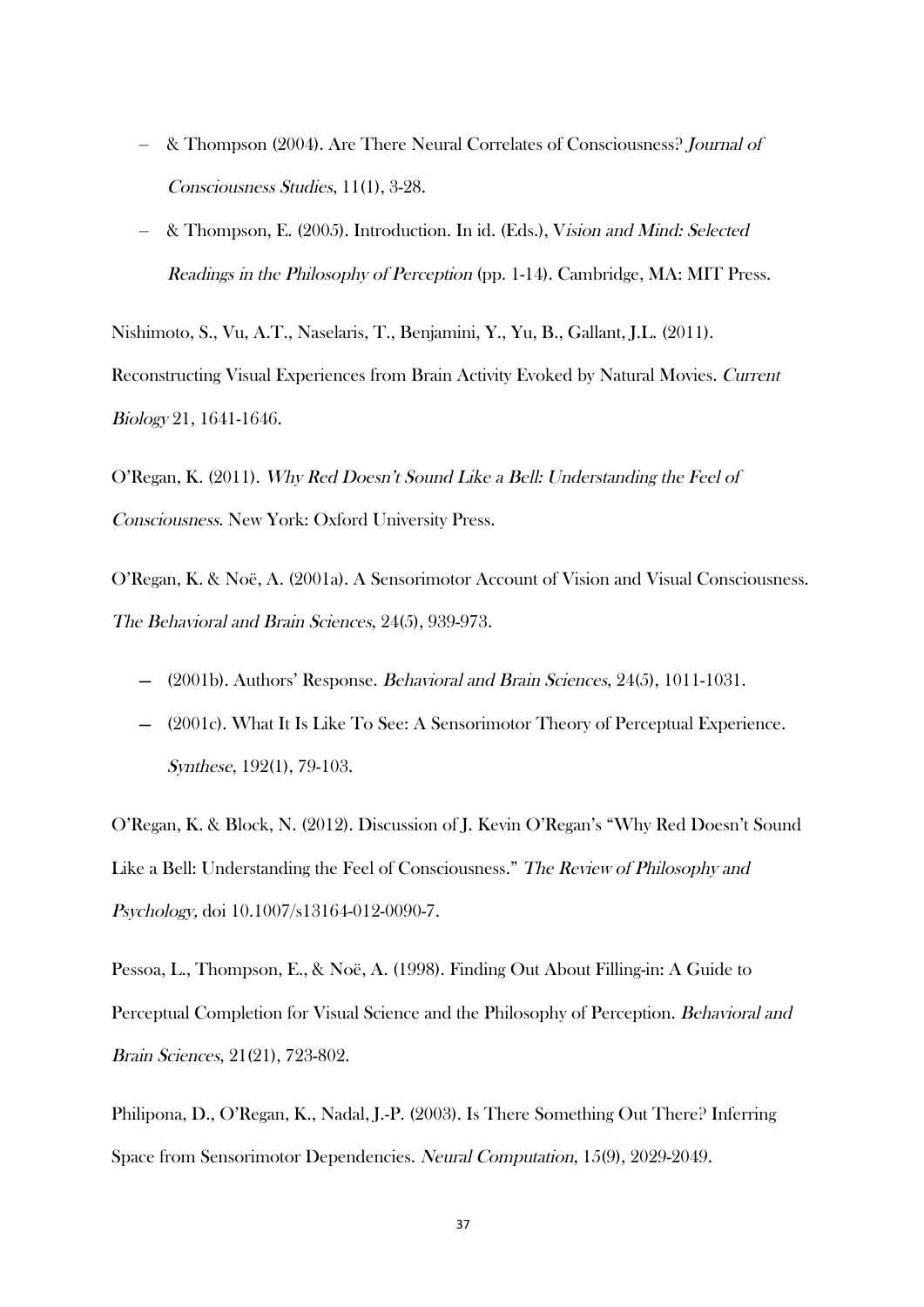Phillips, I. (2015). No Watershed for Overflow: Recent Work on the Richness of Consciousness. Philosophical Psychology, http://dx.doi.org/10.1080/09515089.2015.1079604

Piccinini, G. (2007). Computing Mechanisms. Philosophy of Science, 74(4), 501-526.

Port, R. & Van Gelder, T. (1995). Mind as Motion: Explorations in the Dynamics of Cognition. Cambridge, MA: MIT Press.

Ross, L. (2015). Dynamical Models and Explanation in Neuroscience. Philosophy of Science, 82(1), 32-54.

Salmon, W. (1989). Four Decades of Scientific Explanation. Pittsburgh, PA: University of Pittsburgh Press.

Seth, A. (2014). A Predictive Processing Theory of Sensorimotor Contingencies: Explaining the Puzzle of Perceptual Presence and Its Absence in Synesthesia. Cognitive Neuroscience, 5(2), 97-118.

Shadlen, M.N. & Newsome, W.T. (1994). Noise, neural Codes and Cortical Organization. Current Opinion in Neurobiology 4, 569-579.

Silverman, D. (2017). Bodily skill and internal representation in sensorimotor perception. Phenomenology and the Cognitive Sciences, DOI 10.1007/s11097-017-9503-5.

Smolensky, P. (1988). On the Proper Treatment of Connectionism. Behavioral and Brain Sciences, 11(1), 1-74.

Spencher, J. & Schöner, G. (2003). Bridging the Representational Gap in the Dynamic Systems Approach to Development. Developmental Science, 6(4), 392-412.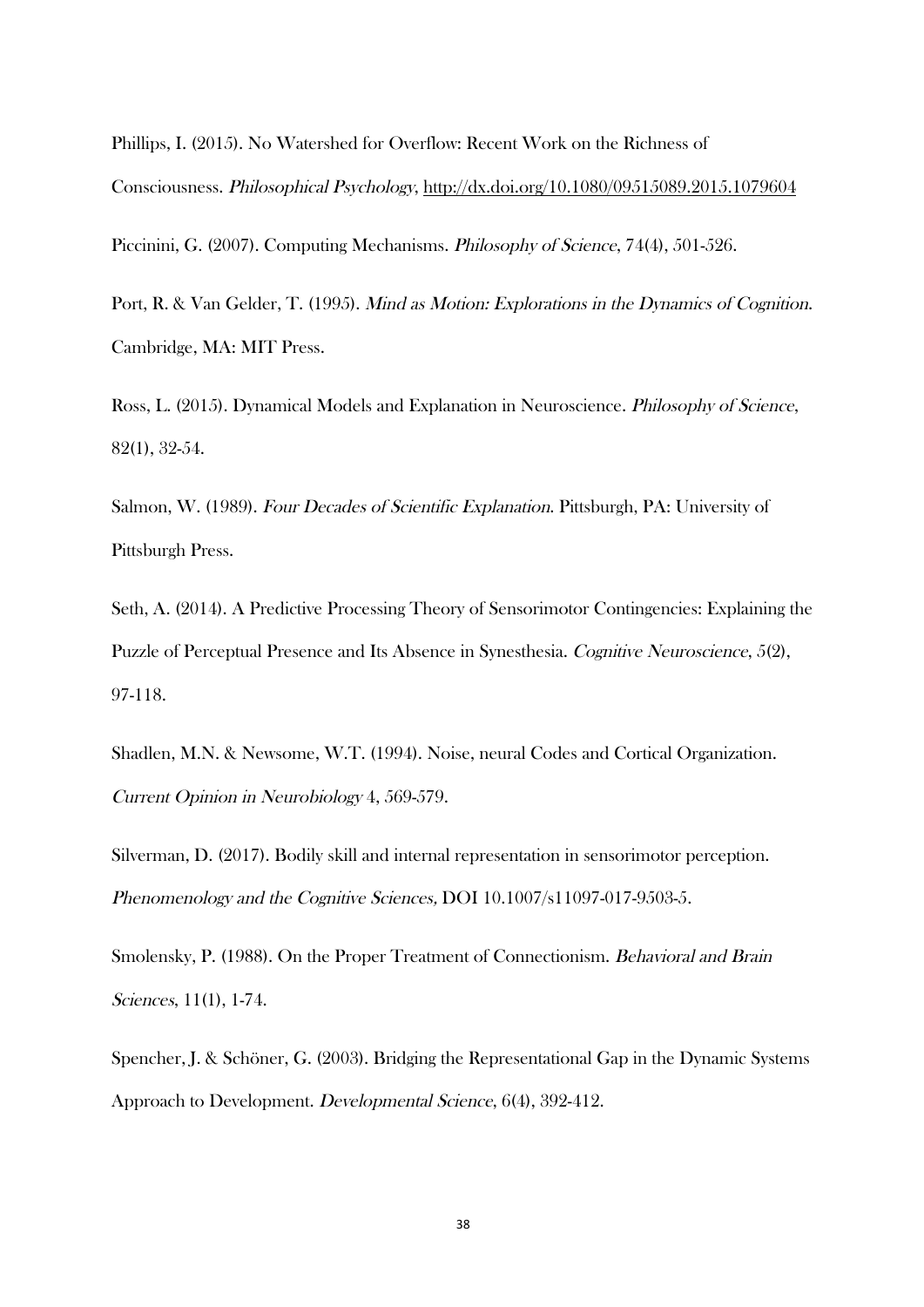Thelen, E., Schöner, G., Scheier, C., & Smith, L.B. (2001). The dynamics of embodiment: A field theory of infant perseverative reaching. Behavioral and Brain Sciences, 24(1), 1-86.

Treisman, A. (1988). Features and Objects: The Fourteenth Bartlett Memorial lecture. Quarterly Journal of Experimental Psychology A, 40(2), 201-237.

Van Gelder, T. (1995). What Might Cognition Be, If Not Computation? Journal of Philosophy, 92(7), 345-381.

- (1998). The Dynamical Hypothesis in Cognitive Science. Behavioral and Brain Sciences, 21(5), 1-14.
- & Port, R. (1995). It's About Time: An Overview of the Dynamical Approach to Cognition. In Port & Van Gelder (1995), 1-43.

Varela, F., Thompson, E., Rosch, E. (1991). The Embodied Mind. Cambridge, MA: MIT Press.

Verdejo, V.M. (2015). The Systematicity Challenge to Anti-Representational Dynamicism. Synthese, 192(3), 701-722.

Vernazzani, A. (2014). Sensorimotor Laws, Mechanisms, and Representations. In Bello P., Guarini M., McShane M., Scassellati B. (Eds.) Proceedings of the 36th Annual Conference of the Cognitive Science Society (pp. 3038-3042). Austin, TX: Cognitive Science Society.

Walmsley, J. (2008). Explanation in Dynamical Cognitive Science. Minds and Machines, 18(3), 331-348.

Woodward, J. (2001). Law and Explanation in Biology: Invariance is the Kind of Stability That Matters. Philosophy of Science, 68(1), 1-20.